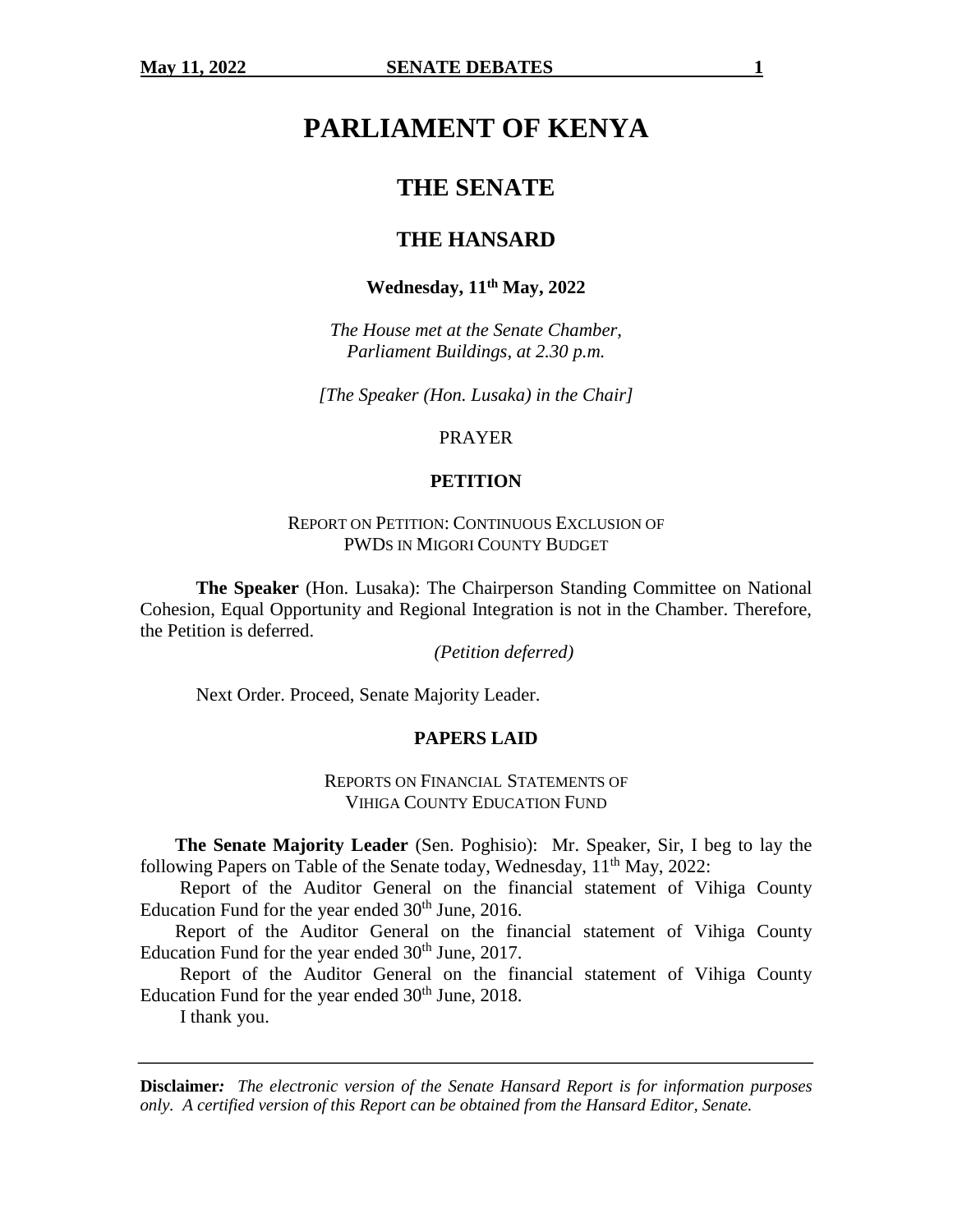*(Sen. Poghisio laid the documents on the Table)*

**The Speaker** (Hon. Lusaka): Next Order. The Chairperson, Sessional Committee on Delegated Legislation.

## **NOTICES OF MOTION**

## ADOPTION OF THE REPORT ON CONSIDERATION OF THE CONTROLLER OF BUDGET REGULATIONS, 2021

**Sen. Faki:** Thank you, Mr. Speaker, Sir. I beg to give notice of the following Motion-

THAT, the Senate adopts the report of the Sessional Committee on Delegated Legislation on its consideration of the Controller of Budget Regulations, 2021, laid on the Table of the Senate on Tuesday,  $10<sup>th</sup>$  May, 2022 and pursuant to Section 18 of the Statutory Instruments Act, 2013, annuls the Controller of Budget Regulations 2021. I thank you.

### ADOPTION OF THE REPORT ON THE INQUIRY INTO THE ECDE LANDSCAPE

**The Speaker** (Hon. Lusaka): This notice is supposed to be given by the Chairperson of the Standing Committee on Education.

Senate Majority Leader, do you want to do it on behalf of the Committee?

**The Senate Majority Leader** (Sen. Poghisio): Mr. Speaker, Sir, I beg to give notice of the following Motion:

THAT, the Senate adopts the report of the Standing Committee on Education on the enquiry into Early Childhood Development Education (ECDE) landscape in the country laid on the Table of the Senate on Tuesday,  $10^{th}$  May,  $2022$ .

I thank you

**The Speaker** (Hon. Lusaka): Next Order.

#### **STATEMENTS**

**Sen. Farhiya**: On a point of order, Mr. Speaker, Sir.

**The Speaker** (Hon. Lusaka): What is it, Sen. Farhiya?

**Sen. Farhiya:** Mr. Speaker, Sir, Sen. (Dr.) Musuruve requested me to read the Statement on her behalf.

**The Speaker** (Hon. Lusaka): Okay, Proceed Sen. Farhiya

WORLD PRESS FREEDOM DAY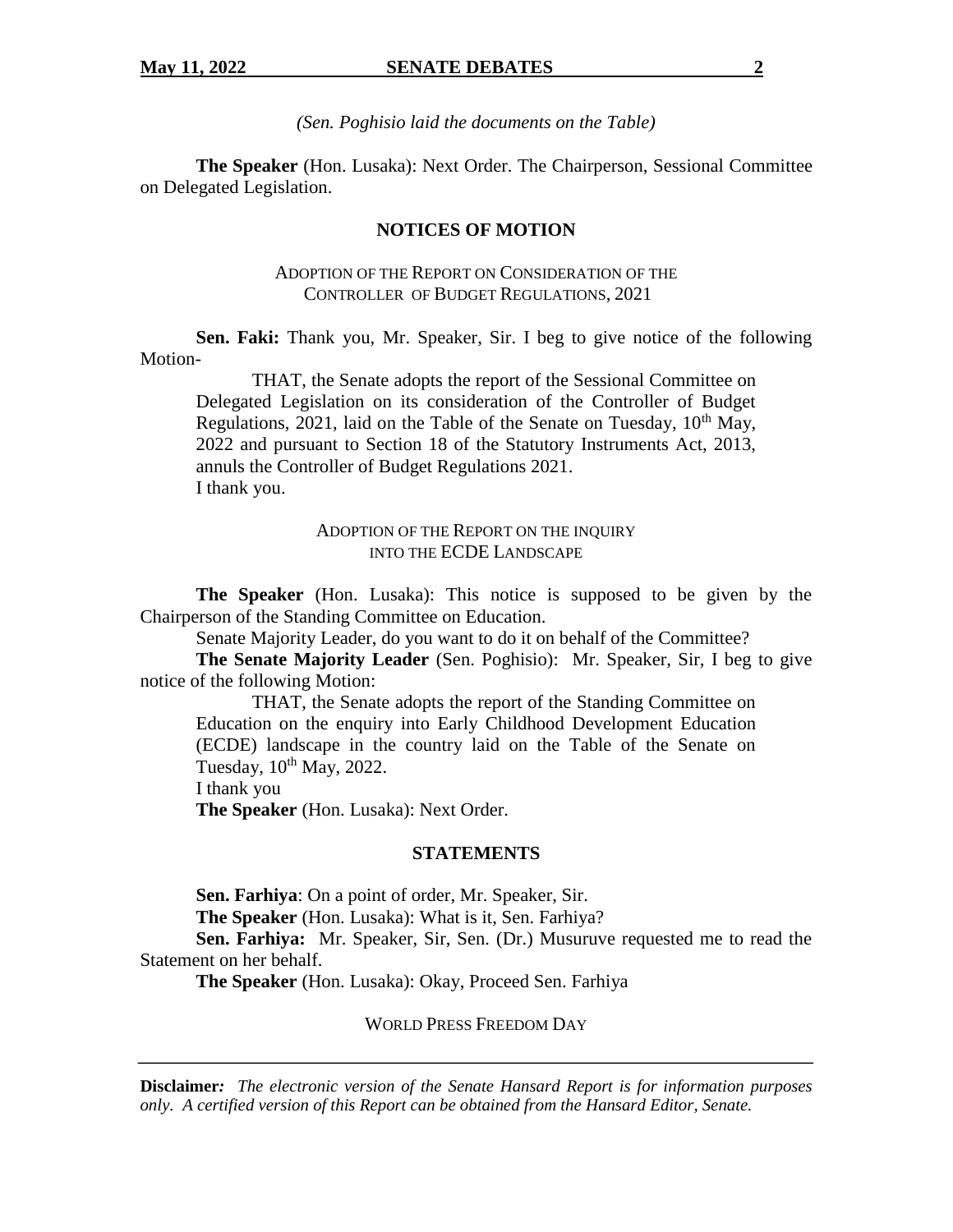**Sen. Farhiya:** Mr. Speaker, Sir, I rise pursuant to Standing Order 47 (1) to make a Statement on a matter of general topic of concern; namely, World Press Freedom Day.

Mr. Speaker, Sir, hailed as the fourth pillar of the democracy, journalists have time and again risked their lives and reputation to reveal the details behind social happenings such as accidents, numerous events or even scandals. In a bid to appreciate their hard work every year, 3<sup>rd</sup> of May is observed as World Press Freedom Day. The special day celebrates the spirit of journalism and recognizes the dedication of journalists towards ensuring an informed populous.

This day is an opportunity to celebrate the fundamental principles of press freedom, assess the state of the press freedom across the globe, defend the attacks on media independence and pay tribute to journalists who sacrificed their lives in the line of duty.

This year's theme is "Journalism Under Digital Siege." The theme highlights the ways that endanger journalism and its consequences on public trust over digital communication. It focuses on risk phase by journalists as a result of their surveillance and digital mediated attacks.

Mr. Speaker, Sir, as we celebrate this day, it is important to realise that press freedom is one of the surest ways of ensuring that there is some sense of security for all. Press has a major role to play in society majorly through gathering and dissemination of information. The purpose of a free press is to ensure that people are free to receive and convey information that is not manipulated, or serving a particular person, entity or interest.

Hon. Speaker, as we mark this day, I want to take this opportunity to applaud our remarkable journalists and reporters. Mr. John Allan Namu, who won the Cable News Network (CNN) multichoice African Journalist Award in 2009 was influential in covering post-election violence and has exposed corruption in high echelons of power. He has exposed other ills in the society, including but not limited to terrorism and drug trafficking.

We also celebrate Jeff Koinange who has hosted many invigorating shows on Kenyan television. Hon. Mohammed Ali who has risked his life severally due to investigative journalism. Other noteworthy journalists include Julie Gichuru, Johnson Mwakazi, Victoria Rubadiri, Kwendo Opanga, Makau Mutua and Grace Kuria, among others.

Mr. Speaker, Sir, although journalists and reporters play a big role in the society, they face a myriad of challenges. These challenges include intimidation, physical or cyber bulling, surveillance, kidnapping, threats, arbitrary arrests, assault and lack of access to public facilities, authorities or data.

As we mark the World Press Freedom Day, I call upon the media houses and owners to:

- (1) Ensure protection/security of all media personnel while on duty.
- (2) Provide attractive remuneration for members of the fourth estate.
- (3) Have a benefiting insurance cover for reporters, especially investigative journalists.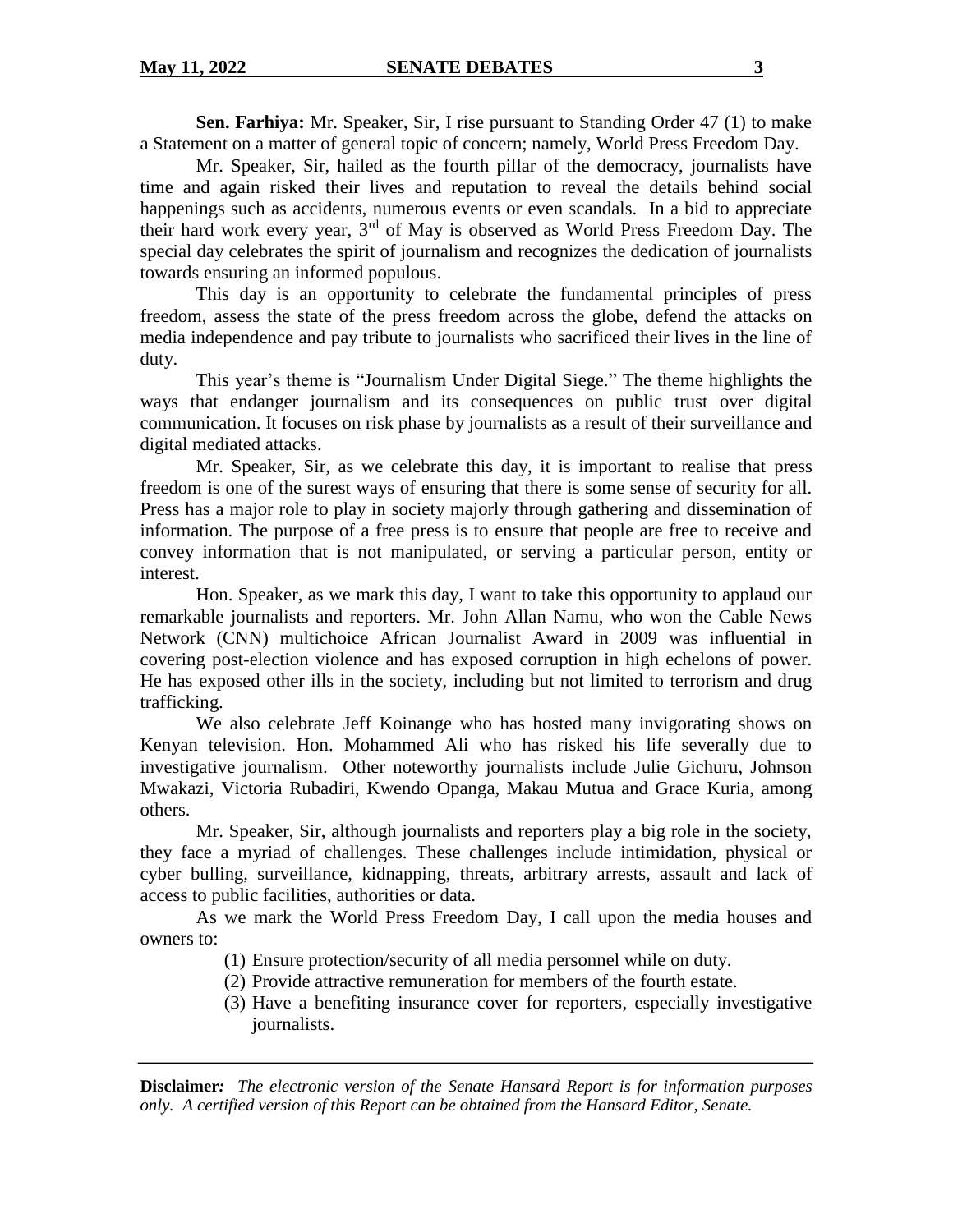- (4) Ensure adequate cover and security, especially during the electioneering period and while covering other sensitive issues.
- (5) Allow media personnel the latitude of reporting without any fear of intimidation.

I call upon the county governments to partner with the media fraternity in guaranteeing dissemination of balanced impartial information at a country level with a view of ensuring national goals and other values reach everyone and all citizens are well informed.

Mr. Speaker, Sir, I thank you for the opportunity.

**The Speaker** (Hon. Lusaka): Sen. Poghisio, please proceed.

**The Senate Majority Leader** (Sen. Poghisio): Mr. Speaker, Sir, I beg to support this Statement on World Press Freedom Day. It is a very important day all be it the facts that the Statement is coming albeit late after the day and after a lot of debate has already gone on.

I must commend Sen. (Dr.) Musuruve for her insistence on reminding us of these days that are marked all over the world. However, we should also start thinking about how the most recent celebrations are stronger than the ones which have been gone for weeks. I would like to mention a few things. I have been in this space of journalism in my training. I have trained journalists in this country. I belong in that sector.

Personally, I have said that a lot of the threats for journalists---

#### *(Sen. Wambua consulted loudly)*

I wish Sen. Wambua would listen.

Mr. Speaker, Sir, protect me from a journalist in this House. We are trying to see how to protect journalists, but this one is a threat to us.

I have two things to say about the internal threats that journalists face. It is not necessarily external, or from being imprisoned or threatened, it is the very threat of their survival. Sometimes, the journalists have been under paid and overused. Journalist do not have a way of expressing themselves. It is the threat from the media houses that is sometimes worse by not giving them confidence.

Journalism must be strong from within and that is one of the areas that needs to be made very clear. We would like our journalists not to be beggars. The correspondence in the rural areas do a lot of work and you will find that they depend on other people to support them. We need to empathize with such journalists. I have been a Minister on that docket, so I know the issues that affect the journalists and I have raised these matters with the employers.

At times even the sending of journalists to harm's way is internally generated. If you are sending a journalist in a place where there is danger and you do not give them the equipment and the necessary support in order to survive in those areas, you are endangering them.

Apart from the external effects, forces and dangers that all media personnel face, I would like to address those internal ones so that as we grow journalism and freedom therein, we also give the journalists the ability and capacity to survive. There are very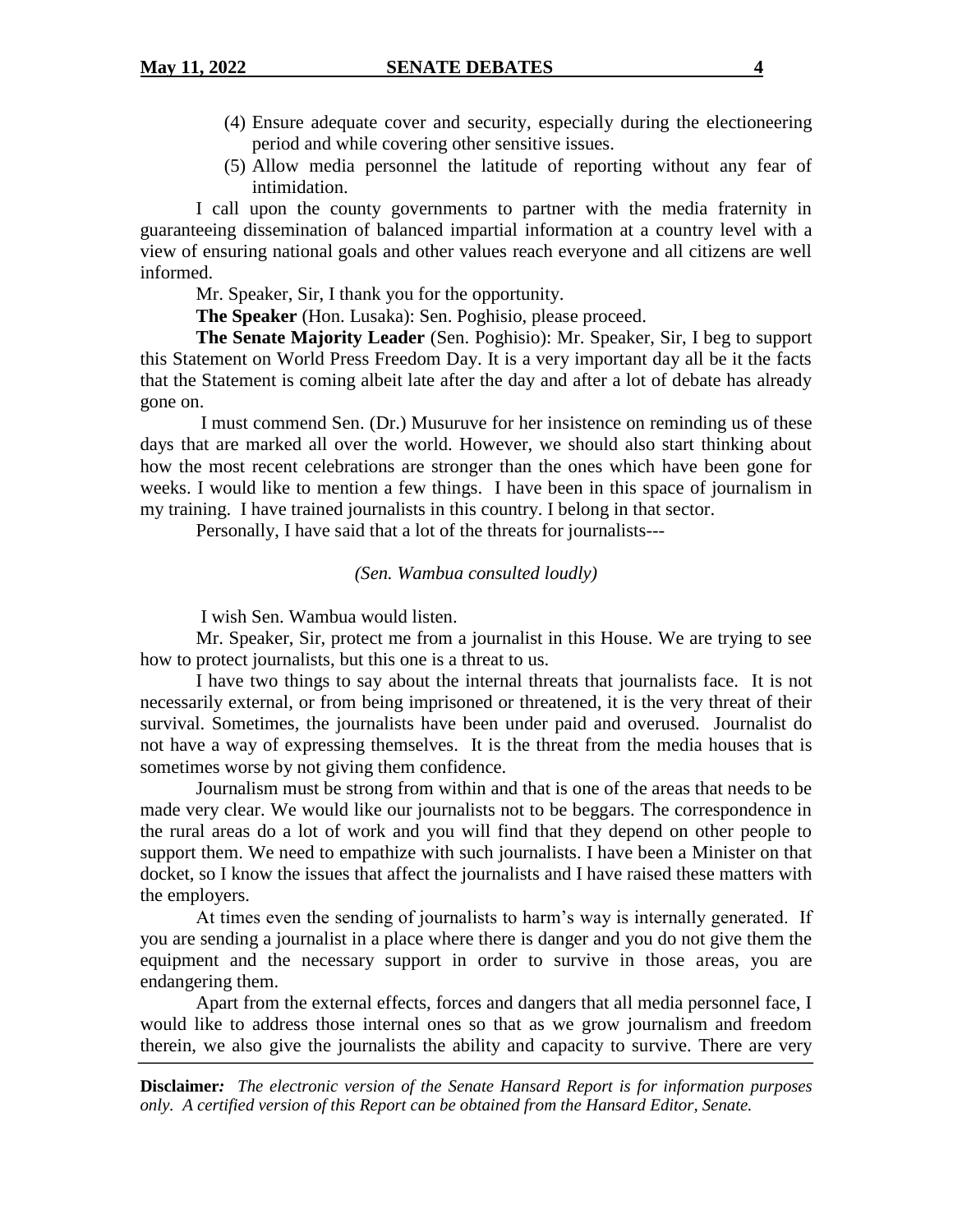few on top who get very rich, who make a lot of money. Correspondence journalists are very poor and need to be supported.

I support the Statement.

**The Speaker** (Hon. Lusaka): Sen. M. Kajwang', please, proceed.

**Sen. M. Kajwang':** Mr. Speaker, Sir, I rise to support this Statement by Sen. (Dr.) Musuruve. When the toll is done at the end of this Parliament, it might turn out that Sen. (Dr.) Musuruve is one of those Senators who contributed to the greatest extent on matters of topical interest. On  $3<sup>rd</sup>$  May, 2022, the world marked the World Press Freedom Day. Even though we are a few days late, it is not too late to acknowledge those people who tell our stories.

I started my career in the journalism space many years ago when I was still at the university. I was an intern at the *Weekly Advertiser*. It was a free publication of the Nation Media Group. It was given out free the same way we are giving out the *People Daily* newspaper free today. It carried out a lot of advertisement. Our job was to put out features and stories that would make people grab it on the streets. Later, I worked with Wahome Muchiri when he pioneered one of the first talk show programmes in Kenya; *Up close and Candid*. I was one of the researchers on that show.

Mr. Speaker, Sir, I hail the journalists in Kenya and all those who are involved in that space who have despite lots of frustration put their lives on the line to ensure that we get to hear the stories of what is going on in this country.

Mr. Speaker, Sir, although in the past we had issues like the Artur brothers that invaded some of the media houses, we have not seen aggressive Government interference with the rights and freedoms of the media. I would like to thank and congratulate the Government for that, even though there is still some salient suppression. For instance, if the Government decides not to advertise with some of the major media houses, then it is a way of crippling and killing them without violence. As they said, peace is not just the absence of war.

So, even though we are not seeing the Arturs and the Armenians invading media houses, the Government should still ensure equitable distribution of advertising revenues to the major media houses.

Mr. Speaker, Sir, I hope in the next Parliament, we shall take stock of the achievements of *mygov.go.ke*, which was one of the innovations the Government came up with to centralise advertising and reduce the expenditure on advertising across the Government. We will need to check whether it has resulted in killing of media houses or brought about efficiencies that have helped media houses.

Mr. Speaker, Sir, we cannot ignore extrajudicial killings of journalists. Sen. Faki here from Mombasa has been the voice of this House on extrajudicial killings. Many a time, it is not just human rights activists. Sometimes it is journalists who disappear without trace or notice. In my county, there was a highly publicized matter of the killing of a young lady. One of the media persons who was involved in that has never been seen to date. We need to protect our journalists from that.

Finally, Mr. Speaker, Sir, the media industry must prepare itself for the digital disruption. Just the other day, Charles Onyango-Obbo, one of the most acclaimed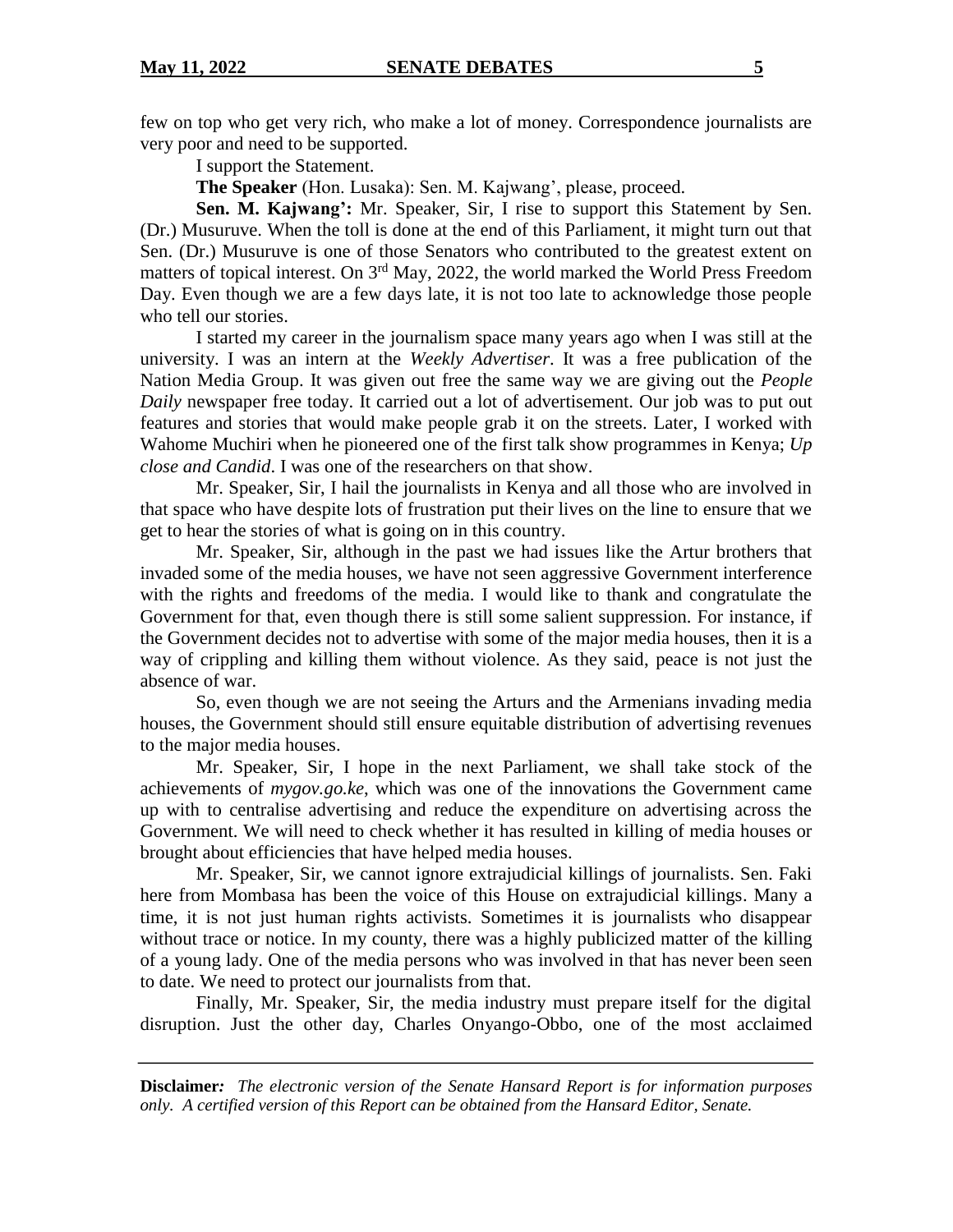journalists from the region, talked about the disappearance of the new stand as a result of the COVID-19 pandemic.

If you reflect, you can no longer get the *Daily Monitor* and the *New Vision* from the corners that you could get them here in Nairobi. If you are looking for the *The Economist*, there are probably just four or five places you can get them in the entire Nairobi, yet a few years back, you could get it at the Norfolk, Village Market, Yahya Centre and several petrol stations.

Mr. Speaker, Sir, our journalist friends must be prepared for that and know that everything is going digital. Those people we see on television must also be prepared. Already the television antennae has disappeared. When we were young and Gor Mahia FC and AFC Leopards were playing a match, we would be sent to the roof to align the antennae towards Ngong Hills or towards the direction where the Kenya Broadcasting Corporation (KBC) was transmitting from. Nowadays, young people do not have that luxury of being the centre of attention when there is a serious game going on.

We must prepare ourselves for the disappearance of the radio set. The radio set actually has disappeared because even in the village, the fishermen listen to radio using their mobile phones while in the lake waters.

We must prepare ourselves for the advent of citizen journalism, where citizens tell the story themselves. The risk of citizen journalism is that sometimes it is difficult to separate propaganda from the truth. It is difficult to separate fake news from actual professional journalism and reporting.

I think it was Ochieng who said "I accuse the press." Despite all these, there are still issues that we must be candid with our journalists. We agreed with them to selfregulate, but despite that, we are still seeing the media abusing the agenda-setting role. Everyday when you wake up, you find headlines about opinion polls that are meant to set the agenda which is meant to provoke debate. Let them allow the politicians like Sen. Wambua to set the agenda, not the media houses themselves.

Mr. Speaker, Sir, finally, the issue of brown envelope journalism is a disease that has refused to leave. However, I believe that that disease will be solved once Baba the 5<sup>th</sup> becomes a reality.

I thank you.

**The Speaker** (Hon. Lusaka): Sen. Wambua, please, proceed.

**Sen. Wambua:** I thank you, Mr. Speaker Sir, for this opportunity to add my voice to the Statement by Sen. (Dr.) Musuruve on the World Press Freedom Day.

It is worth noting that yours truly is a journalist by training and practice in this country. I would like to join my colleagues both locally, in the region and across the globe, to celebrate this day that is celebrated on  $3<sup>rd</sup>$  of May. We are a bit late, but it is never too late.

Mr Speaker, Sir, I will begin by calling upon every journalist in this country to take note of the cardinal principle that a free media is a nation talking to itself. The responsibility of a journalist who works in any media house, whether electronic, print or virtual, has a duty to inform, educate and entertain. Anything else beyond that cardinal principle becomes abuse of the media space.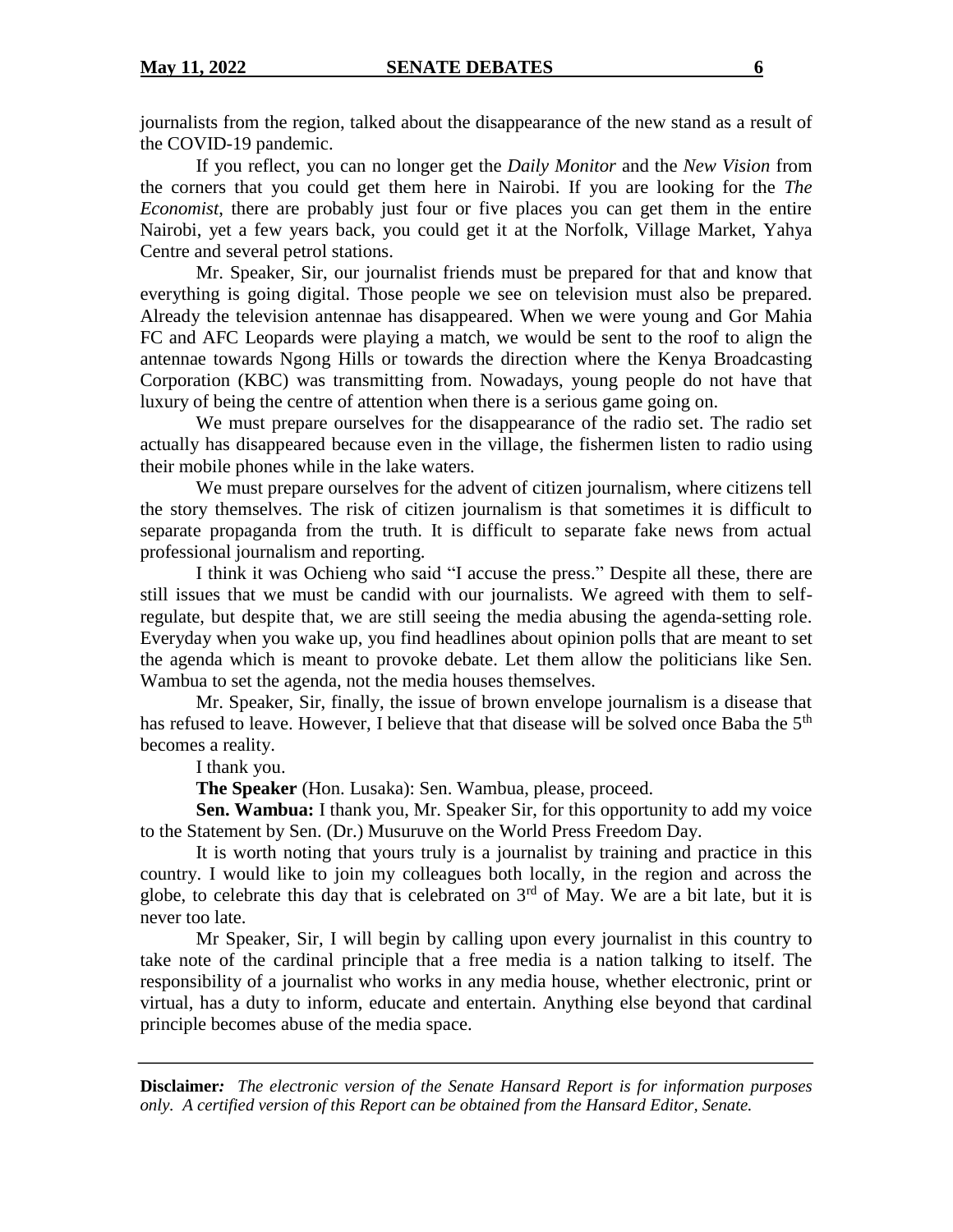In this country, there is one thing that we, as journalists, have fought so hard for. That is the issue of regulation of the media space. It is only in the media industry that other people that are not journalists would want to come in and regulate it. You will never see a journalist going to an association of medics, teachers or lawyers and try to regulate their operations.

This far, I would like to applaud the Government because I rarely do so. I think it has done well as far as opening the media space in this country and allowing a measure of self-regulation. However, the problem that we are faced with is two-fold. First, is the issue of self-censorship where individual journalists fear publishing or broadcasting certain stories for reasons that are not directly related to the public right to know. The other challenge that we face today in the media space in this country is quite in line with the theme of this year's World Press Freedom Day, which is 'Journalism Under Digital Siege'.

Mr. Speaker, Sir, as I conclude my contribution, journalists and media houses must come to terms with the reality that the media space as we knew it is shrinking and a lot of it moving to the phone. Therefore, there is need for innovation by media houses to know that it does not make any sense these days to get a story and hope that you break that story the following day in a newspaper.

Media houses and journalists must invest heavily in investigative journalism. Otherwise by the time newspapers come out the following day, or by the time it is two hours to prime time news, the story that you wanted to sell or publish will have already been spread across the nation through the phones. We

Lastly, Mr. Speaker, Sir, this is important, especially in Kenya, that we must continue to draw the line in media houses between commercial interests and the right of the public to know. I know of many cases where journalists have been unable to publish well-researched investigative pieces to protect commercial interests because some organisations and institutions have huge budgets for advertising.

For journalism to play its rightful role in this nation, that line must be clear, that there must be a difference between commercial interests of a newsroom and the public right to know which is held by practising journalists.

Mr. Speaker, Sir, I support the Statement.

## **COMMUNICATION FROM THE CHAIR**

VISITING DELEGATION FROM MACHAKOS COUNTY

**The Speaker** (Hon. Lusaka): Hon. Senators, I have a communication to make. Sen. Pareno, please, take your seat.

Hon. Senators, I would like to acknowledge the presence in the Public Gallery this afternoon of visiting former university students who are residents of Machakos County. They are at the Senate for a one-day study tour on the request of the Senator of Machakos County.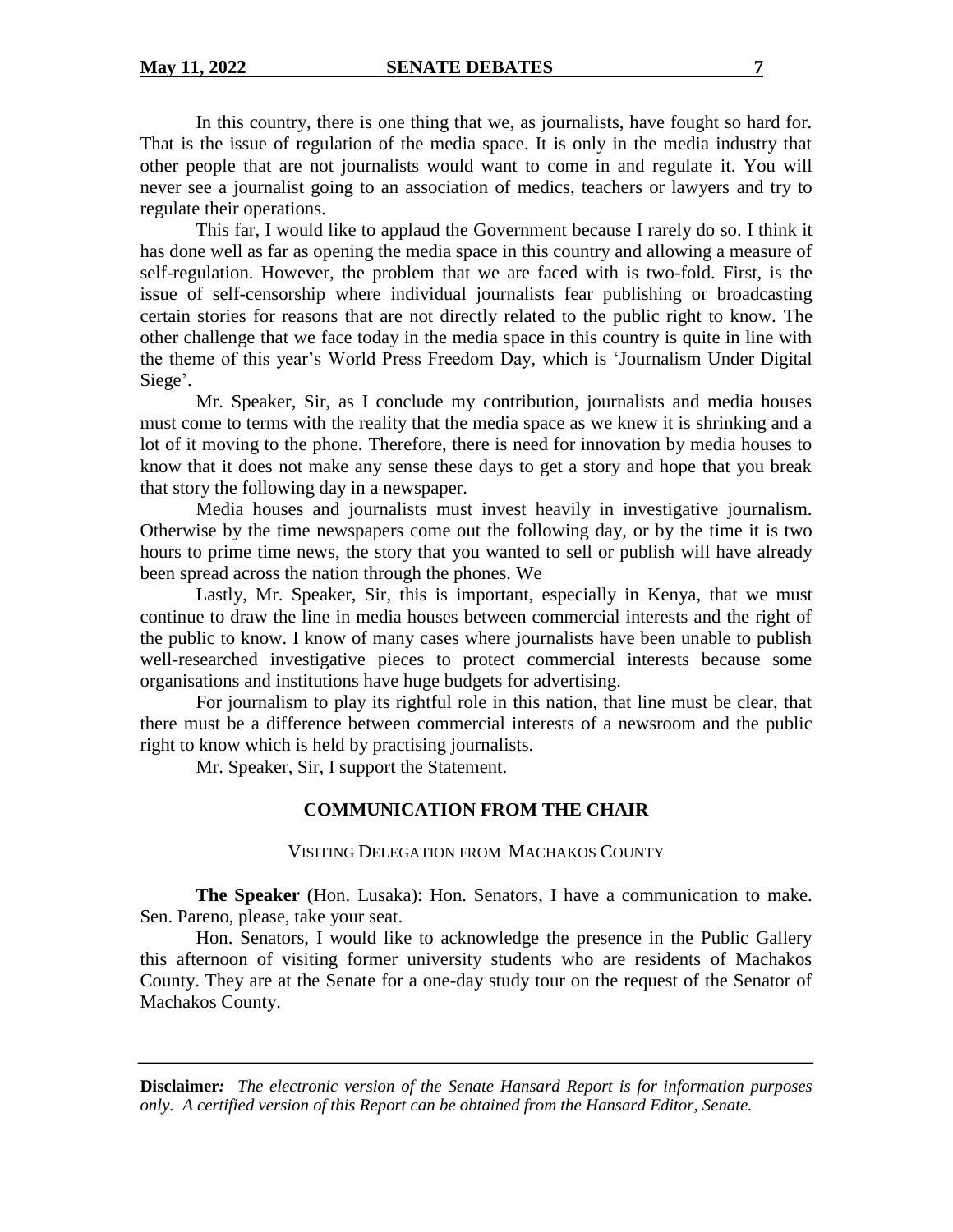Hon. Senators, in our usual traditional of receiving and welcoming visitors to Parliament, I extend a warm welcome to them. On behalf of the Senate and on my own behalf, I wish them a fruitful visit.

I thank you.

Sen. M. Kajwang' you may proceed.

**Sen. M. Kajwang':** Mr. Speaker, Sir, as is the traditional of this House, I join you in welcoming the students from Machakos County. The only problem is that we cannot see them.

**The Speaker** (Hon. Lusaka): They were up here in the Public Gallery.

#### *(Members consulted loudly)*

**Sen. M. Kajwang':** Thank you, Mr. Speaker, Sir. In that case, I join you in welcoming them and in congratulating the Senator for Machakos County who is one of the newest entrants to this House for inviting these students to this House.

I believe and pray that either of them sitting in that Gallery will one day be sitting on the Floor of this House and will be addressing the nation from the Floor of this House. *Karibuni*.

**The Speaker** (Hon. Lusaka): Thank you so much. Sen. Farhiya, please, proceed.

**Sen. Farhiya:** Thank you, Mr. Speaker, Sir. I also join you in welcoming the delegation of students from Machakos County. Let them know that they have a great Senator in this House who over-represents them. In fact, she does a lot of contribution and oversight on the counties.

It is my request on behalf of the Senator for Machakos County that when the election comes, you support her in getting back to this House because she does a great job.

I thank you, Mr. Speaker, Sir.

**The Speaker** (Hon. Lusaka): Sen. Wambua, you may speak.

**Sen. Wambua:** I thank you, Mr. Speaker, Sir, once again and I would like to join you and my colleagues to warmly welcome the visiting delegation of former university students from Machakos County. I do this on my own behalf, and on behalf of the great people of Kitui County. I stand in the gap for Sen. Kavindu Muthama to welcome them.

As Sen. Farhiya has alluded, Sen. Kavindu Muthama is the latest elected Senator in this House. She has been here for barely one-and-half years. During that short stint, she has distinguished herself as a true servant of the people of Machakos County.

My message to the people of Machakos County, through the delegation that has come, is that you please find it in your heart to give Sen. Kavindu another chance to serve you in this Senate.

I thank you, Mr. Speaker, Sir.

**The Speaker** (Hon. Lusaka): Sen. Faki, you may proceed.

**Sen. Faki:** Asante sana, Mhe. Spika. Ninajiunga na wewe kuwakaribisha wageni kutoka Machakos katika Seneti. Pia, tunampongeza Seneta wenu Sen. Kavindu Muthama kwa kuwaalika ili muweze kuona vile Bunge la Seneti linafanya kazi yake.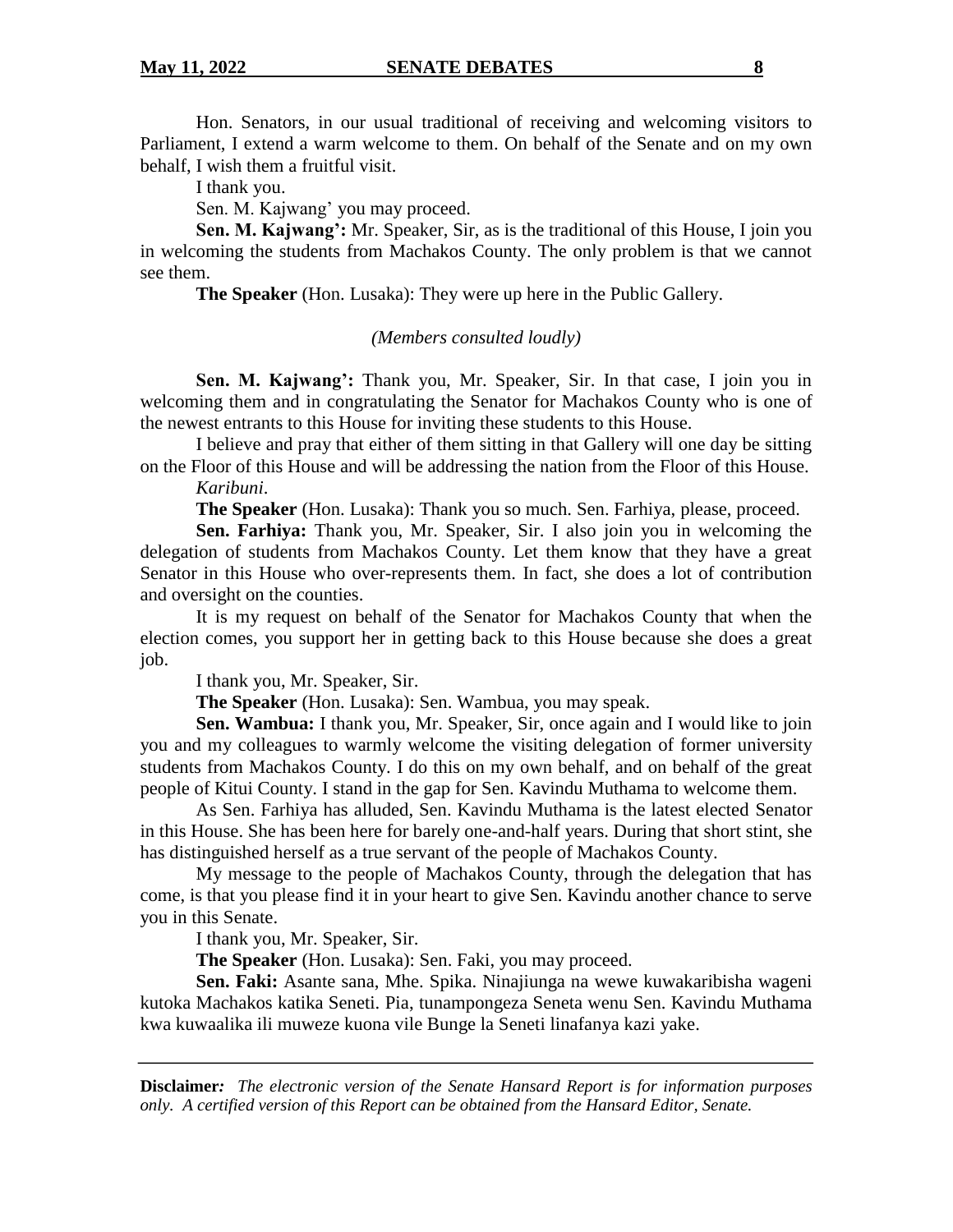Sen. Kavindu Muthama ni makamu wa Mwenyekiti wa Kamati ya Delegated Legislation na anafanya kazi nzuri sana. Kwa hivyo, ni wajibu wetu sisi pia kumuunga mkono wakati ana jambo lake.

Vile vile anapokwenda kujiunga na Wakenya wengine katika kushiriki katika uchaguzi mkuu ujao wa tarehe tisa mwezi wa nane mwaka huu, tunamtakia kila la heri. Tunaomba wakaazi wa Machakos mmrejeshe tena kwa sababu amefanya kazi kwa mwaka mmoja pekee na kazi yake ni nzuri.

**The Speaker** (Hon. Lusaka): Thank you, Sen. Faki.

Let us now move on to the next Order. We have a statement by Sen. (Dr.) Musuruve online.

#### **STATEMENTS**

#### COMMEMORATION OF MOTHER'S DAY

**Sen. (Dr.) Musuruve:** Thank you, Mr. Speaker, Sir, for giving me the opportunity.

I rise pursuant to Standing Order No.37(1) to make a Statement on a matter of general topical concern namely Mother's Day.

Celebrations of mothers can be traced back to the ancient Greeks and Romans who held festivals in honour of the mother goddess Rhea and Cybele. However, the origins of Mother's day as we now know, it dates back to the  $19<sup>th</sup>$  Century. It can be traced back to 1907 when Anna Jarvis wanted to mark the death of her mother Anne Reeves Jarvis, an artiste who cared for injured soldiers from both sides during the American Civil War. Following her mother's death in 1905, Anne Jarvis conceived of Mother's Day as a way of honouring the sacrifices mothers made for their children.

Mr. Speaker, Sir, the first official Mother's Day Celebration was held in Grafton, West Virginia in May 1908. After initial success at the local level, Jarvis set her sights on making the day a national affair.

She argued that American holidays were too biased towards male achievement and initiated a region campaign to push for the cause to celebrating mothers. By 1912, Mother's Day was recognized in towns and states across America. In 1914, it was officially established as a federal holiday when President Woodrow Wilson signed an Executive Order that declared the second Sunday of May be a national holiday in the United States of America (USA).

Since then, this holiday has been celebrated in many countries around the globe. The day is thus celebrated by honouring the mother or matriarch of the family and individuals that are mother figures in society. It is also a celebration of the special role of motherhood as well as maternal bonds and the influence of mothers in society.

Mr. Speaker, Sir, the importance of motherhood cannot be overstated and disrespected even in religion. In certain traditional branches of Christianity, the holiday is strongly associated with revering the virgin Mary. In many Eastern Catholic and Orthodox churches, a special prayer service is held in honour of the Virgin Mary.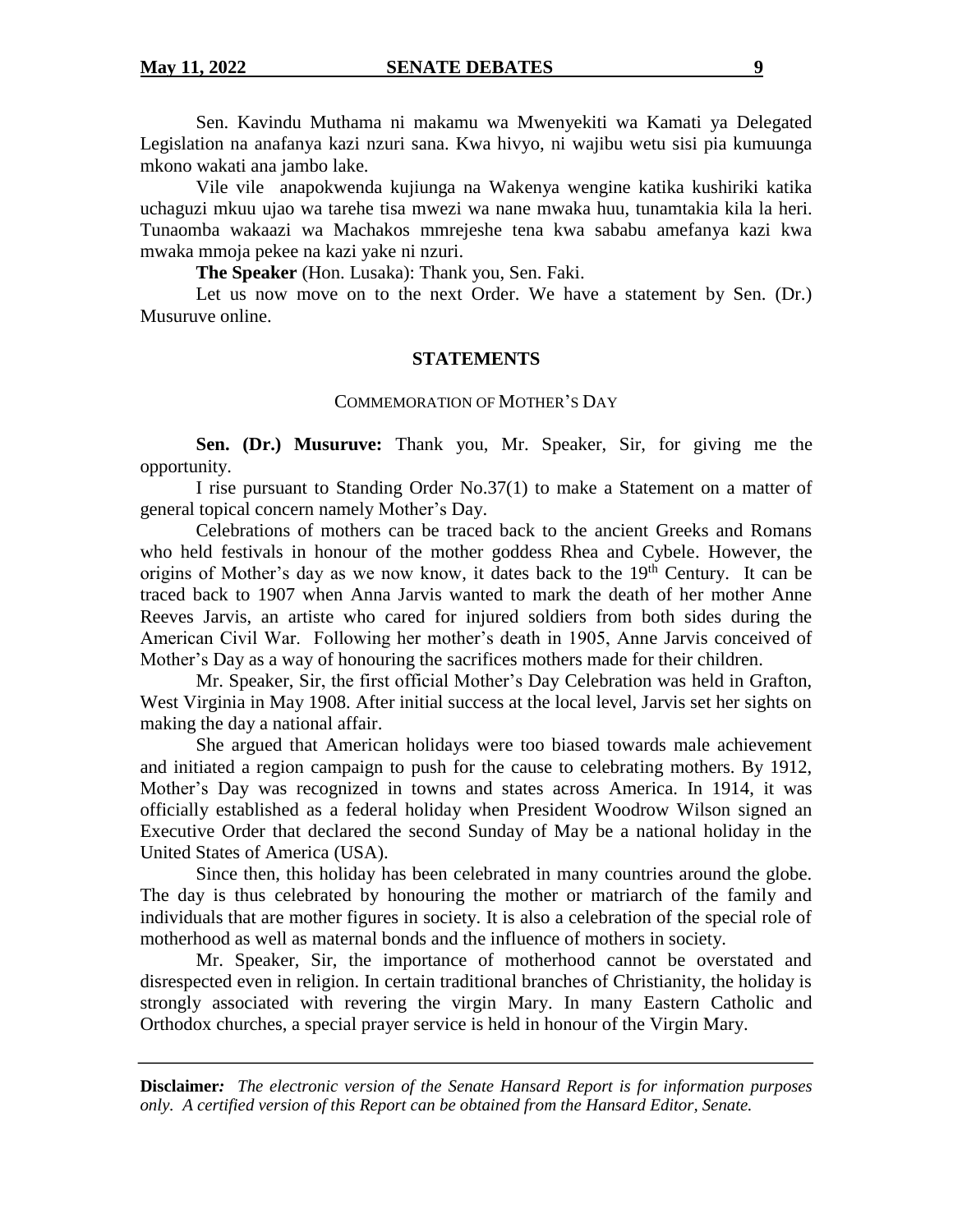In Islam, there is no concept of Mother's Day, but the Quran teaches that children should give priority to loving their mothers over their fathers. Mother's Day is equally celebrated in Hindu Religion, especially in Nepal where mothers are honoured with special foods.

As we mark this day, I would like to emphasize that mothers play an integral part in our lives. A mother's love throughout the lifespan remains unconditional and she stands by our side like a strong pillar. Mothers can raise families even if they are alone and make any house beautiful and loving with their presence.

I celebrate all mothers who are widows and have struggled to keep their families together, educated their children singlehandedly and have not abdicated their motherly role. These mothers have chosen to be there for their children and have played a dual role of being both a mother and a father at the same time in equal measure.

In the same breadth, I celebrate my mother, Damaris Kavuyayi, who has been a pillar of our family since 2005 when our father Mzee Inima passed on. She has remained steadfast in the home and has held us together even in her aging moments. We continue to cherish her presence and we wish her a long life.

Mr. Speaker, Sir, I celebrate mothers of children with disabilities who have selflessly been the pillars of their children. Some of them have been divorced, isolated and discriminated against together with their children, but they continue to be there for them. Some mothers who have children with disability have literally left their jobs to take care of their severely disabled children.

Worth celebrating too is a category of mothers who are abandoned by their loved ones because they have a disability and their children and loved ones are ashamed of them. Some of them are on the streets of major towns begging in order of eke a living.

I also celebrate single mothers who have children, but are not married for whatever reason. They take care of their children singlehandedly and go through many struggles in life to ensure that these children have all the basic needs in life.

A mother's role in any family is clearly seen as that of a nurturer. Her responsibility and role begins from the onset of pregnancy all the way through maintaining a human life in the womb and eventually giving birth to the child with possible risks of losing her life. The mother is the light of the family. She takes care of the husband, children, home and household chores.

Together with their husbands, they help raise the children in instilling values as well as providing the basis in life.

As we celebrate this day in the years ahead, I would like each one of us to take time and reflect on the ways we have treated our mothers. I urge every Kenyan to shower their mothers with love and appreciation. For those who have mothers who are aged and less productive economically, I urge them to ensure that they provide for their mothers financially as well as physical wellbeing. For those with mothers who are ailing, I urge them to ensure that their mothers have medical provision and a tender loving care support system.

Mr. Speaker, Sir, I thank you for this opportunity and I wish a happy belated Mother's Day to everyone.

**The Speaker** (Hon. Lusaka): Proceed, Sen. Faki.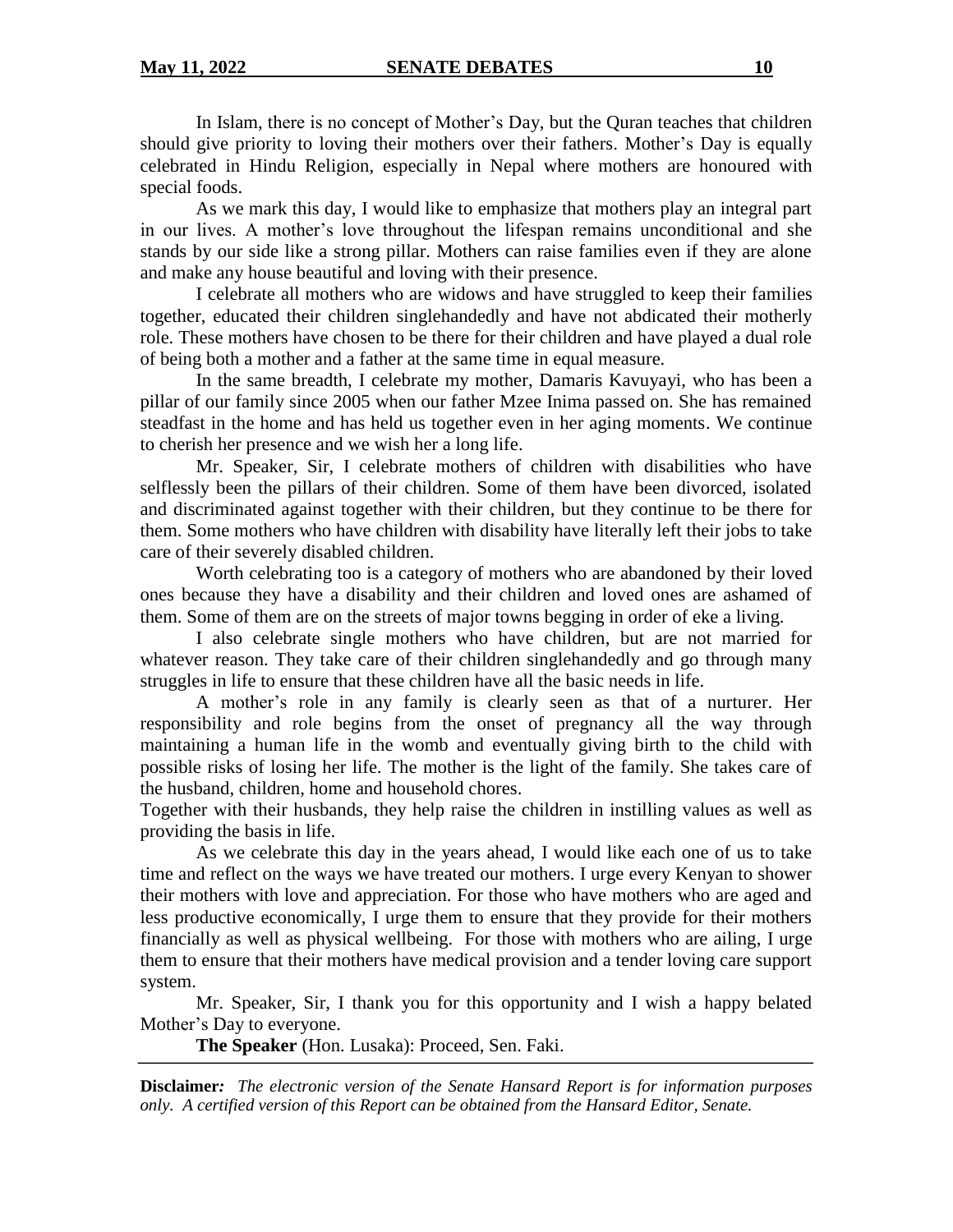**Sen. Faki**: Mr. Speaker, Sir, I had not pressed the button. Thank you. **The Speaker** (Hon. Lusaka): Next Statement.

## THE STATUS OF MULTIMILLION SHILLING WATER PROJECT IN VIHIGA COUNTY

**Sen. Khaniri**: Mr. Speaker, I rise pursuant to the provision of Standing Order No.48(1) to seek a Statement from a Standing Committee on Lands, Environment and Natural Resources on the status of multi-million shillings water project in Vihiga County.

In the Statement, the Committee should-

(1) Disclose the terms of engagement between the County Government of Vihiga and the contractor, stating the terms of the project, the stipulated timeframe for its completion, the construction status so far as well as the expected date of handover;

(2) State the reasons for the delay in completion of this project which was launched in July, 2018;

(3) State whether the project was tendered, providing details of who won the award; and,

(4) Provide a detailed breakdown of how the Kshs2 billion provided by the Government of Belgium to the County Government of Vihiga for the completion of the project, has been utilized.

Mr. Speaker, Sir, this is a very important Statement for the people of Vihiga. We are aware that the Government of Belgium sponsored this project and gave a total of about Kshs2 billion for its implementation. Four years down the road, the people of Vihiga still do not have water.

Mr. Speaker, Sir, it is absolutely important for the Committee on Land and Natural Resources to give us a response in the stipulated time so that the people of Vihiga can know exactly where they stand in terms of provision of clean piped water which was fully paid for.

Thank you, Mr. Speaker, Sir.

**The Speaker** (Hon. Lusaka): Thank you very much, Sen. Khaniri, for that very informative Statement. I am sure they will give a response so that the people of Vihiga can enjoy the water and know exactly what happened.

Next Statement. I can see the Chairperson of the Standing Committee on Energy is not here. Therefore, the Statement is deferred.

## ACTIVITIES OF THE COMMITTEE ON ENERGY

#### *(Statement deferred)*

Hon. Senators, the Chairperson of the Standing Committee on Health is not here. The Statement is deferred.

#### ACTIVITIES OF THE COMMITTEE ON HEALTH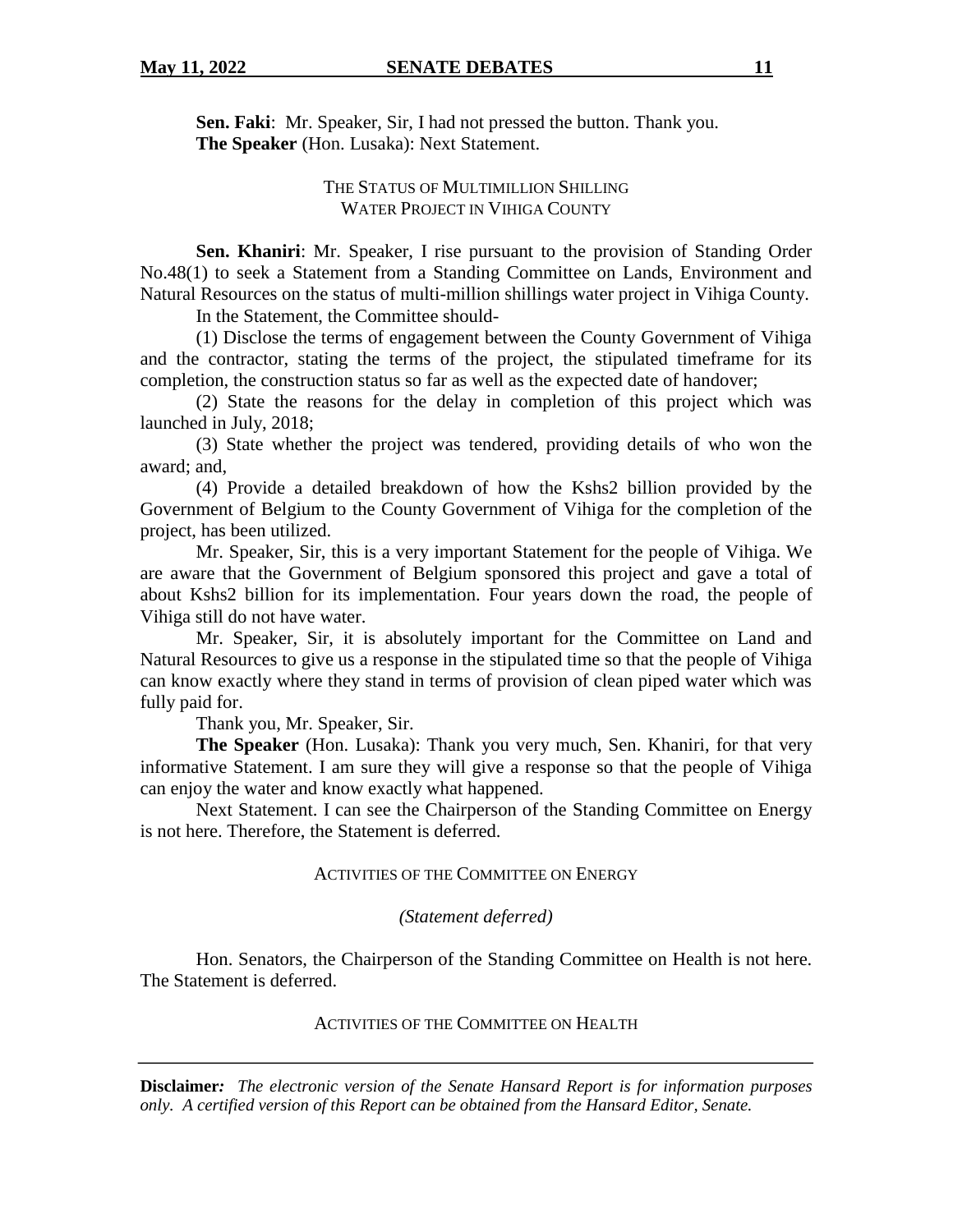*(Statement deferred)*

The Chairperson of the Standing Committee on Information and Technology is not here. The Statement is deferred.

> ACTIVITIES OF THE COMMITTEE ON INFORMATION AND TECHNOLOGY

> > *(Statement deferred)*

The Chairperson of the Standing Committee on Labour and Social Welfare is not here. The Statement is deferred.

## ACTIVITIES OF THE COMMITTEE ON LABOUR AND SOCIAL WELFARE

## *(Statement deferred)*

The Chairperson of the Standing Committee on Land, Environment and Natural Resources is not here. The Statement is deferred.

#### ACTIVITIES OF THE COMMITTEE ON LAND, ENVIRONMENT AND NATURAL RESOURCES

*(Statement deferred)*

The Chairperson of the Standing Committee on National Security, Defence and Foreign Relations is not here. The Statement is deferred.

> ACTIVITIES OF THE COMMITTEE ON NATIONAL SECURITY, DEFENCE AND FOREIGN RELATIONS

> > *(Statement deferred)*

The Chairperson of the Standing Committee on Tourism, Trade and Industrialization is not here. The Statement is deferred.

> ACTIVITIES OF THE COMMITTEE ON TOURISM, TRADE AND INDUSTRIALISATION

> > *(Statement deferred)*

The Chairperson of the Standing Committee on Roads and Transportation is not here. The Statement is deferred.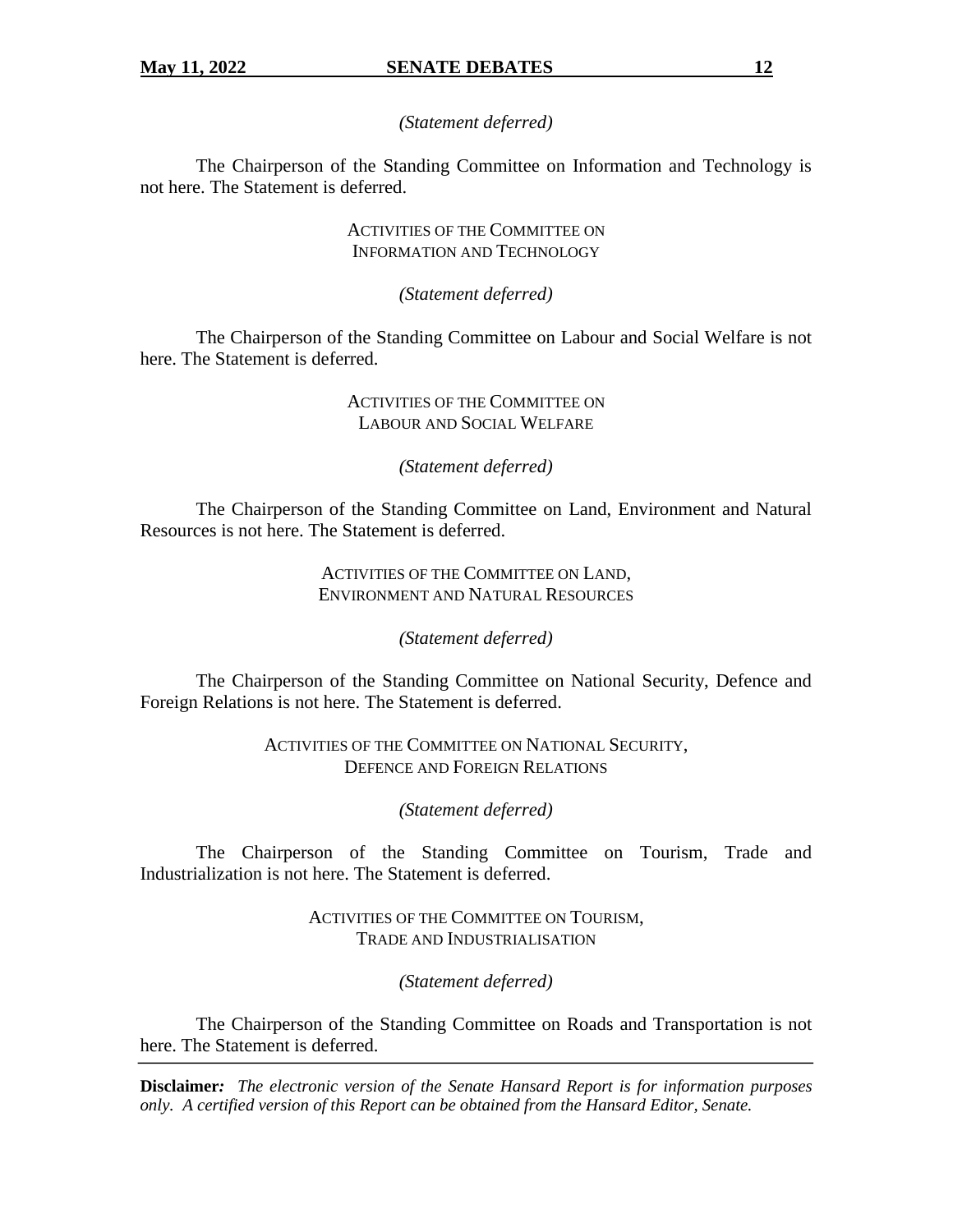ACTIVITIES OF THE COMMITTEE ON ROADS AND TRANSPORTATION

*(Statement deferred)*

The Chairperson of the County Public Accounts and Investments Committee is not here. The Statement is deferred.

> ACTIVITIES OF THE COUNTY PUBLIC ACCOUNTS AND INVESTMENTS COMMITTEE

> > *(Statement deferred)*

Next Order.

#### **BILL**

*Second Reading*

## THE COUNTY ALLOCATION OF REVENUE BILL (SENATE BILLS NO. 1 OF 2022)

**Sen. Farhiya:** Mr. Speaker, Sir, I beg to move that the County Allocation of Revenue Bill (Senate Bill No.1 of 2022) be read a Second Time.

The County Allocation of Revenue Bill was introduced into the Senate Pursuant to the provisions of Standing Order No.182 (1) of the Senate Standing Orders. The Bill is sponsored by the Standing Committee on Finance and Budget.

The Bill was published on  $8<sup>th</sup>$  of April, 2022 and subsequently tabled in the Senate for First Reading on  $27<sup>th</sup>$  April, 2022. Thereafter, the Bill was committed to the Standing Committee on Finance and Budget for consideration pursuant to Standing Order No.140 (1) of the Standing Orders.

Mr. Speaker, Sir, Article 218(1) (b) of the Constitution provides that at least two months before the end of each financial year, there shall be an introduction in Parliament of a County Allocation of Revenue Bill which shall divide among the counties, revenue allocated to the counties, county level of government on the basis determined according to the resolution in force under Article 217.

The County Allocation of Revenue Act (CARA) 2022 devised among the counties the equitable share of the national revenue that is allocated to the county level of government as reflected by the annual Division of Revenue Act (DORA) for the Financial Year 2022/2023.

Mr. Speaker, Sir, upon the committal, the Committee invited members of the public and Stakeholders *inter alia*, the National Treasury, Commission on Revenue Allocation, Council of Governors, the County Assembly Forum, the Society of Clerks-atthe-Table (SOCATT) to submit their comments on the Bill. The Committee also invited non-stake actors who provided quite insightful views regarding the content of the Bill.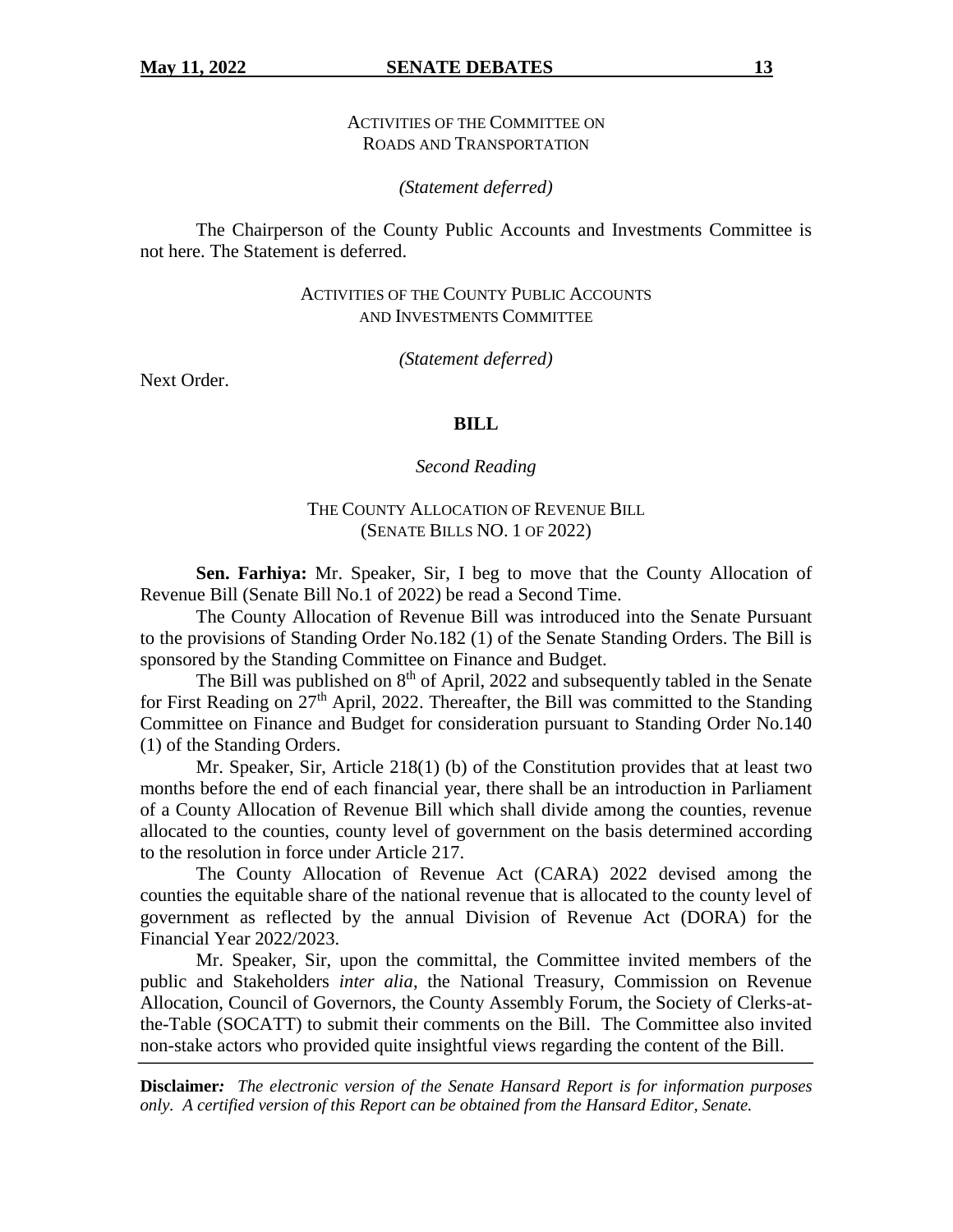The principle object of the Bill is for allocation among counties the share of revenue that is annually allocated to the county level of government for the next Financial Year 2022/2023 and to facilitate the transfer of county allocations from the Consolidated Fund to the respective county revenue funds.

Pursuant to Article 217 of the Constitution, the Senate in September, 2020, approved the third basis of revenue sharing among counties of the national revenue allocated to the county level of government.

Further, Article 96(3) of the Constitution require that the Senate determines the allocation of the national revenue among counties. The Bill provides the equitable allocation of revenue to counties based on this basis.

The Bill allocates Kshs370 billion among counties as this is the equitable share in DORA for Financial Year 2022/2023. The allocation among counties is set in the first schedule to the Bill.

Mr. Speaker, Sir, the Second Schedule outlines county governments budget ceilings for recurrent expenditure in Financial Year 2022/2023. This provision is meant to enforce adherence to Section 107(2) of the Public Finance Management Act, 2012.

The Bill proposes budget ceilings on recurrent expenditure in the Financial Year 2022/2023. The county executives' recommended ceiling is at Kshs28,486,731,674 and county assemblies' ceiling at Kshs34,493,121,001.

The Committee extensively considered the recommendations of the Commission on Revenue Allocation (CRA), requests by the County Assemblies Forum (CAF), Society of Clerks at the Table (SOCATT) and various county assemblies on the county level of Government recurrent expenditure ceilings for the Financial Year 2022/2023.

In considering the stakeholders' submissions, the Committee made several critical observations. First, the increase in the county executive recurrent expenditure ceiling from Kshs26.70 billion approved in the Financial Year 2021/22 to proposed Kshs28.48 billion for Financial Year 2022/23 is mainly due to the need to provide operational costs for the office of the County Attorney.

The decrease in county assembly recurrent expenditure ceiling from Kshs35.65 billion which was approved in the Financial Year 2021/22 to proposed Kshs34.49 billion for Financial Year 2022/23 is due to-

The salaries and associated benefits to Members of County Assemblies (MCAs) of the next assemblies will start at the base. This means that this is their first year of employment and the progressions will be less than the current MCAs who are at level five. The difference is between salaries for all the county assemblies from the first year to the five years as per this current financial year.

The determination of salaries of county assembly staff which includes salaries, pension and allowances by CRA was based on optimum numbers instead of the actual number of employees.

Notwithstanding, the decrease in the county assembly recurrent expenditure ceiling, the provision for training and induction of new MCAs have been adjusted from five to 10 per cent of the total personnel emoluments.

The Kenya Revenue Authority (KRA) penalizes county governments for a delay in filing Pay As You Earn (PAYE) returns, even though the delay is occasioned by late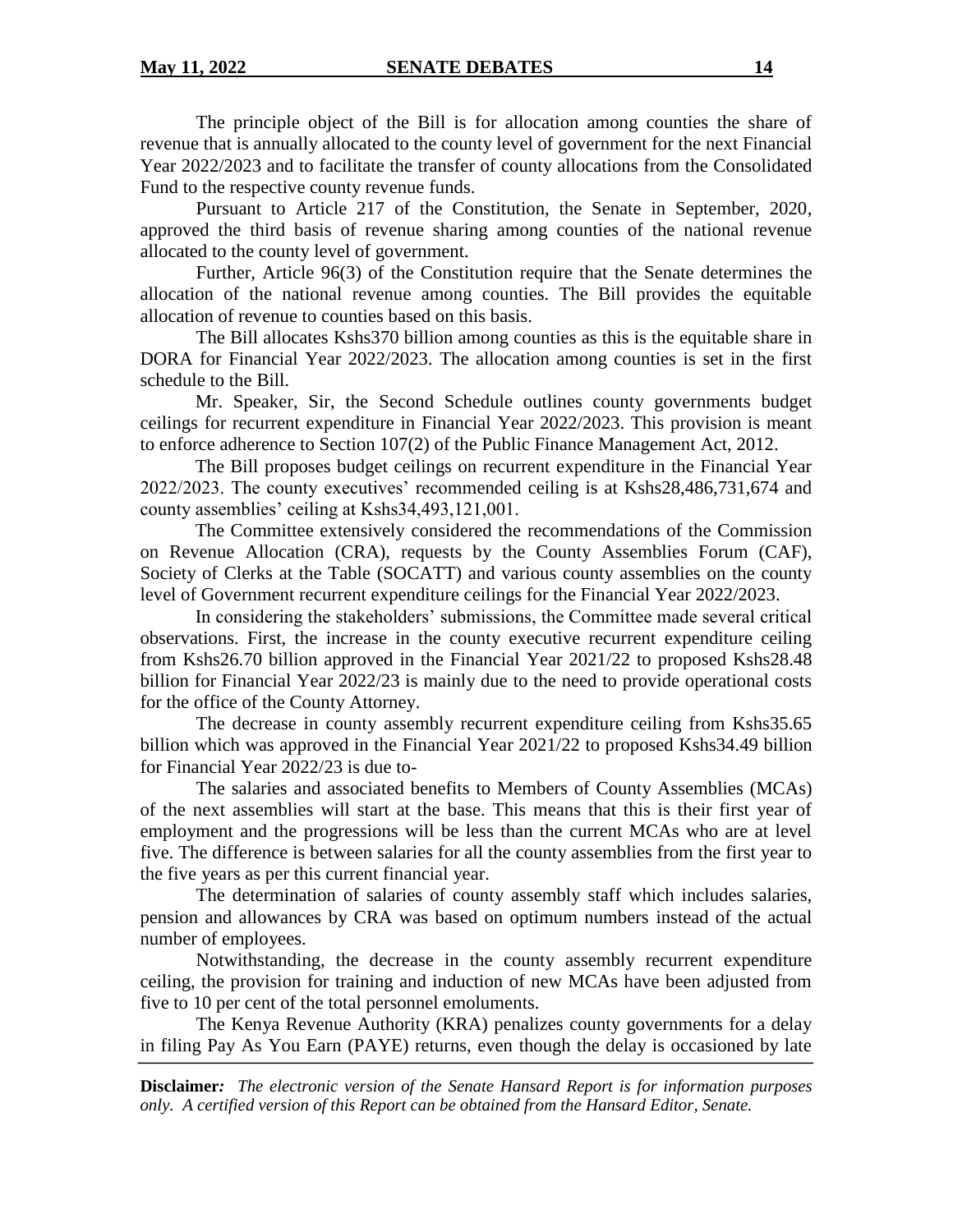payment of employees' salaries due to delay in disbursement of the equitable share by the National Treasury.

As the term indicates, PAYE is pay as you earn. You cannot pay taxes where no salary was paid because of late disbursement by the National Treasury. The arms of Government should speak to each other because KRA is a department of the National Treasury. Therefore, they should speak to each other so that no county assembly is penalized highly because of non-remittance.

PAYE as the name suggests becomes due when people have been paid their salaries. We have requested SOCATT to petition this House, so that the matter can be dealt with conclusively by the Committee on Finance and Budget.

A number of county assemblies had requested for upward adjustments of the recurrent expenditure ceiling to allow certain spending. However, it was noted that some of these spending would be classified as development expenditure. Many counties requested for the increase of the recurrent expenditure ceilings. When the Committee on Finance and Budget analysed those expenditures critically, we discovered that they were more of development nature than a recurrent cost.

Mr. Speaker, Sir, Garissa County Assembly requested to increase its recurrent expenditure ceiling by Kshs20 million. They said this was to enable them construct a chamber and restore equipment destroyed by fire.

Nairobi City County Assembly requested to adjust their recurrent expenditure ceiling to enable leasing of MCAs offices within the proximity of the assembly precincts. However, this expenditure would be quite expensive in the long run. Those were not accepted by our Committee.

The SOCATT requested to adjust the recurrent expenditure ceiling for county assemblies to provide for additional allocation. This additional allocation would cater for public participation, independent from the operations and maintenance. The Committee decided that this would only be achieved if mechanisms are put in place to ascertain the actual spending. In that case, the estimates were not clearly tabulated to determine whether those would be the correct estimates of the expenditure.

The Committee recommends that the House approves the Bill with the amendments, to the Second Schedule adjustments of county assemblies' recurrent expenditure ceilings by additional Kshs83 million to enable assemblies compensate the actual numbers of employees.

To minimize operational costs, county assemblies renting offices for MCAs while within the county assembly precincts should plan to construct or acquire such offices.

County governments should notify KRA of late payments of salaries due to delayed disbursement of equitable share. This is as a means to mitigate the imposition of penalties for delay in filing of PAYE returns.

In conclusion, the Committee acknowledges all stakeholders and members of the public who made insightful contributions and recommendations to the Bill. Particularly, the Committee acknowledges the following stakeholders who have been quite instrumental in the operations of the Committee: the National Treasury, CRA, CoG, CAF; SOCATT, the Institute of Certified Accountants of Kenya (ICPAK), the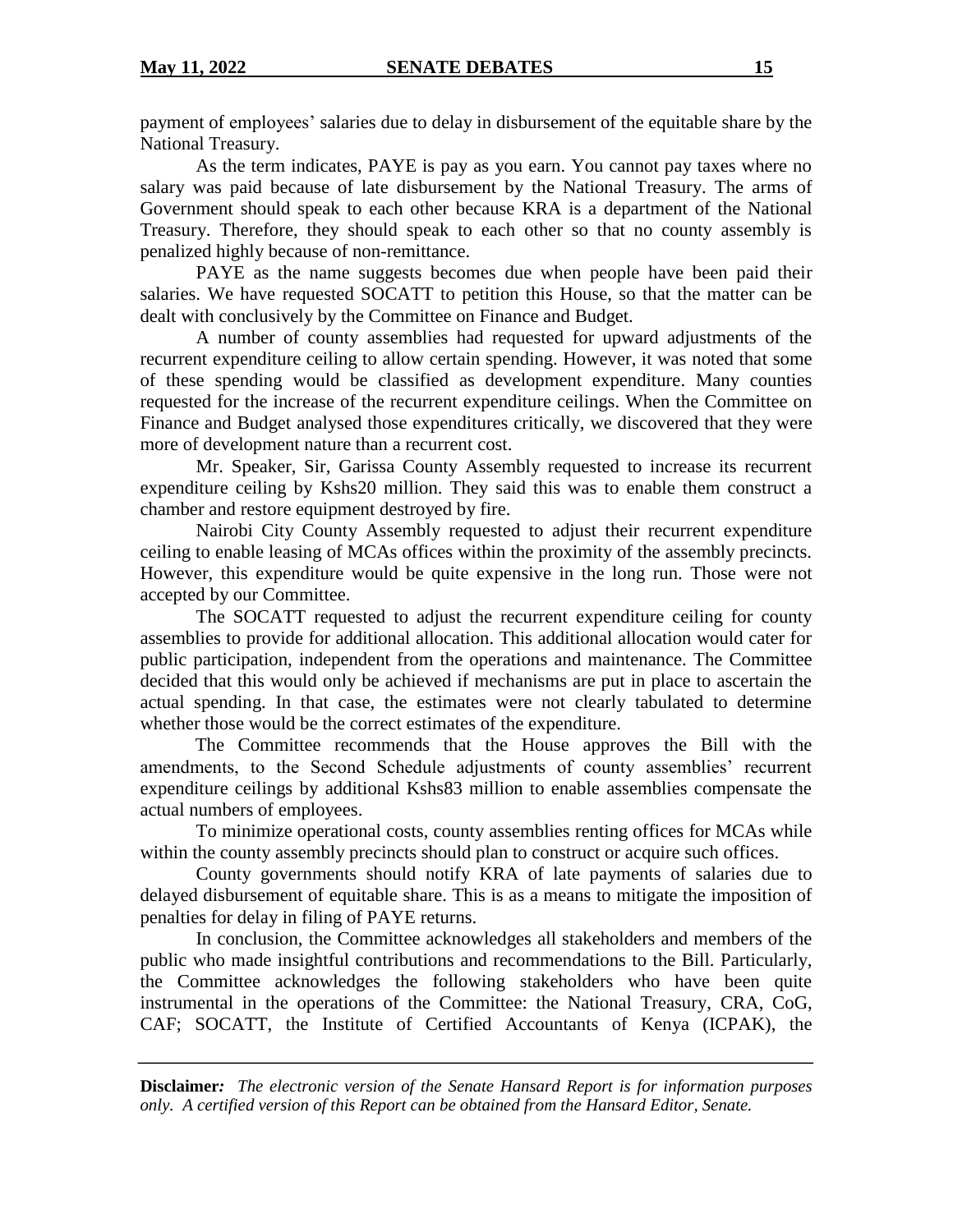International Budget Partnership (IBP- Kenya Chapter), and, The Institute of Social Accountability (TISA).

In addition, the Committee thanks the Offices of the Speaker and Clerk of the Senate for the support extended to it. Further, we appreciate the Committee secretariat for facilitation in the execution of its mandate.

Mr. Speaker, Sir, I appreciate all Members of the Committee for their patience, sacrifice and commitment to public service. This has enabled the Committee to complete the assigned task within the stipulated time.

I beg to Move and request Sen. M. Kajwang' to second.

**Sen. M. Kajwang'**: Mr. Speaker, Sir, I rise to second and support the County Allocation of Revenue Bill that has been moved by the Senate Majority Whip.

When this House passed the Division of Revenue Bill which was later assented to, we agreed that county governments would share Kshs370 billion. Getting to Kshs370 billion was not a walk in the park. It caused this House several weeks of deliberation. It caused this House many days of brinkmanship to force the national Government to cede ground to county governments.

Mr. Speaker, Sir, if you recall county governments were stuck at Kshs320 billion. When we got into the debate on the third basis for revenue sharing, we realized that they could get more. As a result of the fight of this House, counties got Kshs50 billion more.

It is noteworthy that the allocation to counties has remained stagnant in two financial years. That has been explained by the difficulties that the economy faced during the COVID-19 pandemic and the post-COVID-19 recovery phase, the pressure on debt and other fiscal deficit matters.

If this House passed the Bill that was proposing to amend the Constitution to allocate at least 35 per cent of national revenues to county governments, then we would be talking of a completely different amount. We would be talking of figures close to Kshs500 billion going to counties.

This money we are sharing today amongst the 47 counties will go to counties at a time when we are in transition. These are transitional allocations because the financial year will start in July and elections will be held in August. Therefore, the new governors who will run the counties will get to work in August or September having had the previous governors manage this budget for one or two months.

It is important that the Committee on Finance and Budget and this House pronounces itself on the matter of pending Bills. If all counties have received their allocations, why should any county hand over pending bills to another government?

In the few days remaining in the life of this House, there are two things that we must deal with. These are the issues of pending bills and delayed remittances to counties. We should not leave this House when there is any money that is owed to a county government. That is against the Disbursement Schedule that this House has passed. We should not leave this House when there is a county that is still reporting billions of shillings in pending bills.

When I read the report by the Committee on Finance and Budget, even county assemblies now have pending bills. I saw Busia County Assembly saying their ceiling needs to be raised to take into account certain pending bills coming from the county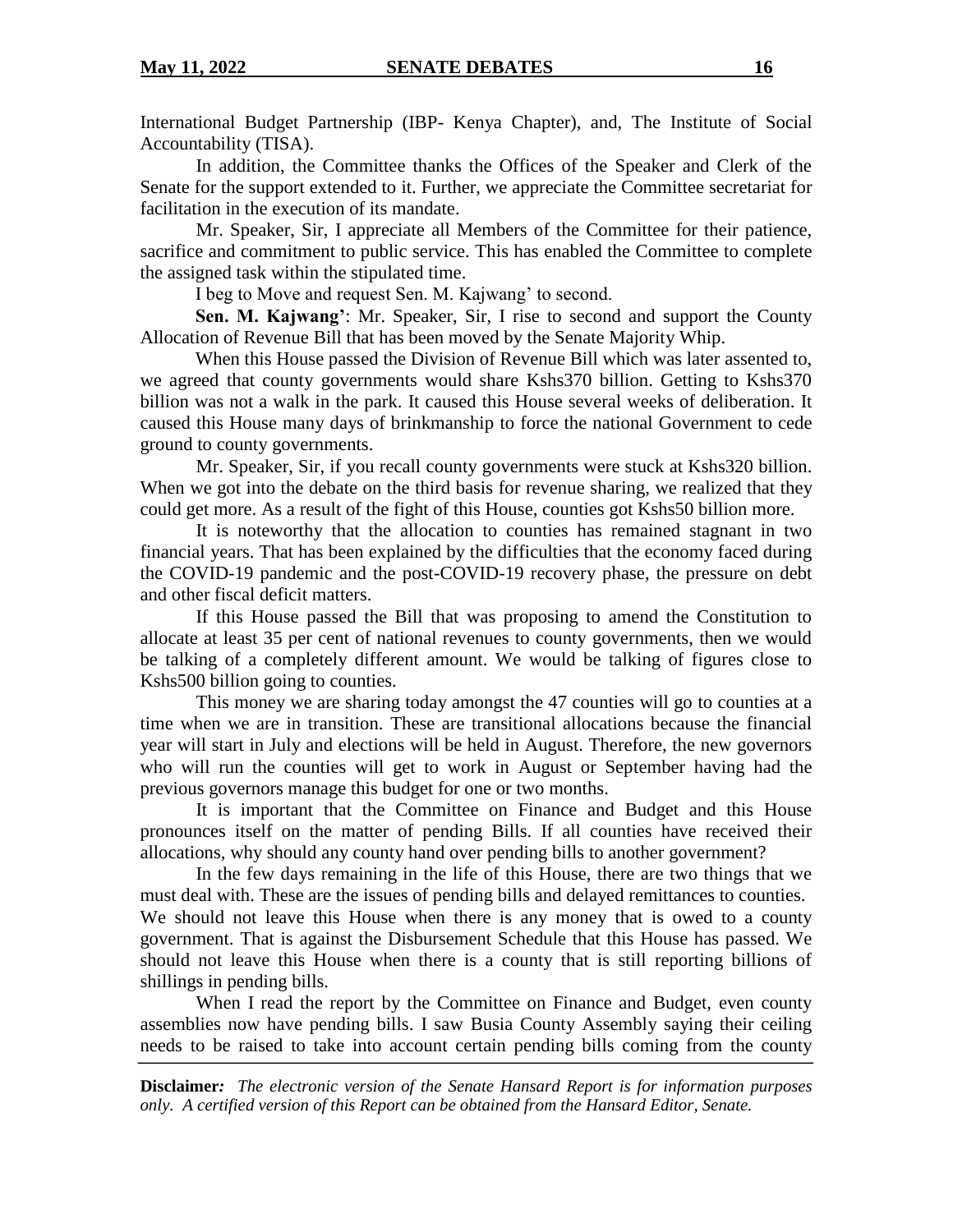assembly. Why on earth would a county assembly have pending bills when the county assembly makes requisitions on the basis of a budget that has already been approved? We will do this House and the nation great service if we sort out this matter.

Last week, we had a meeting with contractors in Homa Bay County. They are extremely concerned that the county government is shutting down without paying their pending bills some of which are running into billions of shillings. The fear is when a new administration takes over, the first thing they do is to set up a taskforce to verify the pending bills of the previous government which takes time.

If a contractor was seen to have been close to the outgoing governor, chances are that they will not be paid. We have seen this and we now have experience. We have seen it from the first transition. Let this House not allow that situation to apply in the second transition for county governments.

This House has a responsibility to oversight the Kshs370 billion that we are proposing to divide amongst county governments.

Mr. Speaker, Sir, if we were to get a scorecard on our experience in oversight of financial matters, probably it would not be a favourable one. All of us here, as Senators, every time we go to the counties to ask for a fresh term or mandate, we will be asked what we did as far as financial management in our respective counties is concerned.

I have been told that this House has been elegant in representation, speaking good English and in legislation. However, I am told it has failed Kenyans when it comes to financial oversight. That is because of the inadequacy of the tools that we possess as a House.

I propose that going forward in the next Senate, let us go for value for money based oversight rather than transaction based oversight. For the last 10 years, we have been looking at crunching numbers and transactions and asking why they are in the Integrated Financial Management Information System (IFMIS) or not.

We have been looking at procurement processes and asking why they procured bic ball pens when they could have procured other types of pens. That is not the business of this House. That is the business of the auditors in the counties and every county has internal auditors. That is the business of internal audit committees in county assemblies.

This House must come back refreshed and reenergized to start asking these questions. With this allocation, we will push the allocation to Kshs2.7 trillion. We must ask ourselves how much of that money has gone into health and not just payment of salaries. It should be the infrastructure, systems and services involved in healthcare provision. How much of that has gone into roads or agriculture?

My colleagues who will come back to this House, I plead that let that be the focus of our oversight. Rather than just calling our governors here to ask them why numbers are not adding up, let us query them on what they have put in the devolved functions and what outcome and impact it is making in the lives of our people.

Earlier in the term of this House, we came up with a fiduciary risk report or approach to look at some of these issues coming from the counties. We did the first fiduciary risk report. I hope that the next Senate will continue with that tradition. That will give us a holistic view on how this Kshs370 billion is making a difference in the lives of the people in the counties.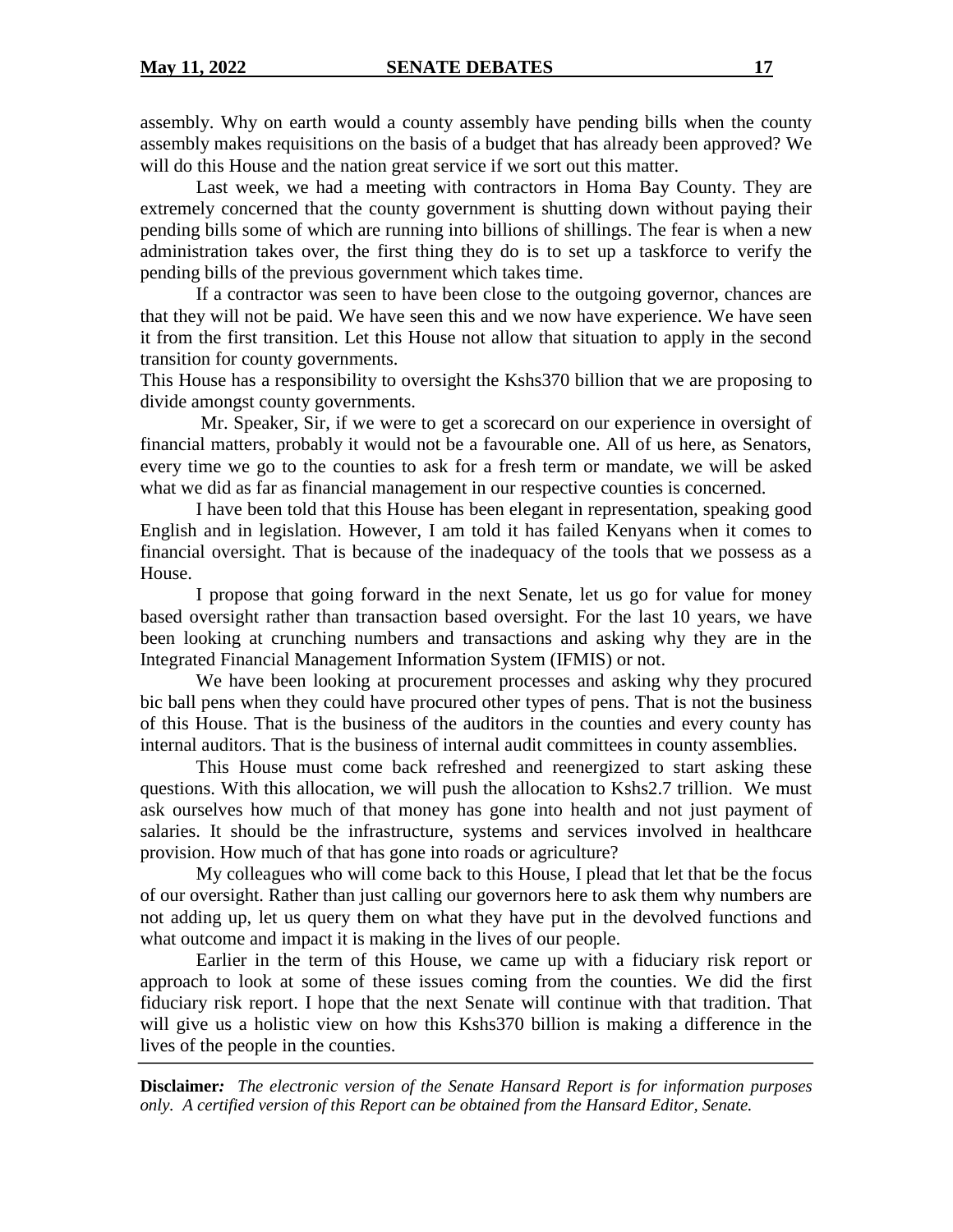There are ceilings that have been proposed for county assemblies. I am concerned. Even though I second and support this Bill, in the Public Finance Management Act and the subsequent regulations, we had said that county assembly allocation should not exceed 7 per cent of the equitable share due to a county government. With time, county assemblies have petitioned the Senate. They have cried out against county executives that have been seemingly denying them funds to do things.

If you look at what has been proposed as a ceiling for county assemblies, it is close to 10 per cent of what is going to county governments. In some counties, it is close to 13 per cent. More money should go to development. Legislation and representation is important. However, at what point did we creep from 7 per cent all the way to 13 per cent?

There is the Peter's principle that says work expands to fit the time allocated. It is the same case with money. The more money you have, the more activities you want to undertake. We must revisit this issue of ceilings. In some county assemblies, it has been the reason for constant fights and constant ouster of clerks and speakers.

At one point, the Speaker of the Senate made a decision to go do an outreach to county assemblies. Homa Bay County was one of the first county assemblies the Speaker had agreed to visit. When it came to visiting Homa Bay County, there was a fight. The Speaker was impeached and Members were punching each other because they were fighting for the money that was allocated to them.

What the Senate has done is to introduce a ceiling that leaves such a big surplus that whoever is the Speaker or the Clerk becomes an instant billionaire if they are not checked properly.

I hope that the next Senate will look at these ceilings. I want to thank the Committee on Finance and Budget for not budging when it comes to the ceilings. We as, a House, have always supported the county assemblies. Is strengthening the county assemblies' equivalent to giving more money? I do not believe so.

Mr. Speaker, Sir, of the 47 county assemblies, it does not make sense for each county assembly to attempt to replicate the Senate. I want to put the proposal that in our regional economic blocs, county assemblies must start looking at themselves from that perspective. If you are going to get some unique skills, for example, fiscal analysts or forensic auditors, you probably will not get 47 of them.

You could organize or group yourselves so that some of those skills that are hard to come by like legislative drafters, for example, we do not have enough legislative drafters in this country to serve the 47 county assemblies and the National Assembly. So, it is foolhardy to say each county assembly wants an allocation that can make it look and function like the Senate. That has always been the argument for increased allocation for county assemblies. Strengthening county assemblies is about the people, the systems and the capacity to deliver. It is not just about money.

Mr. Speaker, Sir, as I support this Bill, I would like to mention it has proposed to allocate to Homa Bay County close to Kshs8 billion. I am glad to note that because when I took over as the Senator for Homa Bay County, in the Financial Year 2014/2015, Homa Bay County was only getting Kshs4.9 billion.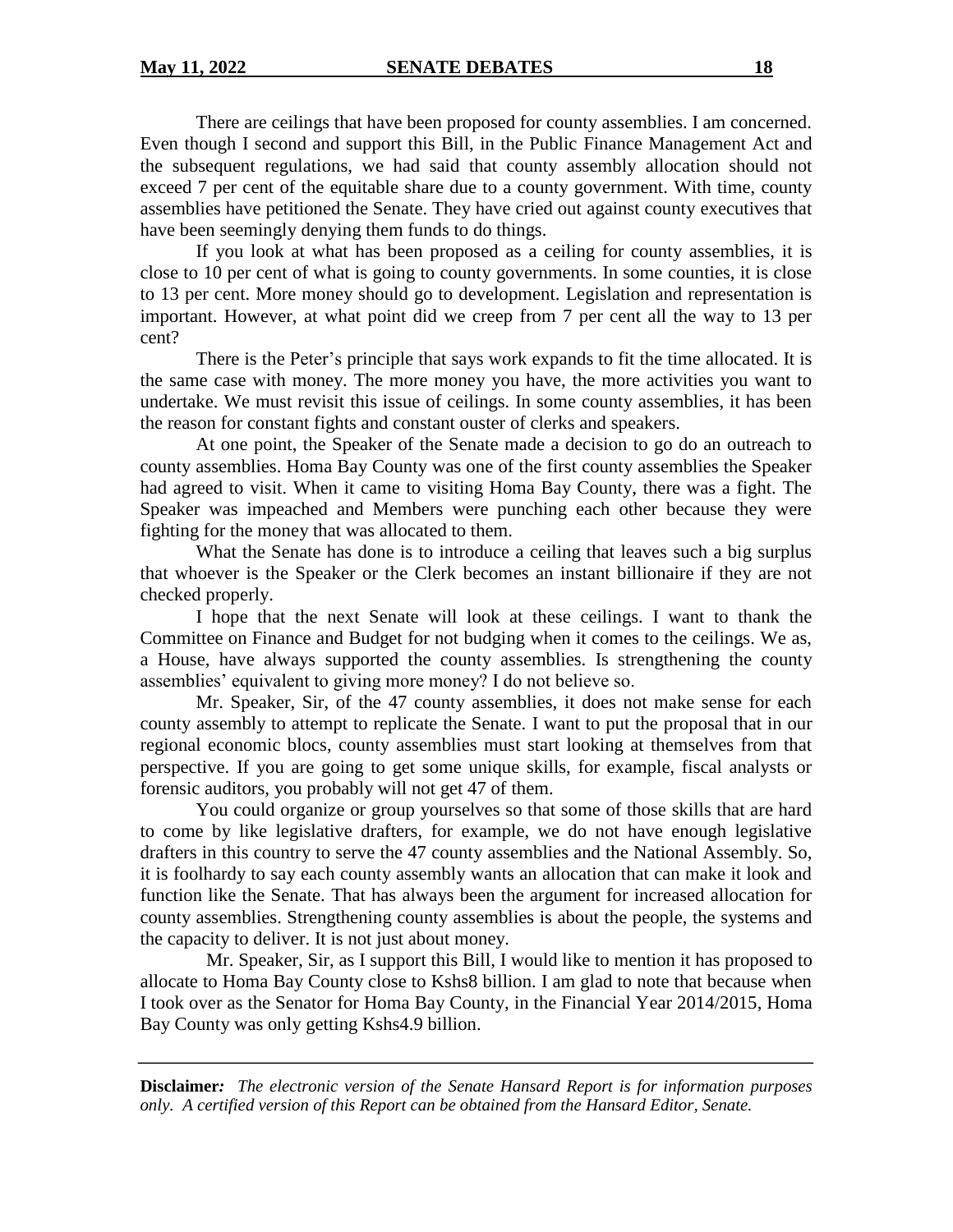If my scorecard was anything to go by, is that every single year that I have sat in this House and I have faithfully participated on the debates on Division of Revenue Allocation Bill (DORA) and on County Allocation of Revenue Bill (CARA); the two most important pieces of legislation for Members of this House; the DORA and on CARA and the basis for allocation for revenue. I have sat here and all the Members I can see in this House today have sat faithfully to ensure that the voices of their constituents are heard.

Mr. Speaker, Sir, with that I would have expected that the indicators around maternal mortality, improvement of health, access to markets, agricultural productivity would have increased. We must find a framework so, that when we are getting some of these reports from the Auditor-General, it is also accompanied by a Report from the Kenyan National Bureau of Statistics (KNBS) to see how some of those indicators have responded.

Mr. Speaker, Sir, one thing worries me. Today, there are many political parties in Kenya. Every region in this Republic has a governor who owns a party. This is not hearsay. If you go to Rift Valley, Gov. Lonyangapuo and the former Governor of Bomet County, Hon. Isaac Ruto, are leaders of parties. If you to Western Kenya, the Governor of Bungoma County is a leader of a party. If you go to Nyanza, Gov. Obado is a leader of a party. If you go to Central Kenya, Gov. Wairia is a leader of a party. In Eastern, it is even worse because Gov. Kiraitu, Gov. Wambora, Gov. Ngilu, Gov. (Prof.) Kibwana and Gov. Mutua all have got political parties. If you go to the Coast, Gov. Kingi is a leader of a party. In North Eastern, Gov. Roba is also a leader of a party.

Mr. Speaker, Sir, what is it that is making governors who previously were just rank and file members of other political parties become political party leaders? It is because they are looting the money that we are sending to the counties. It is because we have given them the space to use this money for things that are not devolution related. We are giving them money to use for political mobilisation.

That is why many of them want to sit on the table when national coalitions and formations are being made. They keep listening and benchmarking. They want to find a space where their corruption shall be entertained. When they hear that the conversation in a coalition is not that, that favours corruption they switch allegiances. They will be in a marriage today, divorce tomorrow and marry again. It is because they are looking for a House that will not haunt or follow them. This phenomenon is worrying.

Mr. Speaker, Sir, how many Senators here have got political parties? Does it mean that the Senators in this House have got no political gravitas? Does it mean that the Senators in this House are incapable of political mobilisation?

This is why the nation thinks this Senate has let them down when it comes to oversight of the resources that go to counties. Some governors have got choirs and others are inspecting guards of honour as if they are the Presidents of the Republic of Kenya. All this is financed by this Kshs370 billion that we are sending out to counties today.

Mr. Speaker, Sir, when we come back to this Senate for those of us who will be lucky enough to be elected back here, we need to address some of these issues and make sure we tighten the loopholes that exists. We should make sure that those who will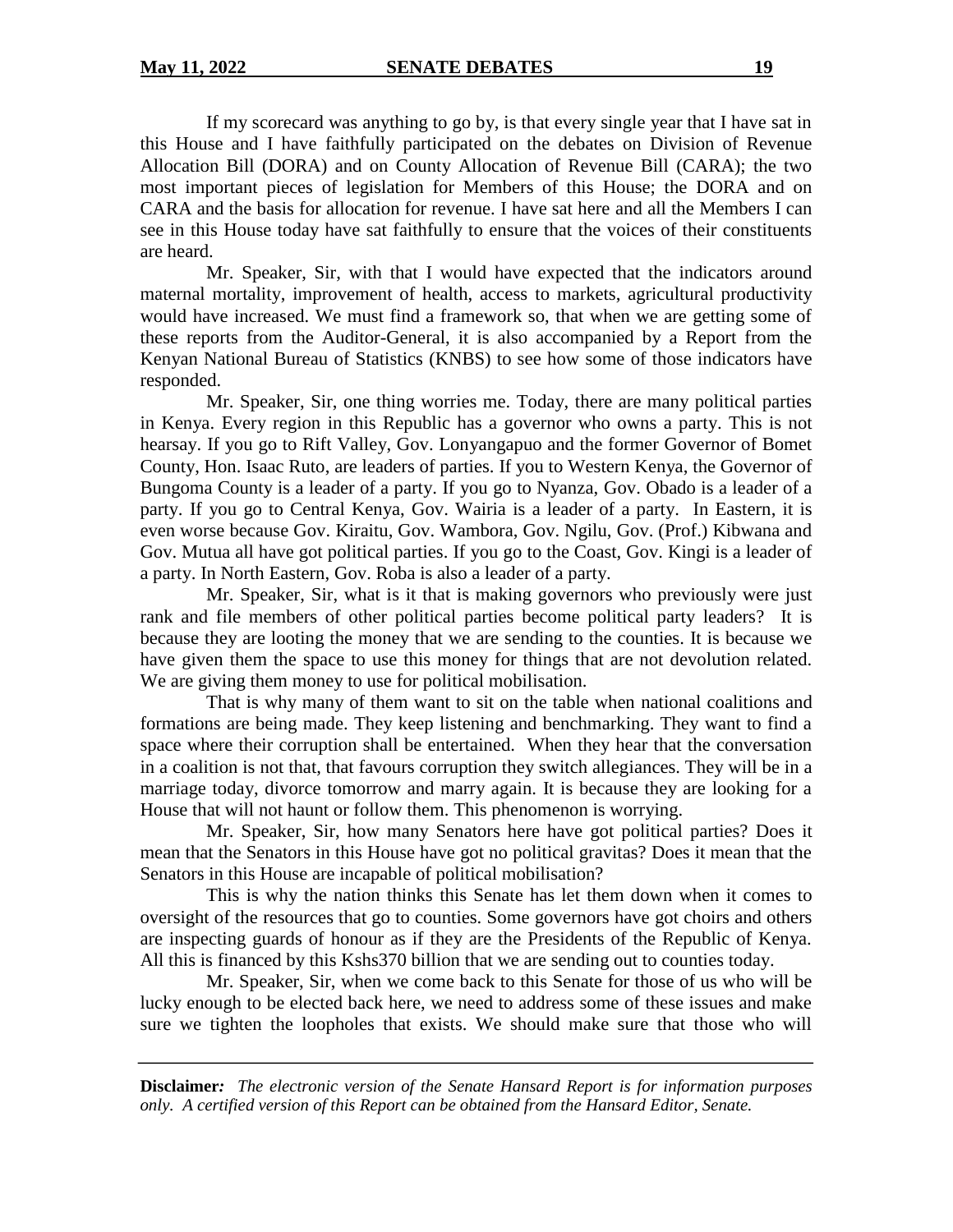become governors are not other gods or demigods. They should be people who will be driven to serve the people that have voted them into office.

I pray that when we come back to this House, we will have a sober conversation on how to increase the allocation to county governments. We have talked of making it 35 per cent of national revenue, I still believe that 35 per cent of national revenue is not too much for devolved functions. If we have truly devolved roads, health, agriculture and all those functions in the Fourth Schedule, 35 per cent of the national revenue is not even enough to spur that kind of broad based grass root productivity that we so desire.

When we come back to this House, we could have stricter scrutiny on own source revenue. Unfortunately, some of the decisions of the courts have tied the Senate's hands when it comes to oversight of own source revenue.

I want to congratulate the various Committees of the Senate, particularly the County Pubic Accounts and Investment Committee (CPAIC) led by Sen. (Dr.) Ochillo-Ayacko, Sen. (Prof.) Ongeri and I was also there before. We have insisted that any amount of money that appears in a counties consolidated financial statements, the Senate shall oversight it. In the counties consolidated financial statements we have got equitable shares, conditional grants and own source revenue.

We must always stand for the right thing. This House has got a role when it comes to oversight of own source revenue. There is no other Republic called 47 counties. There is one Kenya and these 47 counties operate in this one Republic. One House that represents all these counties is the Senate.

Mr. Speaker, Sir, how can we optimize the own source revenue? Some governors have taken very lazy approaches. Lazy approach would mean that through their finance Bill, they want to increase their taxation rates. If they are going to increase the taxation rates, they should also increase the rate at which they are providing services. Why should I pay more tax in Nairobi City County if garbage is still all over the place? Why should I pay more taxes in Kisumu City County when perhaps I cannot get access to clean water? Why should I pay more tax, property rates in Homa Bay County when I cannot get a road for a truck bringing cement to my construction site?

I want encourage our third generation of governors to focus on improving productivity. If we improve and enhance productivity in our counties, then there will be more money flowing and there will be more to tax. I want to give one example. In Homa Bay County, we have allowed a private player to establish a fish cage plant. What this person does is to put cages in the lake, puts fish fingerlings and he takes care of them until they mature. They are applying science in that process. Within a short time, these people are doing a revenue of Kshs3 billion every year. That investor is employing close to 800 persons, most of them women who are involved in removing the scales, cleaning the fish and packaging them for distribution.

Mr. Speaker, Sir, even if you look at Kshs3 billion and you say that the county was to impose a small tax of one or two per cent that is money the county could use to provide health services. Let us ensure that there is productivity. There should be economic activity in our counties. Let us tax on the basis of increased productivity rather than taxing on the basis of increased rates.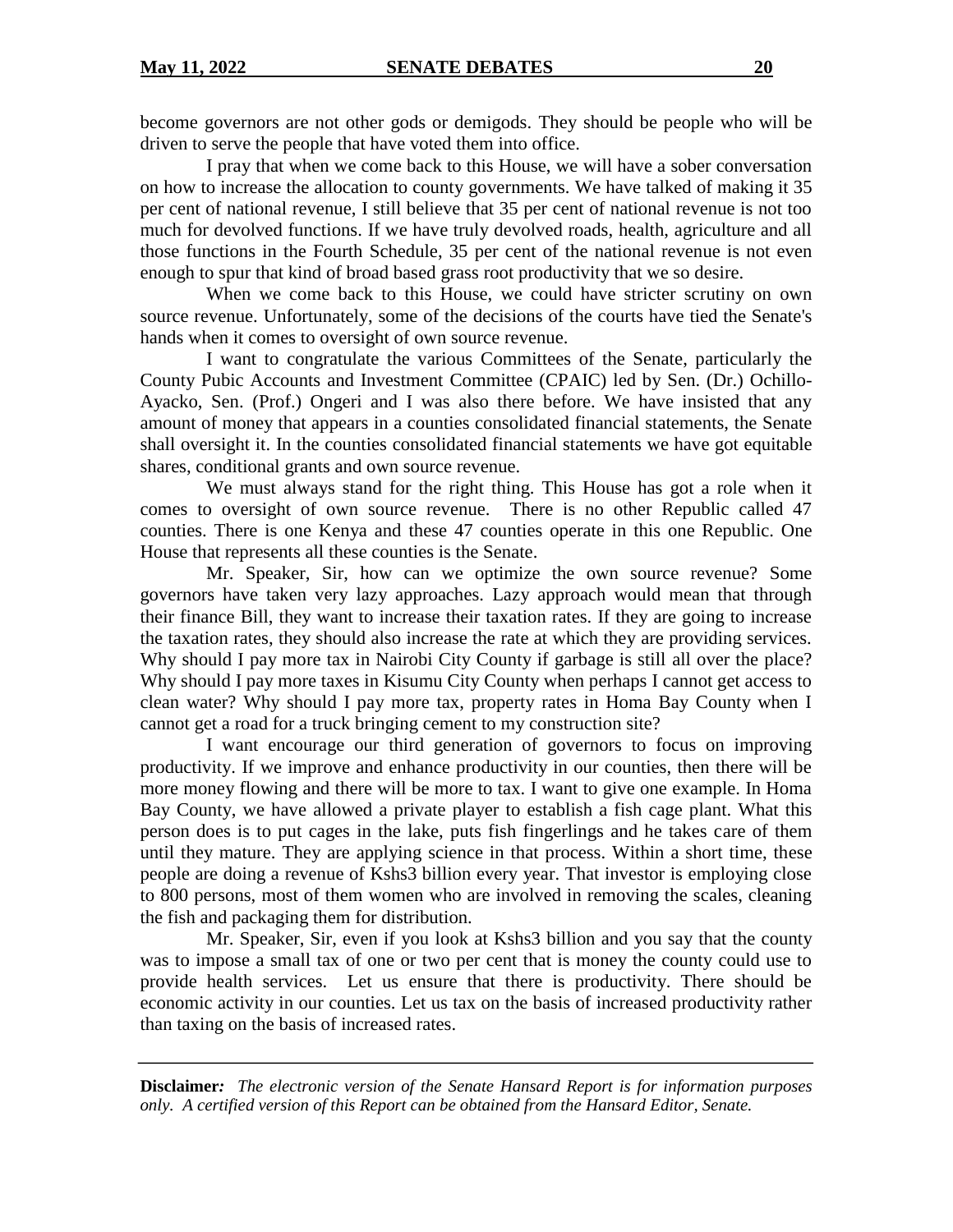Mr. Speaker, Sir, everyone is talking of valuation rolls, rates, taxing everyone for everything. If you want to cut a tree in Nairobi City County, you have to pay something. I want to encourage those of us who are in here such as Sen.(Prof.) Ongeri, the distinguished Speaker and others who I believe that God listens to their prayers and who will be fortunate to run counties, that let us improve productivity in our counties.

\*\*\*The formula for revenue sharing that we spent a lot of time in this House trying to agree on, to be honest we did not get an elegant solution. I remember sitting with Sen. Wetangula at the Parliament bar and on the other side we were with Sen. Mutula Kilonzo Jnr., Sen. Sakaja. After the third round of whisky, we asked ourselves what are we fighting over. On the fourth round, we said let us agree on something and then on the fifth round we agreed on something. That is not how to write laws and come up with formula for revenue allocation. I do hope that the next Parliament will revisit that.

Mr. Speaker, Sir, I second.

**The Speaker** (Hon. Lusaka): Thank you. Before I propose the question, I encourage you to look into the counties that spend a lot of money on functions that are not devolved. There are national functions that counties are busy doing.

#### *(Question proposed)*

Sen. (Prof.) Ongeri please proceed.

**Sen. (Prof.) Ongeri**: Thank you Mr. Speaker, Sir, for giving me the opportunity also add my voice on this rather very important subject of the CARA which is a subject of debate this afternoon.

One of the most important things is that this Senate as a whole and through the Committees, we have successfully fought for the allocation of funds from the national Government to county governments at a respectable rate and position.

We have taken positions that have sometimes put us at loggerheads with the Executive and others but at the end of it all, county governments have been beneficiaries of huge sums of money.

I remember we were haggling over allocation of Kshs310 billion in the Division of Revenue Bill. We had a heated debate and it was raised to Kshs370 billion finally, notwithstanding conditional grants that are not included in the overall revenue shared between the national and county governments.

One of the most interesting and intricate ways is that the Committee on Finance and Budget has analysed and allocated funds by basing the equitable share among the 47 county governments using the formula that was approved by Parliament in September, 2020. It is arrived at by using one-half of the equitable share allocated to counties in Financial Year 2019/2020.

It is very intricate because it is from one year and goes back again to the other year. I believe they were looking for the most suitable way of balancing it out. Therefore, the balance of Kshs211 billion out of Kshs370 billion, after having netted out Kshs158,000,025,000 to be equitably shared among all the counties equally, they have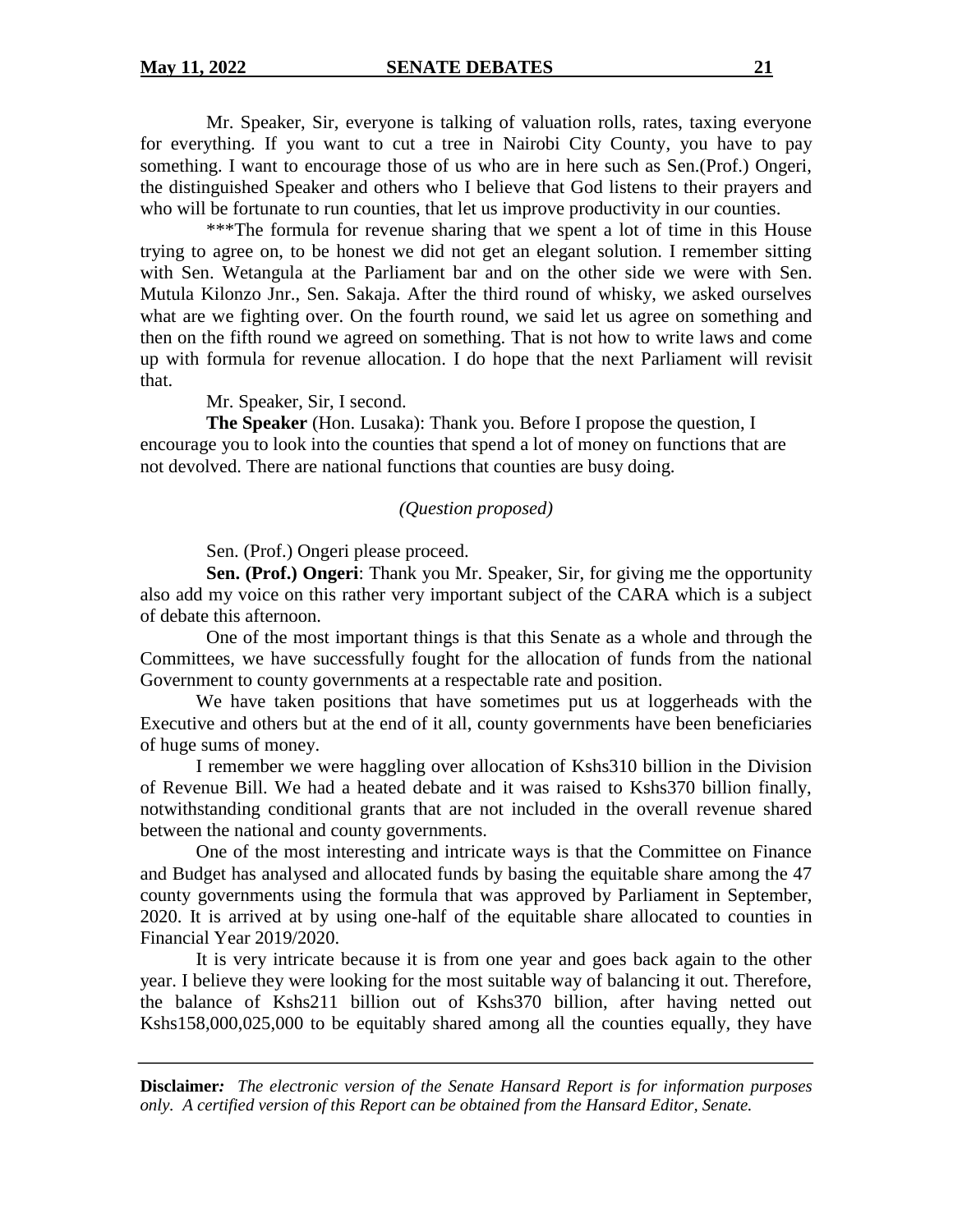netted out Kshs211,000,075,000. For the population, it is 18 per cent, health is 17 per cent and agriculture is 10 per cent. I will pause there.

If you look at the population, some of the counties are highly populated like Kisii, Nyamira, Homa Bay and Vihiga. They may not have a geographical landmass but they are heavily populated.

Unfortunately for us, some of our population is migratory. They may be counted in Kisumu when actually they stay in Kisii, or they may be counted in Nairobi yet they stay in Kisii most of the time. At the time of the census, they might have been captured when they were either in Nairobi, Mombasa, Nyeri, Kitale, Eldoret and other places.

Therefore, we lose out as a county when it comes to population dynamics. I have my eyes on the ball to vie as the governor of Kisii County. For avoidance of doubt because there are those who are thinking that I am not going to be on the ballot, I will definitely be on the ballot. That should serve a warning to those peddling rumours instead of saying the truth. Sam Ongeri, through the Democratic Action Party of Kenya (DAP-K) will be on the ballot.

I was saying that population is a critical factor in the allocation of resources to any county. Health is a fully devolved function but unfortunately almost 90 per cent of the budget is held in the Ministry of Health. It should be devolved to the county governments to use the funds in the health sector. Agriculture is allocated 10 per cent, urban is allocated 5 per cent, poverty has 14 per cent, land area has 8 per cent, roads has 8 per cent and basic share is 20 per cent.

Mr. Speaker, Sir, the point I am making is that this is a lot of money which should be properly planned for. For example, I have looked at what Kisii County will get. Kisii stands to gain a total equitable share of Kshs8,894,274,509. The County Assembly will have to earn 0.05 per cent of that, which is Kshs3,892,950,000.

This money is a lot and can be used to spur development and attract national and international investments to counties in order to elevate their economy and help in infrastructure development and setting up the manufacturing sector whose net effect can raise up the Gross Domestic Product (GDP) of any county and the overall GDP of the nation.

This nation's projected GDP was about 7.5 per cent. When you analyse that GDP projection, it is mainly on the infrastructure development, which is on the Expressway from the Airport to Kileleshwa and Westlands. That does not affect the common *mwananchi* who is stuck at the poverty line by practicing agriculture at home and in the urban centres.

I would like to see that kind of GDP growth and spread throughout other sectors of the economy, particularly touching the poor, whom we shall be dealing with as our sons and daughters in urban settings. We will certainly represent urban counties that need more money.

Mr. Speaker, Sir, I believe when you and I become governors, one of the things we shall be asking the Senate to do for us is to ensure speedy release of funds from the National Treasury. This has been one of the biggest headaches. The exchequer release issues have been a headache for county governors. They have literally been camping at the National Treasury in order to get money for their use.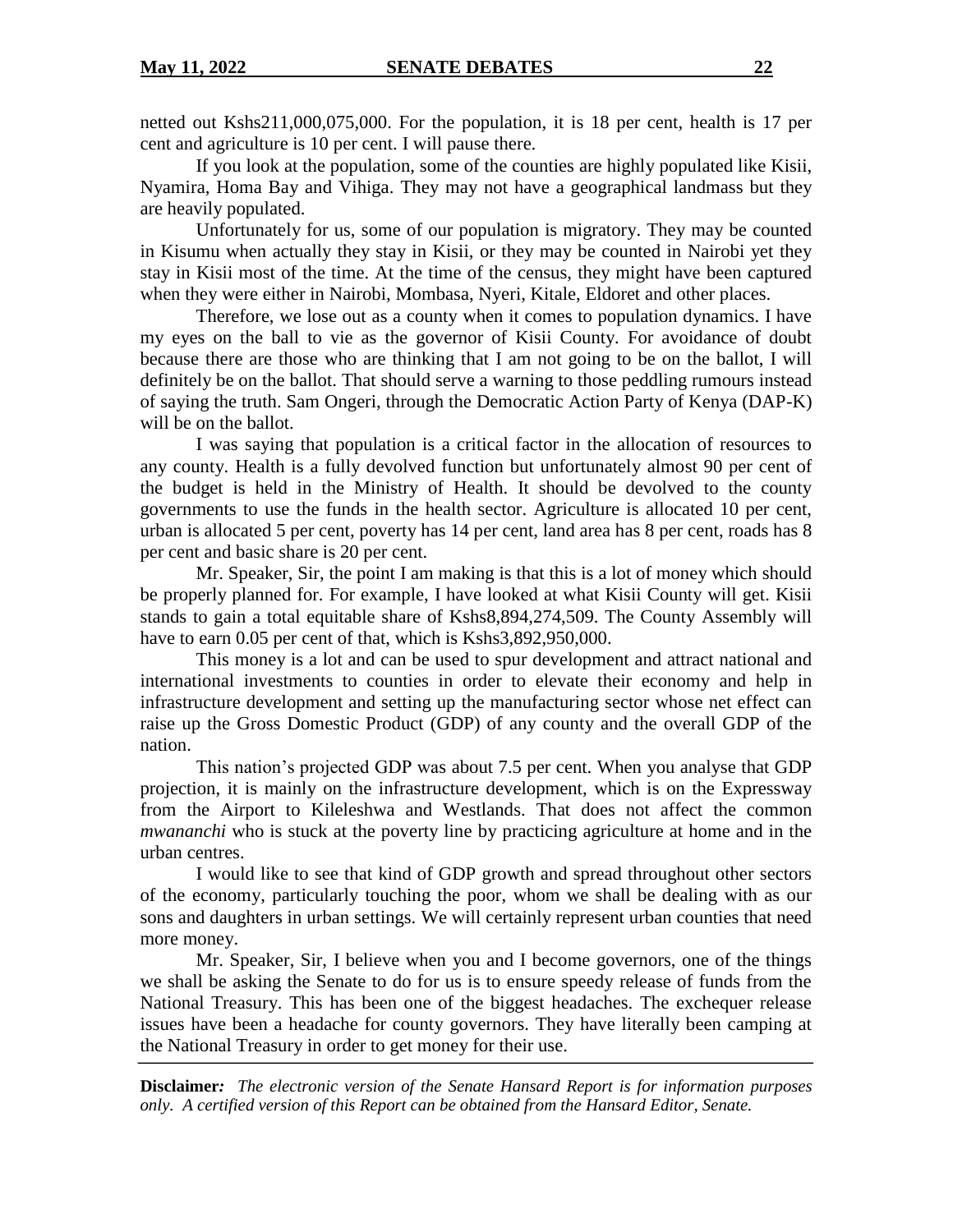I suggest that one of the things that the Senate must do is to ensure that exchequer releases to the county governments are timely because they have a net effect of distorting and delaying salary payments with attendant levies like taxes and various items. This is painful to the county governments because they pay penalties which should not be there in the first place.

When they appear before the County Public Accounts and Investments Committee (CPAIC), we pin them down further. We must find a common ground of understanding so that the National Treasury releases money on a timely basis in order for them to get funds to deal with the development of other areas.

I foresee a problem but I hope it is provided for in this budget. Pending bills, which are a big headache for all governments, whether at the national or county level, must be provided for, so that we start on a clean slate. It is not fair to pass over pending bills to an incoming government without settling them. If it were possible, they should be settled in this financial year which ends on  $30<sup>th</sup>$  June. That is less than two months from now.

If that was the case, when another financial year starts, all those who will be in office will start on a new slate, whether at the national or county level. The only thing that this Senate can do is to push the National Treasury to ensure that pending bills are settled in one way or another.

Mr. Speaker, Sir, with the county, the Council of Governors can come to an arrangement both at the National and the County level on how the pending Bills must be cleared.

With those few remarks, I support this County Allocation Bill (CAB) which eventually becomes County Allocation of Revenue Act (CARA. I sound a warning that those who receive this allocation for the next financial year should not squander it.

They should not squander whatever they have left for this financial year. They should use it for settling the pending bills and also for doing things that are within their budget, the Annual Development Plan (ADP).

I thank you Mr. Speaker, Sir.

**The Speaker** (Hon. Lusaka): Let us now listen to Sen. Omogeni.

**Sen. Omogeni:** Mr. Speaker, Sir, I also rise to support this Bill and congratulate members of the Finance and Budget Committee, for coming up with this Bill that will guide the allocation of money to our counties in the Financial Year 2022/2023.

The main purpose of this money - and I am making this statement to appeal to our brothers and sisters who are managing counties -is to assist counties to provide the services to the people through development project and provision of services. As Sen. M. Kajwang' has ably put it, this money is turning out to be like pocket money for our governors, which is really unfortunate.

The people who enacted the 2010 Constitution for the Republic of Kenya had expectation and hope that if we devolve some of most critical services such as health to our counties our people will access quality and affordable health care back at the counties.

However, I do not know about other counties but the reality on the ground from the County of Nyamira where I come from, is that this money has not touched the lives of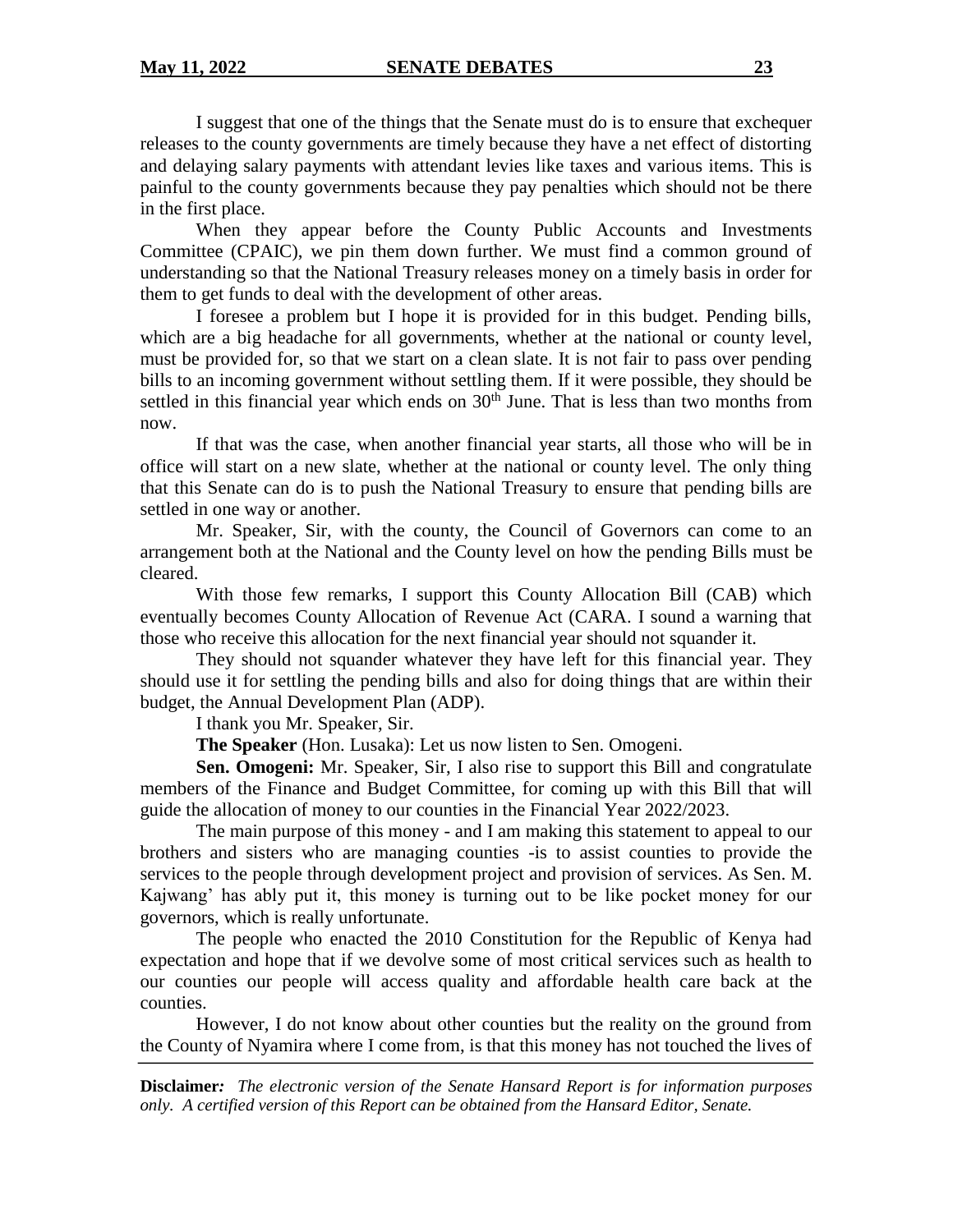the people on the ground especially on provision of services. If you compare teaching where we have teachers paid by the national Government in primary and secondary schools and teachers paid by county Governments for Early Childhood Education (ECD), the ones paid by county governments at the ECD level are the most miserable.

They do not have good conditions of service. Most of them are serving on contract; not on permanent and pensionable terms. They do not have the medicare and those whose contracts come to an end are never paid their gratuity. It is sad and very unfortunate.

We appeal to our chief executives at the county level to have it at the back of their mind that the money that we send them year-in, year-out, is meant to take services close to our people and to touch the lives of the people we represent.

Mr. Speaker, Sir, I will give you a sad case. On Sunday I was at home and heard of Purity Nyakundi who went to deliver at Gesima Hospital. She spent three days at Gesima Health Centre without being attended by any medical officer. By the time she was delivering, because of stress she died and also lost her baby. It is very sad.

In our community when somebody goes to give birth the community back home waits to ululate the birth, not to mourn. That is the sad situation that is prevailing on the ground that we are not even able to have sympathy even for our women, our mothers, who go to hospital to give birth. We cannot provide such a basic service to our people and it is really sad.

The main role of Senators as Sen. M. Kajwang' has ably pointed out is to ensure that we put in place a formula that ensures that all our counties are given money that can support their services. The first point of call for oversight are our Member of County Assembly (MCAs).

I have sat in this Senate where we have seen impeachments of at least three governors and in each of these cases. Without the role of MCAs invoking Article 185(3) of our Constitution there is no way this Senate would have impeached those governors. There has been this very misleading notion from most of the residents in counties that oversight is the role of a Senator.

Senators even in the US sit as judges. We sit here as judges. You cannot be the one investigating, prosecuting and passing judgement at the same time. The people who must be on the lookout, the first point of call for oversight, are our MCAs. They are the ones who pass this budget. Once we send this money to our counties the people who are going to sit down and ensure that the money is allocated for development project are our MCAs.

The people who should have committees on implementation, committees on oversight again are the MCAs. If there is any misuse of money, the MCAs should be able to take action and investigate these governors. Where there are good grounds to impeach, impeach them and send files to us as Senators to sit as judges and send home those who should be sent home.

We are approaching elections and most governors think that the money that is being sent to them should be used for campaigns. I urge that our bodies that are there to ensure that we use our money for intended purposes in a prudent way. The Ethics and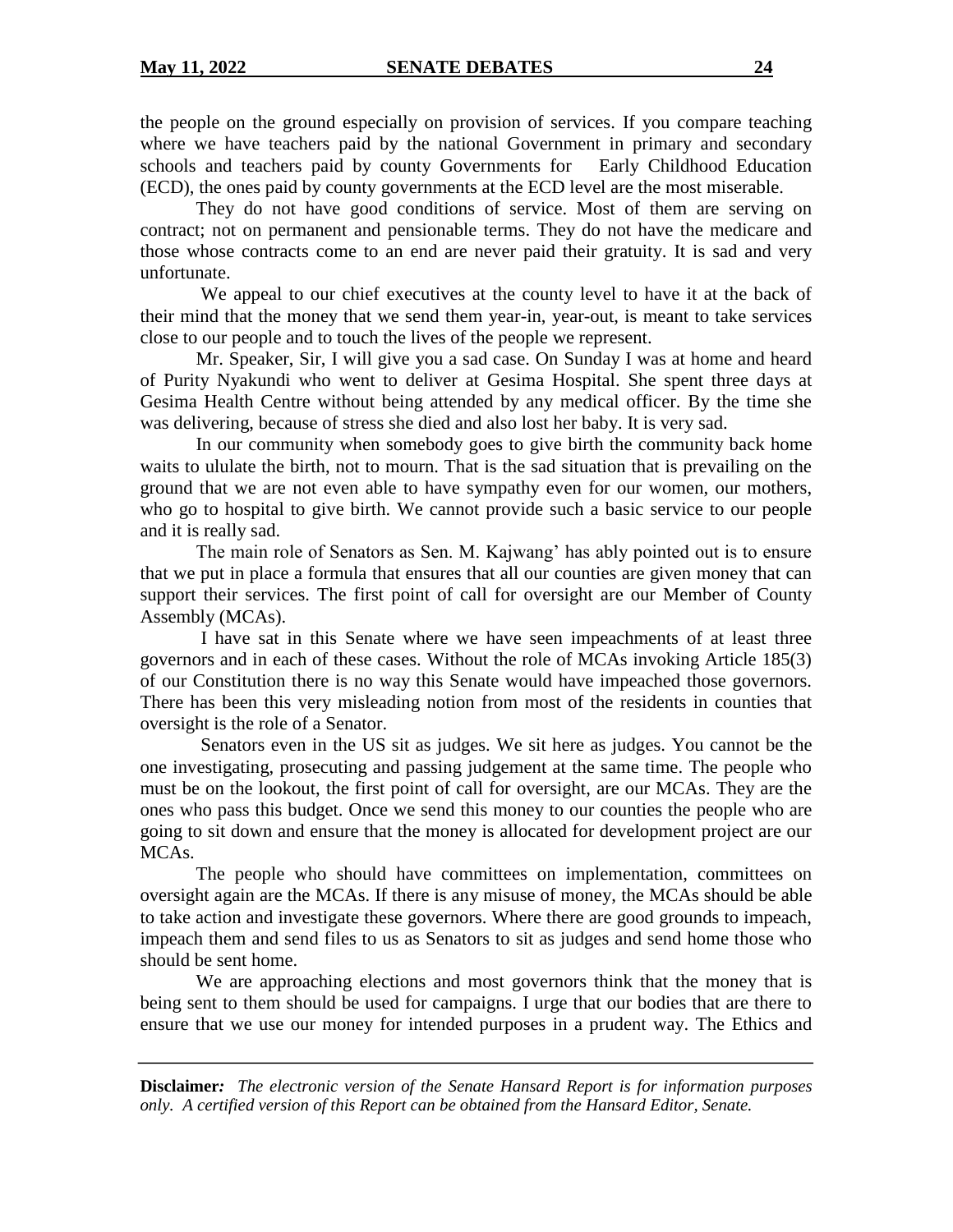Anti-Corruption Commission (EACC) and the Director of Criminal Investigation (DCI) should be on the lookout.

We want to see action being taken from EACC and from DCI on governors who are engaged in malpractices, corruption, diversion of money that is meant to cover development projects but is diverted for campaigns,

As I conclude, we passed this Third Allocation Formula under very stressful circumstances. If there is a time I have spent in this House that was most agonising, it is when we debated this Third Revenue Allocation Formula. That was the time I was crying that my friend from Homabay, Sen. M. Kajwang' had abandoned the people of Nyamira.

I thank God that finally we were able to come together and agree that none of the counties should lose money. I thank the Senators who stood by me and the people of Nyamira, including Sen. Farhiya in ensuring that my county did not lose a whooping Kshs600 million, which I was going to lose.

Today, I am speaking as a happy person that my County of Nyamira was able to fight very hard through their Senator here, and ensure that Kshs600 million was retained by the County of Nyamira. The only request that I am making to my Governor, is that this should translate to some services and development projects that are tangible on the ground.

I support.

**The Speaker** (Hon. Lusaka): I can assure you that you are not the only one. Even the Speaker for the first time also had it very rough.

#### *(Laughter)*

I was threatened with impeachment. In fact, at some point, I decided to change route, because I was being waited for in a corner. I agree that this money must be used properly. They must touch and change the lives of our people in the counties.

Let us listen now to Sen. (Dr.) Ali.

**Sen. (Dr.) Ali:** Mr. Speaker, Sir. It is good that we did not go that far.

#### *(Laughter)*

Some of us were very annoyed those days. If we did not commit any crimes here, then we are happy and all went well. We should not forget the President who also bowed to what we wanted. Even if nothing much came out of it, all in all at least, it solved the quagmire.

All in all, at least it solved the quagmire; I was happy, Sen. Omogeni and Sen. M. Kajwang' were happy and the Speaker was not impeached. We were all winners. I am happy that that happened.

Mr. Speaker, Sir, some of us, with the help of God, are hoping that we will become governors if it works out well. However, I would not want to be associated with the type of governors we have now, who are creating and causing many problems in our counties.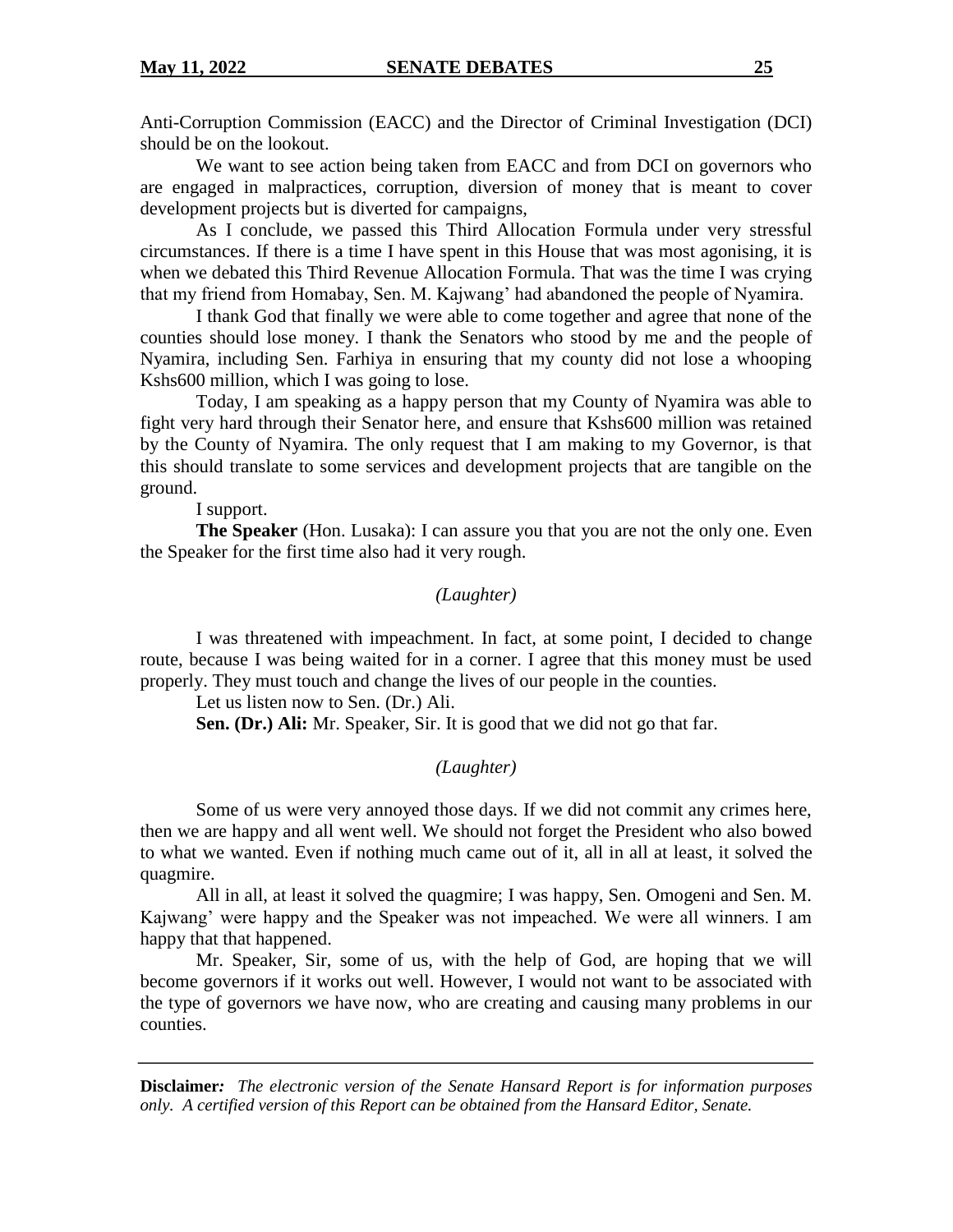In some areas, if you check the recommendations of the Committee and the recommendations of the CRA, the monies are all allocated and there is always a purpose for where this money should go to.

You are told that there is this amount for salaries, this amount for allowances, this amount for MCAs including their political appointees; those people who are working for them; there is money for them but these things do not happen. The civil servants, the executives have allowances, there is money for maintenance. There is money for everything. However, these things are not done that way.

What shocked me is that at one time, I decided to follow up on some issues in my county and found that some people were given contracts and their names were sent to the Controller of Budget. When I went to the Controller of Budget and I got the list, I decided to follow up with IFMIS to find out how this money was paid. It is shocked me that none of the contractors or names of the companies which were sent to the Controller of Budget were paid their dues.

When I got the IFMIS printout and I compared it with the one from the Controller of Budget, I noted that only one company out of 24 was paid their money. The money for all the others was diverted and some other people were paid.

I was with Sen. Farhiya and we even went to the CID. We were told: "This is fraud. We will take action". To date, nothing has been done. I took the complaint and our letters to EACC but to date, nothing has been done.

Mr. Speaker, Sir, how do you expect Senators to just make a lot of unnecessary noise here; we fight ourselves here and we are about to kill one another, as we said, fighting for resources to go the counties but when the money goes to the counties that is what happens? It is totally misappropriated. It is very sad.

If I am lucky enough to become governor, I will try my best to make sure that that money is used according to the prescription, which is given here and in accordance to the way it is supposed to be done. For those governors who do not use the money appropriately, the Senators should look for a way out even if it means changing the laws.

I do not know what is wrong with the National Assembly. Whenever we want to make things stick so that governors are worked on, they always oppose it.

When we talk about money to the counties, they will always oppose it. I wonder where they come from; whether they live in Mars or whether they come from counties. They say they represent the national Government. We have no problem with the national Government. The national Government is part and parcel of the counties. The counties form the national Government.

The Members of the National Assembly come from counties. If their counties get more money, they will also benefit because they will say we played a role; it is not only the Senator. So, this issue of rivalry when it comes to monies for counties should be avoided totally because this money is for the benefit of our people.

Mr. Speaker, Sir, even if governors have misbehaved, still when you go to the counties, you will notice a change that was not there at the time when there was no devolution.

I have been in Wajir all my life. I have worked in Wajir, I have been a Member of Parliament for a Constituency in Wajir and when compare the amount of money coming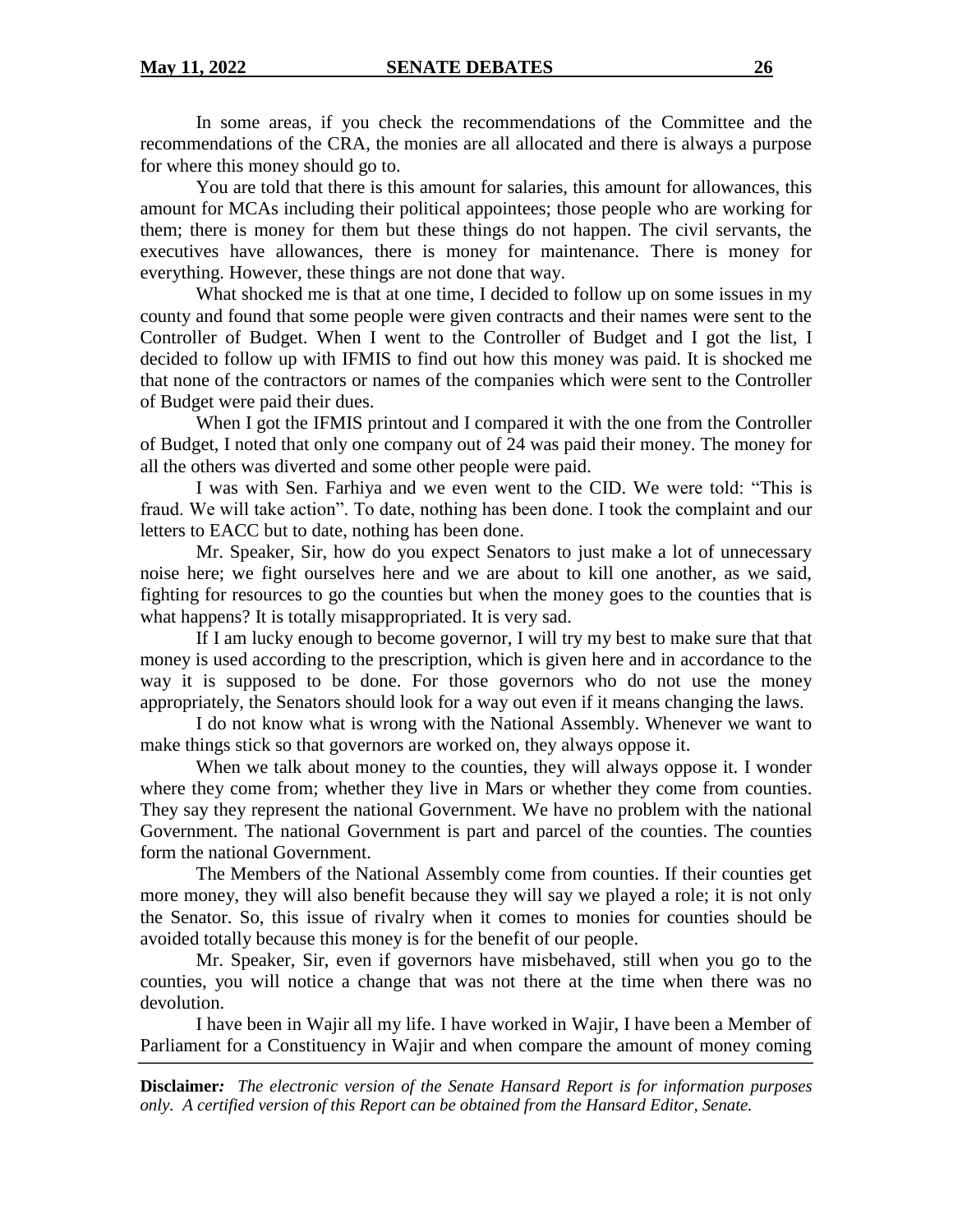from the national Government now and what we used to get in the past, you cannot believe it.

There is a time we are talking of Kshs200 million coming to the whole of Wajir County, now we are talking of Kshs10 billion. Those people including myself who fought for devolution and all those other national figures who fought for devolution should be congratulated. We should also congratulate ourselves as Senators because our job is to protect devolution. That is what we did when we were fighting to the Third Allocation of the CRA formula.

At present, Wajir County gets close to Kshs6 billion or Kshs5 billion Development Vote. I do not know where it goes. We have 30 wards and we have been told that some of the wards received hundreds of millions while others cannot even get Kshs30 million. You cannot compare.

What is the difference from the way it was those days of the national government when the money was released from here piecemeal and we were not getting anything? Now you will be told a ward has received Kshs1 billion when another one did not even get Kshs30 million. Even the one which got Kshs1 billion, you do not see anything. This is the problem.

Senators can talk about these issues. They say the MCAs do not really take action most of the time like what we did. We impeached our Governor. The Motion was brought here and the Senators impeached him but what happened? He is back in office. These are the contradictions of Kenya and the so-called different organs of Government. If the court says that whatever we did here and whatever the MCAs did is null and void, then that is the end of the story. It cannot work like that.

If something happens and whatever the legislature does, I beg the courts to stay away from them because it is some sort of unnecessary interference. If it was that wrong, then at least they can say something, but look at what happened. Every time you talk of impeachment at least what happens in that county is something which you cannot even look at.

Mr. Speaker Sir, regarding some of things, I think the problem is ours. The organs which are supposed to monitor and deal with these things do not perform their functions.

I urge the DCI and the EACC to follow up issues like these. If we do not stop corruption, this country is going to the dogs and that is why we are in this mess right now.

You go to an office, you cannot get any service; you want to go and ask somebody for some help in employing somebody; you do not get any assistance. *Mpaka utoe kitu kidogo.* This *kitu kidogo* is killing this country. If this continues, the county government will do the same, the national Government is worse.

You are aware of our debt level right now. I do not know what we are going to do about it. Sen. Omogeni was talking about the pending bills in the counties. Wajir has close to Kshs5 billion to Kshs6 billion in pending bills.

If I get the opportunity to be the governor, I do not know where I will get that money from. How do I pay those people? It is impossible. What are you going to do? Will you be paying pending bills for the next five years? No development, no nothing! If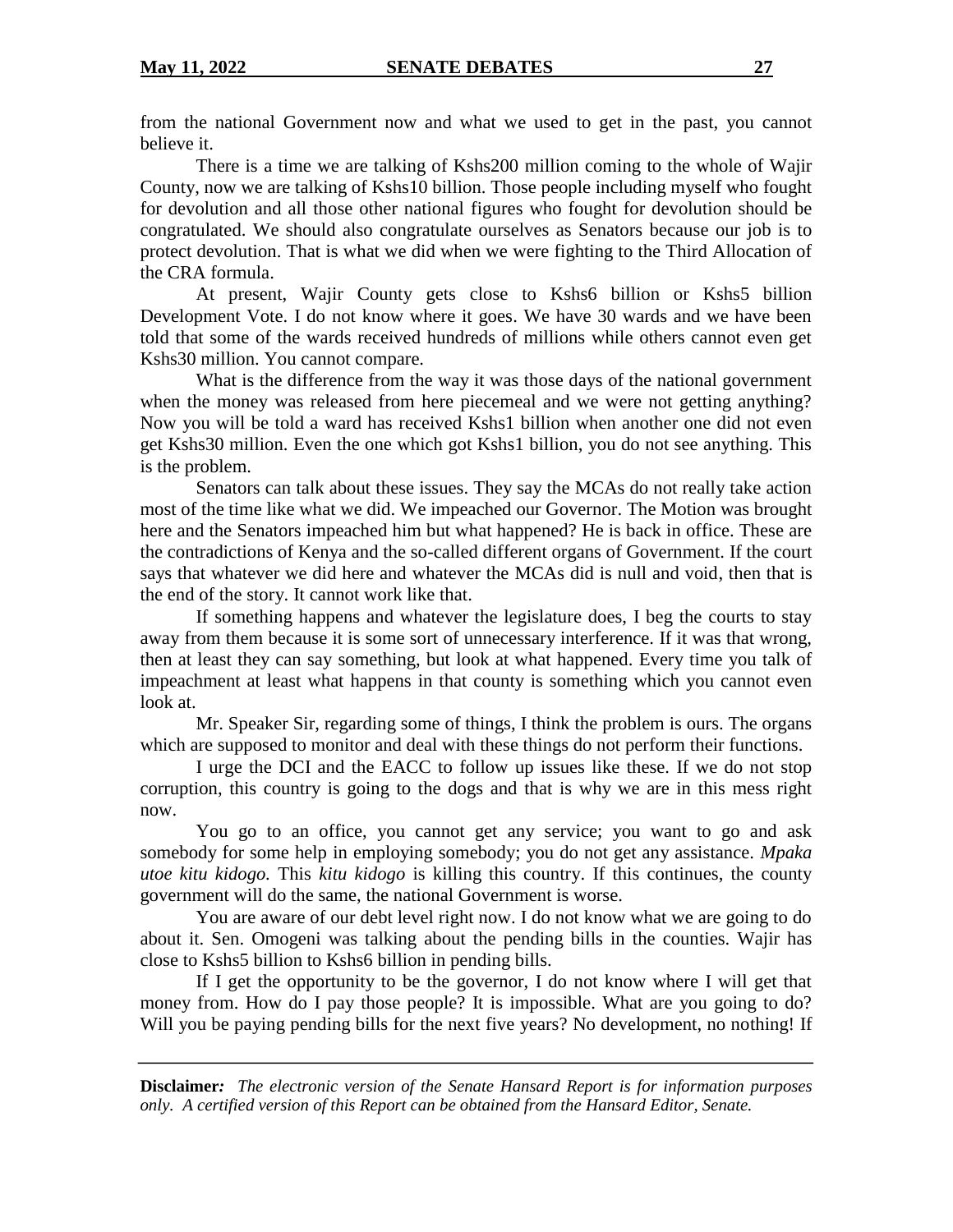you do not pay, you are told: you are not doing the right thing; people have suffered, our money was misused, somebody took our money.

I do not want to be too personal but some of the things which happen in my county, *Mungu saidia tu. Mungu saidia sisi.* God will never help you if you do not help yourself. What is happening is so sad but let me just leave it at that.

It is not only my county; it is literally happening in all counties even in the best counties which some of us were looking up to and saying: "These ones have performed." I do not want to mention names but if you ask their Senator, there are still complaints. What is going on with this country? How can we resolve these issues? As far as I am concerned, devolution is a blessing for the people of Kenya if it is done properly.

I was asking people in my county recently, if we use this money, forget about 100 per cent, even 70 per cent of the devolved funds if used properly---

Mr. Speaker, Sir, about 30 years ago when I was a civil servant, I had an accountant who once refused to sign an imprest for me. His reason was that the money was too much. I asked him where this country would be if every Authority to Incur Expenditure (AIE) holder in this country, used 70 per cent of the money they are given the way they are supposed to.

Do you know what he did? He looked at me and signed that imprest warrant and said that we would be devolved by now. So, I am just urging anybody who is an AIE holder, please, let us use our money prudently for the benefit of our people and change this country for the better.

If the people vying for presidency now keep saying that they will revisit whatever has been done, how will we move forward? We cannot. Sometimes we have to forget what happened. I mostly believe that corruption can only be stopped in this country, if we start from a fresh slate. I am sorry to say this because some people might not agree with me.

The Somali say that if you follow your morning footsteps backwards, you know where they will take you. You know, we are nomads and we do not have toilets. People go to the bush in the morning. You can interpolate that.

## *(Laughter)*

If you follow the footsteps of everybody in this country backwards, we are going to land into big problems.

If I had the mandate and the opportunity, I would set free whoever has stolen on condition that they bring back all the stolen money. However, I would make it clear that henceforth, anybody who would be involved in corruption would be killed the Chinese way and not jailed. You will be taken to Uhuru Park and shot in public. Within a very short period, I am sure Kenya will change.

However, if we are talking of corruption and you still want to harass somebody who stole yesterday while sparing the ones who stole the day before, you cannot do anything. This is because everybody has a dossier on the other one. I am one of the few people who can claim to be closer to being a bit clean. However, if I am to be followed, I will be in trouble. Forget about the others.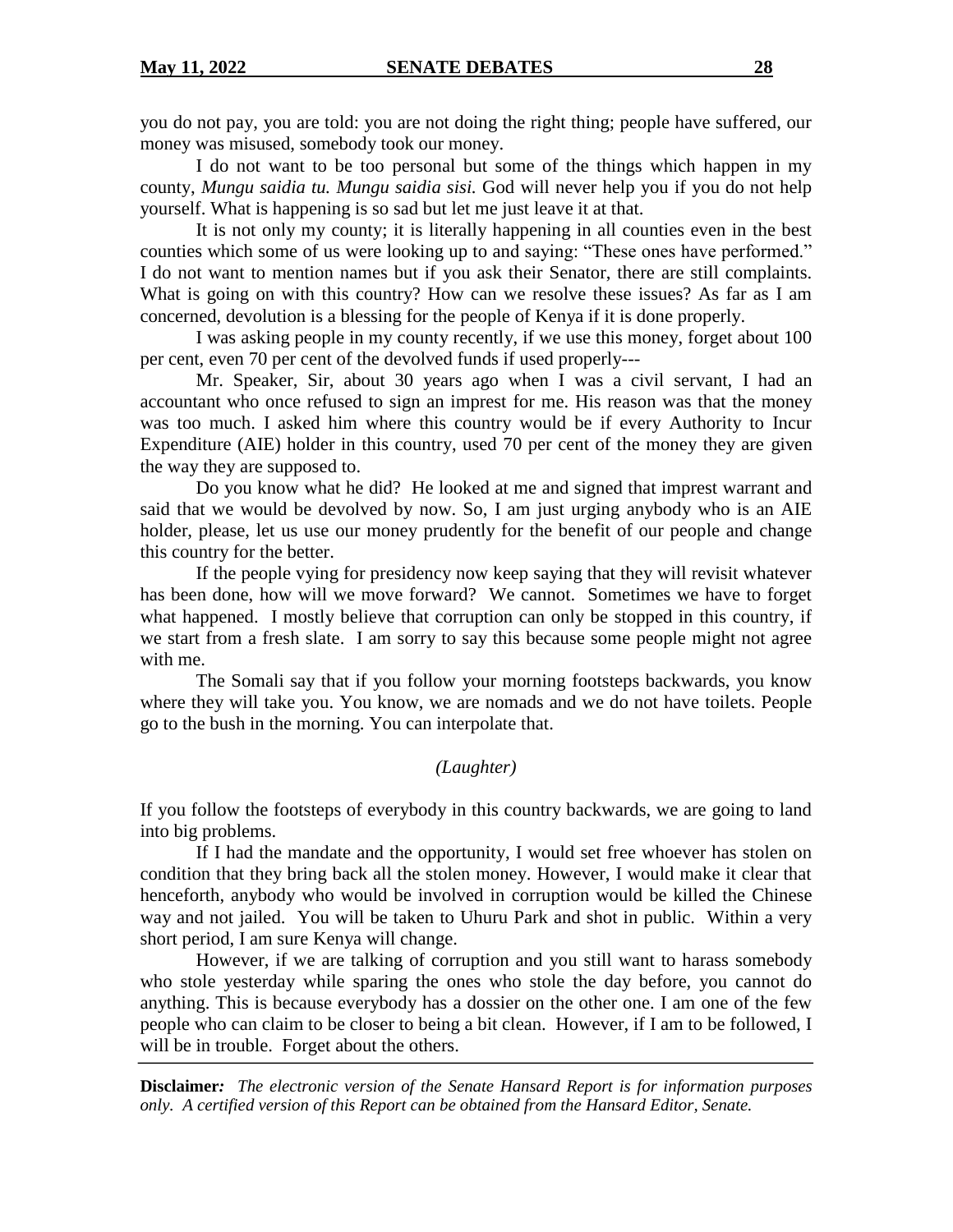Therefore, there is no need to talk about corruption in this country. People are corrupt to the core. The only way you claim to fight corruption is to run after a policeman who took Kshs100 or 200 from a *matatu.* Mind you they have been on the road through a rainy night and his mum at home does not have anything to cook.

On the other hand, when somebody steals billions of shillings, no action is taken. He will never be taken to jail. Some of them will be taken to court but because they have the means and the way the legal professions do things in this country, everybody will have to protect their client, even if they know that they are murderers and thieves. I am sorry, I am not referring to the lawyers here.

This is common internationally but others at least think about it. They do not go beyond 10 per cent. Ours goes more than 50 per cent. So, how can this country ever develop? With the current debt burden, I do not know how we are going to pay.

With those few remarks, I beg to support.

**The Speaker** (Hon. Lusaka): Sen. (Rev.) Waqo, proceed.

**Sen. (Rev.) Waqo:** Thank you, Mr. Speaker, Sir. I stand to support this Bill; the County Allocation of Revenue Bill (CARA), (Senate Bills No.1 of 2022). I support it because we believe through this, the money will go to the counties.

When we talk about County Allocation of Revenue, we know what we have gone through and many Senators have already touched on that. It means a lot for the counties. Of course, getting funds available is a big thing. In the past five years, counties have not been receiving their allocations on time because the National Treasury has not been releasing the money on time. That has also worsened the situation on the ground.

We all know that devolution was meant to transform people at the grassroots. Unfortunately, the money that was meant to bring a lot of transformation in every area, has gone into people's pockets. This is especially the executives. The the county Chief Executive Officers (CEOs) have looted a lot of money and want people to worship them as small gods.

This has affected the performance and progress of everything at the ground level. It is also interfering with the campaigns now because the money that they looted is being dished out at this time. Voters are compromised.

It is my prayer that as we pass this Bill, the money that will go to different counties will go to the right places and used well. I believe county governors are hearing us, although I know they are busy campaigning and waiting for this money so that they can threaten their opponents.

Mr. Speaker, Sir, I congratulate the Committee because they have done some good work. They have put everything into consideration. We know that they have done enough public participation and involved all the stakeholders. That means that when we pass the Bill, we are passing it at the right time that Kenyans need it.

Going back to counties, the county executives need to be more serious. For the past 10 years, money has gone to counties. For example, my county has received over Kshs50 billion. However, nothing much is happening on the ground. In fact, when you go to the hospitals, you are asked to go and buy even Panadol. Sometimes they send you to private hospitals or clinics where they have connections. In the end, that money still goes back to those people who are in the corrupt system.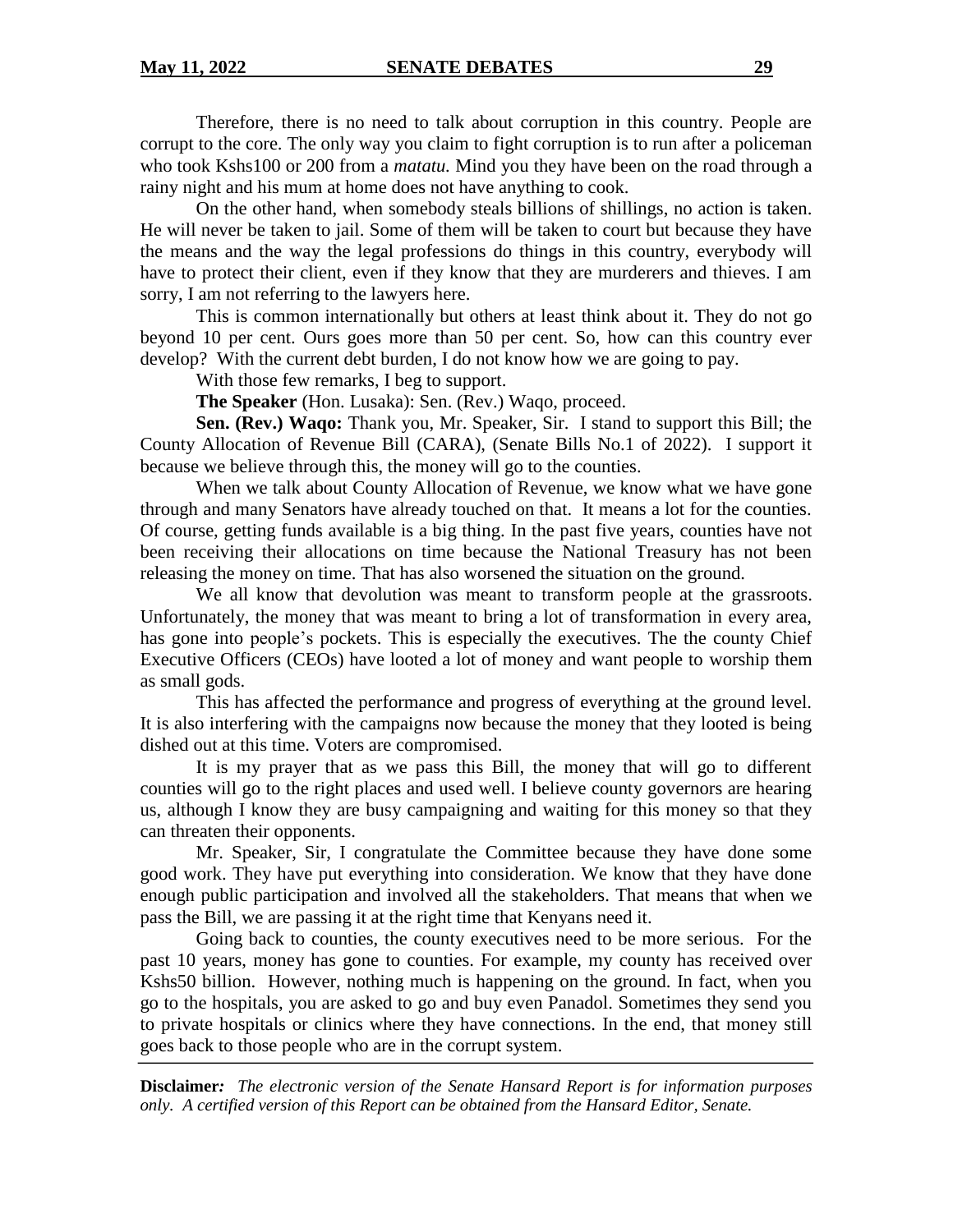It is my prayer that the governors who will come in future, will be good stewards of the resources that God will place in their hands and that our people on the ground will not continue to suffer.

Right now, everyone wants to become a millionaire or billionaire. When you get some work as a contractor, people get excited. They take loans and sell their properties to do some job. However, at the end of the day, people have lost their property just because counties cannot pay them for their services.

There are so many contractors who are frustrated and even developed terminal illnesses as a result of frustrations. Some have become poorer just because counties do not pay the common mwananchi for services rendered.

Mr. Speaker, Sir, it is my prayer that we pass this Bill as soon as possible, so that the monies can go down to the people. As we pass the Bill, I request for proper use of the money. I also pray that the officers there will be good stewards of the resources. Again, we pray that the money will be released to them at the right time.

I support.

**The Speaker** (Hon. Lusaka): Sen. Olekina, proceed.

**Sen. Olekina:** Mr. Speaker, Sir, I rise to support this Bill. I am happy to see you because I have not seen you in a long time.

Mr. Speaker, Sir, it is quite evident that this House played a critical role in terms of fighting for revenue that goes to our county governments.

 Last year, we exhibited joint efforts and commitment in defending devolution in this country.

Mr. Speaker, Sir, every so often, I ask myself, what does it really mean for us, as Senators, who spend most of the time fighting?

I am very proud of being a Senator during this time, because I was able to double the money that went to Narok County from Kshs4 billion, which the former, Sen. Ole Ntutu, was sending to Narok to Kshs8.4 billion.

Mr. Speaker, Sir, we have a couple of issues that are not addressed in this Bill. One, there seems to be a recognition, that at some point, the county government may transfer functions to the national Government and also that the national Government could transfer functions to the county government. I am yet to see that point happening.

However, when you read this Bill in the way that it has been drafted, there are some double standards, which defeat the purposes as to why we are here fighting for devolution and passing this Bill at this time.

Mr. Speaker, Sir, if you read from Clause 6 of this Bill, you will understand the double standards which are there. These double standards have come in as a result of Nairobi County Government; where several functions were transferred to the national Government.

Mr. Speaker, Sir, I will read Section 6(1) of this Bill in line with Article 187 of the Constitution. It says-

"Where a county government has transferred functions to the national Government pursuant to Article 187 of the Constitution, the county executive, in consultation, with the national Government shall determine the cost of the transferred functions."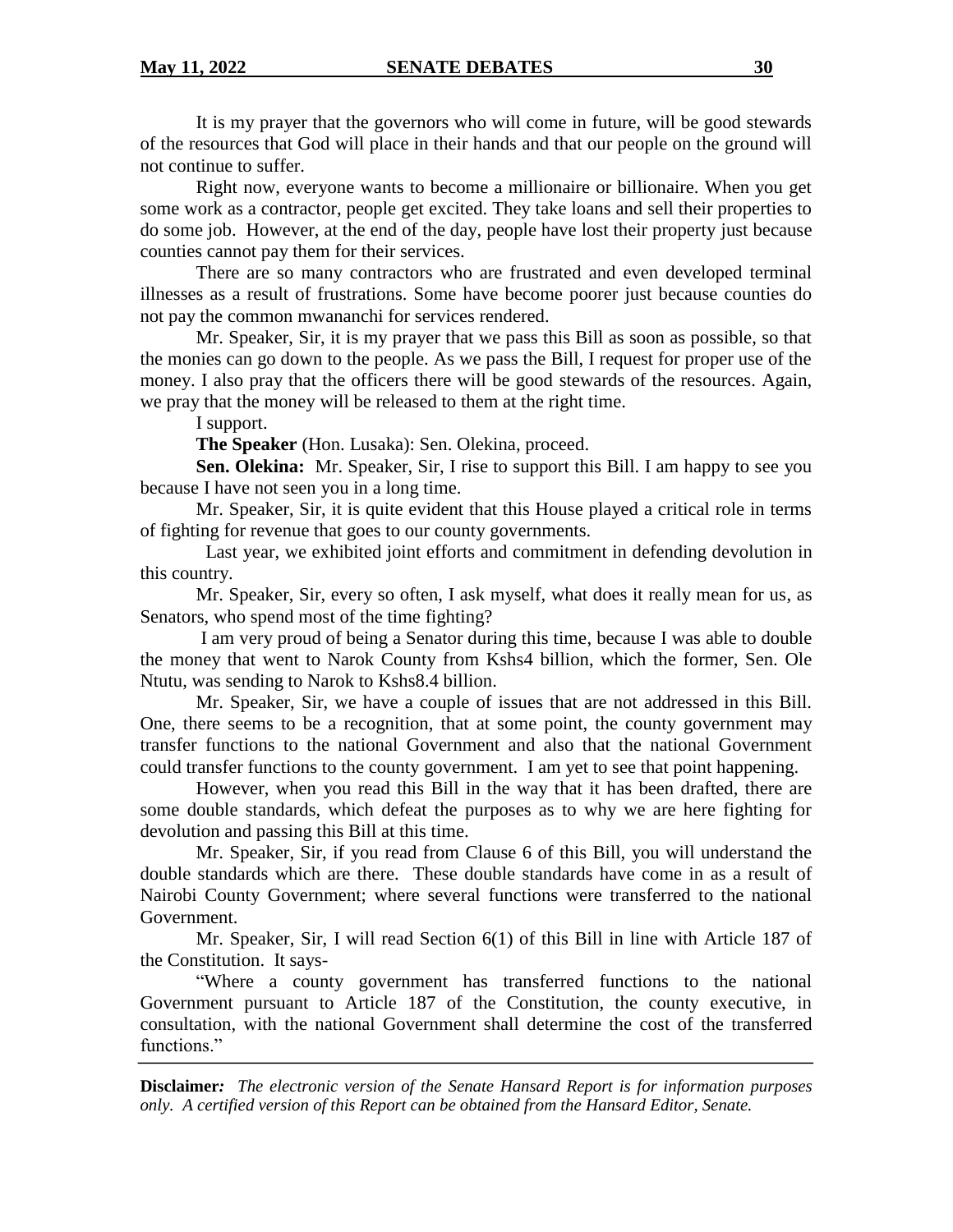I have no problem with that.

I hope that Senior Counsel, Sen. Omogeni, would listen to this because there is some sort of inconsistency in this Bill. Section 6(2) states that-

"The respective county assembly shall appropriate such monies as may be required for the transferred functions in accordance with the determination made under subsection (1) and the allocation shall not be less than the amount appropriated by the county assembly in the preceding financial year."

Then it proceeds in Section 6(3) to state-

"The monies appropriated under subsection (1), shall be transferred to the national Government."

Mr. Speaker, Sir, if you read Article 187, the constitutional responsibility of that transferred function remains with the government that has been assigned by Section 4 of the Bill.

So then, why does the county government transfer money into the national Government for it to carry out that function? If the county government is to transfer that money to the national Government, Clause 6(4) of the Bill continues to say that-

"A national Government entity to which a county government function has been transferred shall submit a quarterly report to the Senate and the respective county assembly on the status of the discharge of the devolved function."

Mr. Speaker, Sir, what happened to the executive and the county governor? It is not the assembly. It is the county governor who has the responsibilities of delivering those functions. What happened to the issue of constitutionality? If you report to the county assembly because it will double check, what about the county governor, who has to carry out those functions?

Mr. Speaker, Sir, I hope that this can be clarified. When I read this, I am a little bit concerned. Furthermore, it says in Clause 6(5) that-

"The Auditor-General shall, no later than, three months after the end of a financial year, prepare a special audit report on the financial and non-financial performance of an entity to which a county government function has been transferred."

Mr. Speaker, Sir, we did not see anything like that in the last financial year.

In my view, I could be wrong. One thing that ought to be done is that the county government that transfers function to a national Government should submit a status report to the executive of that county government, of the function that they have carried out. That would then be combined and carried out as per Section 35 of the Public Audit Act.

You now have two audits being carried out. One audit is on the functions that have been carried out by the national Government and the other is on the functions that have been carried out by the county government.

Mr. Speaker, Sir, then you bring the question of Own Source Revenue (OSR), where other people say that the Senate cannot oversight. You bring the question of those functions of the national Government. The people who are supposed to oversight the national functions is not the Senate but the National Assembly.

Mr. Speaker, Sir, I hope that this matter can really be clarified. There is a lot of confusion in both the way these functions are transferred and who is supposed to oversight them.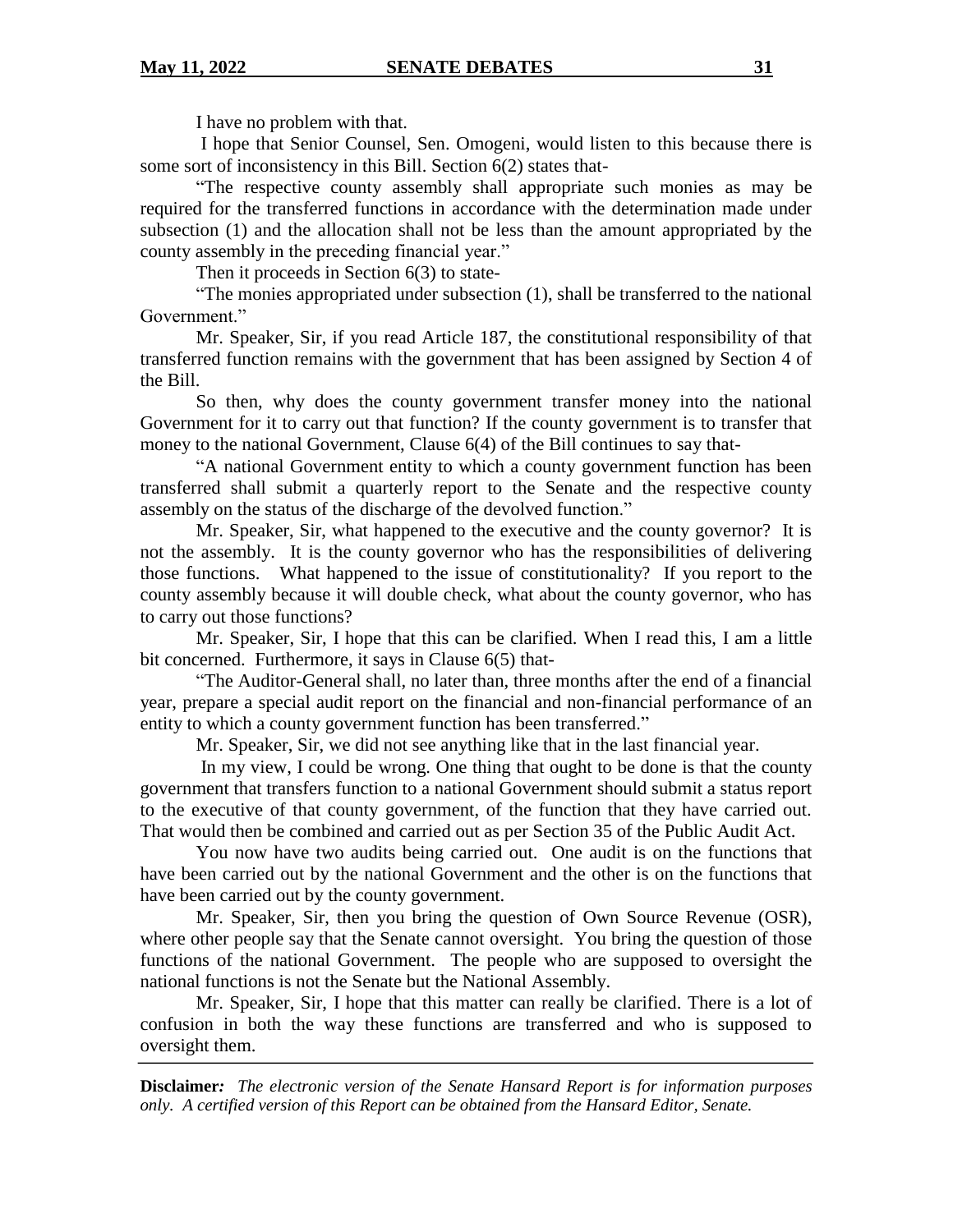I hope that the Committee would look at that issue. I have no problem with the county government transferring money to the national Government. However, if you transfer that money to the national Government, what happens to the constitutionality responsibility of those functions as per the Constitution? The learned Senators in this House can dig deep into that issue and look at the way the Bill has been drafted, its constitutionality and see how we can remove the double standards.

Mr. Speaker, Sir, the second issue that is a big concern is that, in every financial year, county governments have been crying that the ex-chequer releases are delayed or sometimes they do not get their money.

If your read Section 17(6) of the Public Finance and Management Act which this Bill refers to says-

"The National Treasury shall, at the beginning of every month, and in any event not later than the fifteenth day from the commencement of the month, disburse monies to county governments for the expenditure of the following months"

Mr. Speaker, Sir, this Bill also clearly mandates the Cabinet Secretary (CS) in charge of National Treasury.

Clause 4(2) of the Bill says that-

"Each county government's allocation under subsection (1) shall be transferred to the respective County Revenue Fund (CRF), in accordance with a payment schedule approved by the Senate and published in the gazette by the Cabinet Secretary in accordance with Section 17 of the Public Finance Management Act, 2012."

It again mandates the Cabinet Secretary to release that money immediately. If the National Treasury is unable to release that money on time, it is then about time we amend the Public Finance Management Act and give the National Treasury the leeway to disburse the money when they have it. Let us amend the Public Finance Management Act, so that we can give them a leeway when they say that they do not have the money.

Mr. Speaker, Sir, secondly, I was listening to Sen. (Dr.) Ali, when he was talking about the issue of pending bills. He said that if God allows him to become the next governor, he may not be able to pay the Kshs5 billion which is owed to suppliers.

Mr. Speaker, Sir, if the law in this Bill that we are passing requires that certain ceilings be put in place and it also says that first in, first out, why should we be having pending bills?

My advice is that, instead of doing any development, the new governors who will be coming into devolution for the third time should now decide not to do any development for that one year, including yourself, Mr. Speaker, Sir. I wish you all the best. Go and pay all the bills that you either incurred and never paid when you were the governor or the one that your successor has incurred. God willing, you will also become his successor. It is the only way we will have sanity in these matters of devolution.

I support this Bill but I hope that we can clean up those inconsistencies and require that whereas the national Government has transferred any function to the county governments, it is also treated the same way a county government transfers function to the national Government.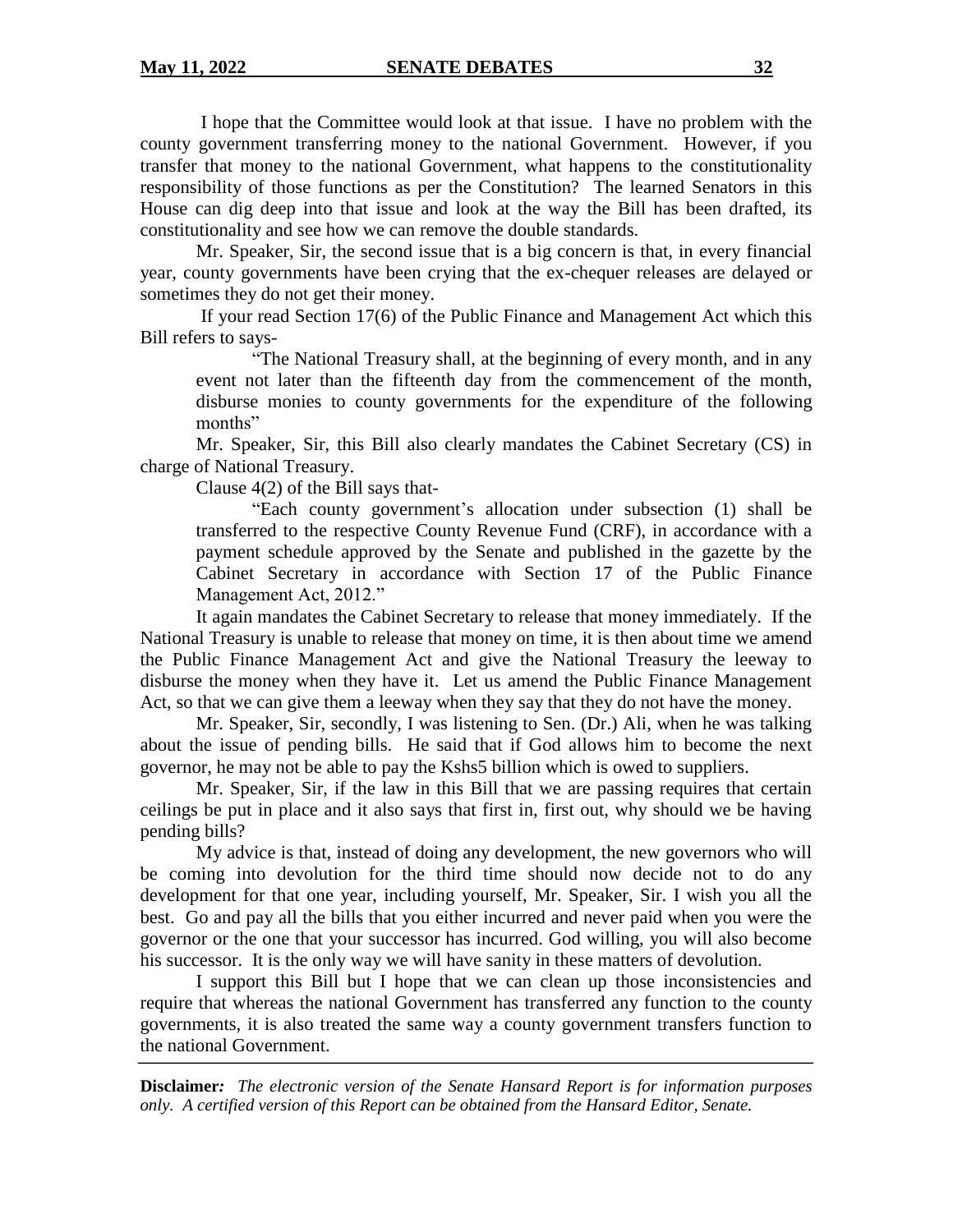The issue of this money leaving the county government into the national Government should not be the case because of the constitutionality. It should just be treated as another contract that you have just transferred, pay them and not transfer all the money. There is some mischief here. It is because of lessons learnt in this issue of the Nairobi Metropolitan Services (NMS), which I have always clearly stated was a mess in this country.

The current governors will not access the money we are sending to the county governments because their time will be over. Realistically, by the time the Exchequer will release the money, the elections will be over. I want to tell my sister, Sen. Shiyonga, that she should not be afraid that this money will be spent by the current governors. In fact, by the time this money goes to the county governments, it will be sometime in September or October, which is a violation of the Public Finance Management (PFM) Act, 2012.

I support and I hope that this money can go and help Kenyans. I thank you.

**The Speaker** (Hon. Lusaka): I now call upon the Mover to reply.

**Sen. Farhiya:** Thank you, Mr. Speaker, Sir, for allowing me to reply. I wish to thank Sen. Kajwang', Sen. (Prof.) Ongeri, Sen. Omogeni, Senior counsel, Sen. (Dr.) Ali, Sen. (Rev.) Waqo and Sen Olekina for supporting this Bill. They have addressed some of the sticking issues that the Committee on Finance and Budget has been discussing up to now, do not have a solution.

I have the benefit of sitting in both the Committee on Delegated Legislation and Committee on Finance and Budget. When the Controller of Budget was trying to come up with a regulation on their Bill, we requested them to do an amendment that will address the pending bills issue. I had the benefit of sitting in both committees. One of the recommendations was that they acknowledge the fact that - what my Senator was talking about - People request the Controller of Budget with a list of suppliers to be paid. By the time that money is released to the county, the people who are paid are totally different from those whose names were requested on their behalf.

Mr. Speaker, Sir, the names of genuine contractors who did all the work are being used to request for payments from the Controller of Budget because there is evidence that work has been done. However, when the money is released by the National Treasury to the county governments through the Exchequer, totally different suppliers who have not delivered what they were required to are the ones that get paid. I am talking about what happens in my county. If that is not fraud, then tell me what it is.

Why would they use these people's names from the beginning when they have no intention of paying them? This is not something that has happened only once. It happens time and again especially in my county and I have been following it. This means that corruption has been condoned from the county governments all the way to the Office of the Controller of Budget. Things are not done in a consequential manner and there is no consequence for that.

As we leave this House, I request people like Sen. Kajwang' who might be lucky enough to come back to this House to request the Commission of Revenue Allocation (CRA) that in the fourth generation formula, there should be criteria. The development stages in this country are different. There are some places that the railway did not pass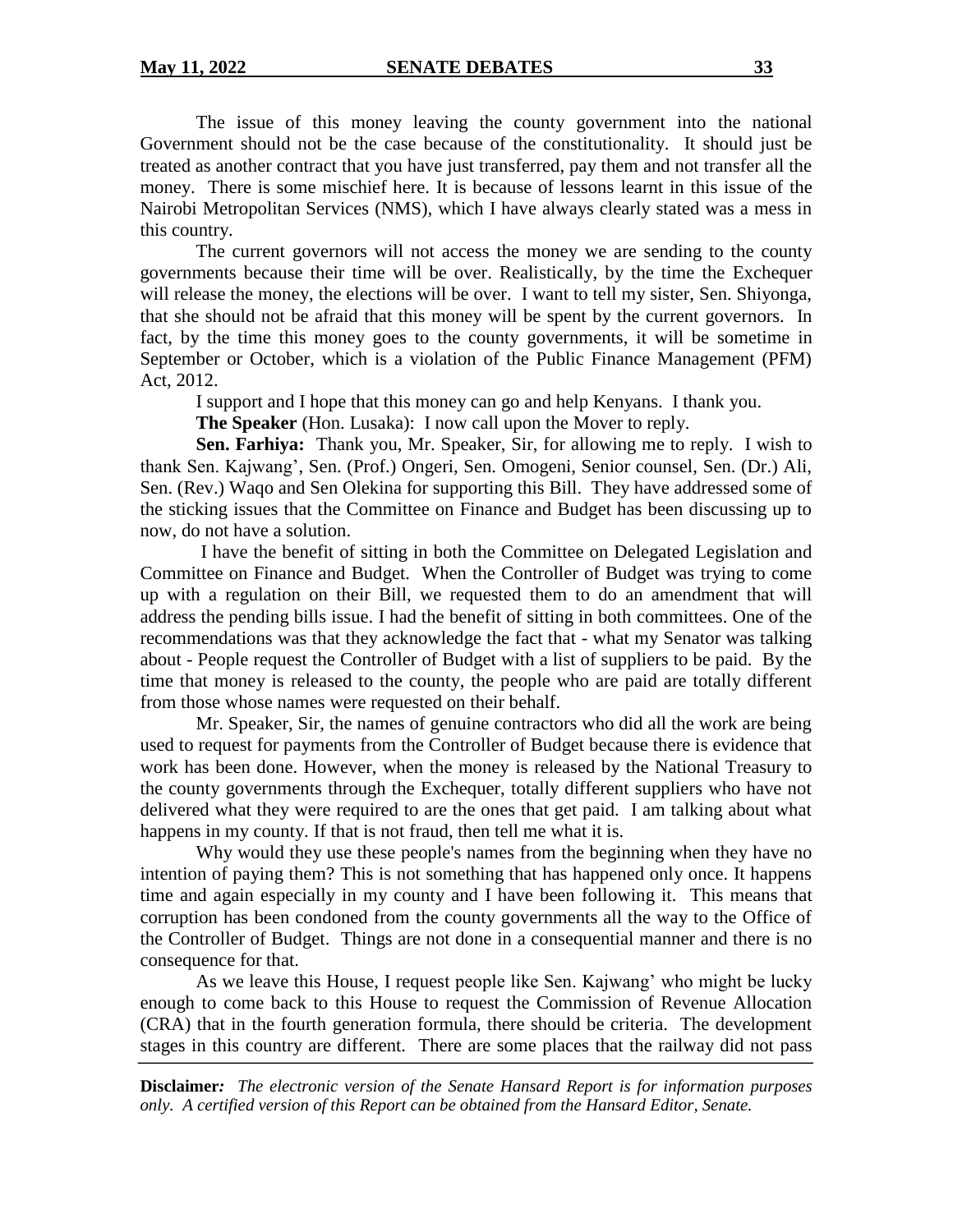through from the colonial time and even with successive Kenyan Government, no development has been done. Some counties, due to their climatic challenges, their potential to generate revenue is lower than those which are endowed by nature or as a result of Sessional Paper No.10 of 1965, all investments were done in those counties.

According to the capacity to generate revenue done by CRA- and supported by the World Bank, Nairobi City County can comfortably generate a minimum of Kshs60 billion every year. Some of the reports put it at Kshs76 billion. If they have the potential, in the formula, they should have an inverse formula whereby if you are able to generate more, then you should be given less. That is the only way counties will generate more revenue and account for it. Counties such as Nairobi City County already have capacity to generate revenue. Why should the national Government continue funding them more? Those are some of the issues that need to be considered by this House so that the appropriation is done correctly.

Sen. Kajwang' has rightly pointed out that the Senate concentrates more on fiduciary risk reports rather than transactional type of reporting. What is the impact? Unless we use other Government agencies to collect data, does this House have the ability to monitor and evaluate the impact of the money that was allocated *vis-à-vis* the money each county has been spending? Such a move will show us whether the money allocated is commensurate with the money that was given.

What was the poverty index of that county vis-à-vis many years ago? Nobody does this kind of analysis. One of the Bills that I sponsored was talking about the county statistics, which would have established such issues within the counties. As much as the Kenya National Bureau of Statistics (KNBS) might be doing something like that, they look at the countrywide data. If there were county officials who were taking care of that with some matrix reporting to the KNBS, then that would have been a favorable report or an indictment of a governor because it would have established the poverty index of a county when they took over versus the poverty index when their term ends.

That data would have had a very big impact to ensure that counties deliver on their mandate.

In terms of ensuring that counties develop well, there is accrual basis instead of cash basis used by the Government. If we used accrual basis, what would have happened is that in a financial year, if a contract is done up to certificates being issued, even when they are not paid, that should be an expenditure which should be captured in the system.

That means that when the next exchequer releases are made in the following financial year, whatever had accrued should be paid. However, how it is accounted for does not help because it affects the following year's budget. So, counties might have under-delivered, although I know that counties never lose whatever is not released by the Exchequer.

That would have been a neater way of ensuring that the expenditure is properly captured in the financial year they are incurred. It means that once money is released, anybody with pending bills should get paid directly from the accruals account instead of the expenditure account, which is subject to abuse like in the cases where I referred to where people request for money for one supplier but pay another.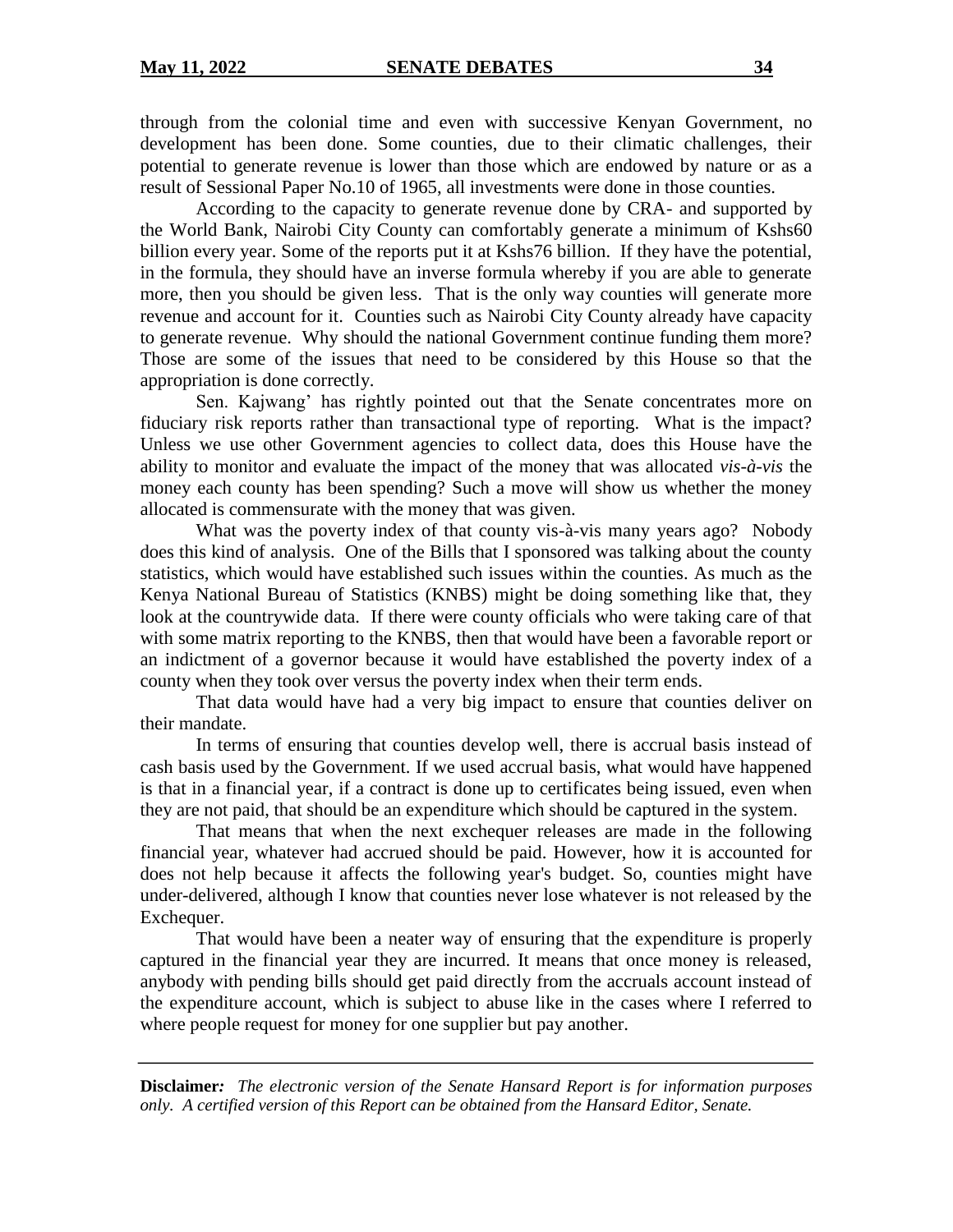Mr. Speaker, Sir, I say this in every submission that I do. We have six elective positions in this country and each one of them is extremely important, from the Member of County Assembly (MCA) all the way to the President. If there is a candidate who never talks about corruption despite knowing the level of corruption, we have in this country---

You elect the same person because they either come from your county, ward or tribe. Why should they be accountable to you when in the first place they never committed to fighting corruption? In this country, people are known for lamentation. They never take care of voters' cards in their hands to ensure that they elect the right person.

Look at all the three impeached governors! All of them are now seeking elective positions. Kenyans do not even shudder at the thought of the same thieves coming back to seek elective positions. We just laugh about it!

What was the use of the process we had in this House where we said that a certain person is not fit to hold office yet the Independent Electoral and Boundaries Commission (IEBC) will still give them a certificate to go and contest? Why do we even have that in the Constitution?

There is no court of law that pronounced itself that to say that the process was not right. We even have a governor who was reinstated on the basis of a report which said there was no public participation. As we all know, some of those decisions were politically motivated. They were not the right decisions to make. Sometimes you are left to wonder.

I think a Kenyan voter is a masochist. Masochists are people who inflict pain on themselves year-in, year-out. We have 47 governors who are sadists as well, inflicting pain to their voters, but there is no consequence in terms of political decisions and the weapon that every county has in electing the right MCA, Women Representative and Member of the National Assembly.

Most of the people who come to this House do not have resources. They therefore fight for their counties. We also have presidential candidates. Even an MCA is equally important person.

If you elect an MCA who listens to everything that a governor says, the decisions they make will depend on the whims of the governor and will do what the governor wants. So, why did you elect him in the first place?

Mr. Speaker, Sir, in this country, the 2022 General Elections should have a different discussion. Kenyans are hardworking people even when they go to work in other countries. There are many people in the diaspora who bring a lot of resources to this country but with no expectation that things will improve.

How long will we be singing the same song? I urge Kenyans to use their votes prudently to get rid of any leader with iota of corruption in their track record and ensure that the right people hold offices, so that this country is able to move forward and develop. I am sure with the level of education of people in this country, if we get rid of corruption, this country will develop in leaps.

Mr. Speaker, Sir, I beg to reply. Pursuant to Standing Order No.61(3), I request that you defer the putting of the question on this Motion to a later date.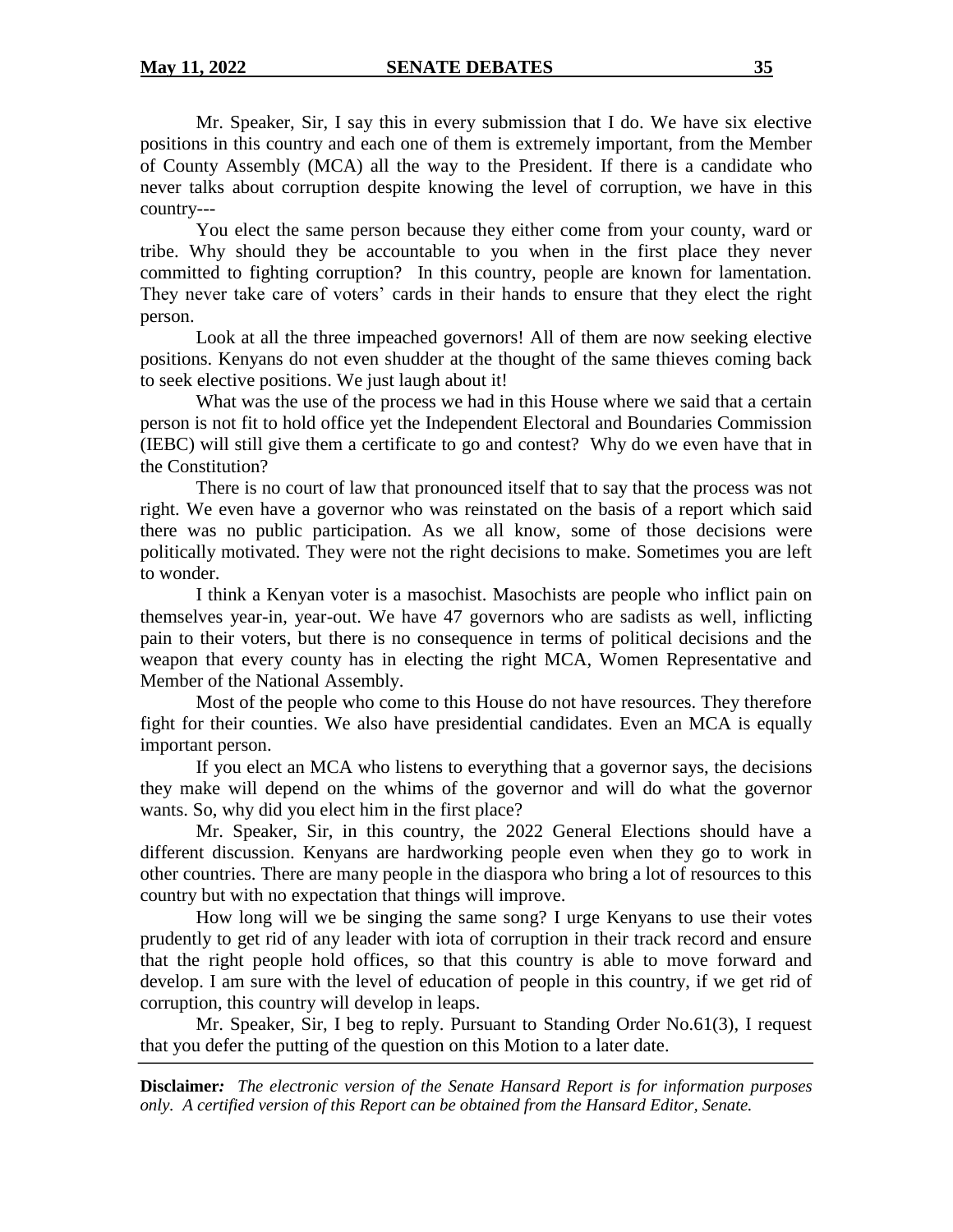**The Speaker** (Hon. Lusaka): Thank you for your contribution. Somebody said people get leaders they deserve. It is up to Kenyans to make a choice. Sometimes democracy is very expensive but people have to make informed decisions as they make choices of the leaders that will take them to the next level. I agree with you that there should be scrutiny at the ballot box.

*(Putting of the Question on the Bill deferred)*

Hon. Senators, for the convenience of the House, I want to defer Order Nos. 9 up to 26.

### **BILL**

### *Second Reading*

THE LANDLORD AND TENANT BILL (NATIONAL ASSEMBLY BILLS NO.3 OF 2021)

*(Division)*

*(Bill deferred)*

## **BILL**

#### *Second Reading*

## THE PERSONS WITH DISABILITIES (AMENDMENT) BILL (SENATE BILLS NO.29 OF 2020)

*(Division)*

*(Bill deferred)*

## **BILL**

*Second Reading*

THE ELECTION CAMPAIGN FINANCING (AMENDMENT) BILL (SENATE BILLS NO.51 OF 2021)

*(Division)*

*(Bill deferred)*

## **BILL**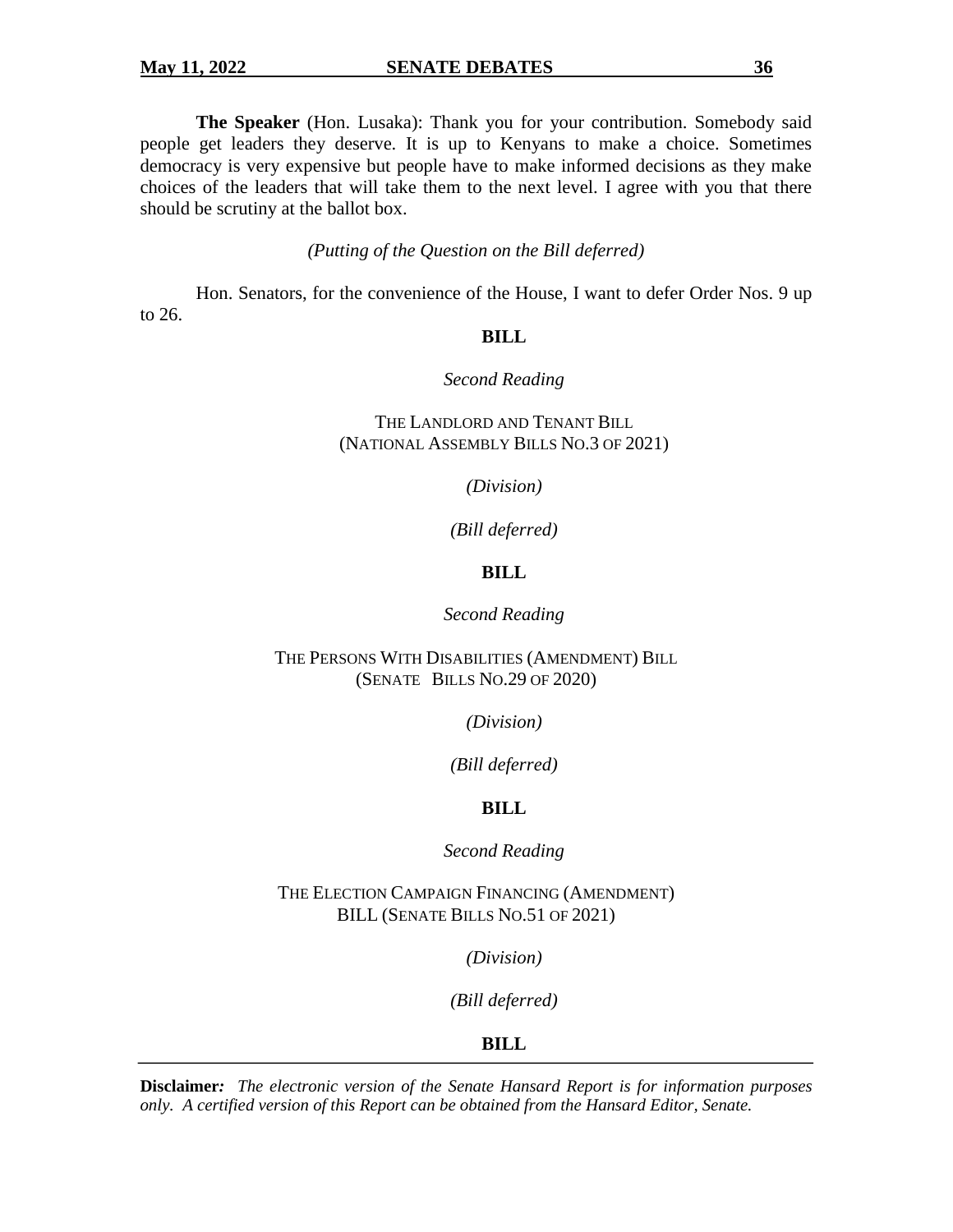*Second Reading*

THE EMPLOYMENT (AMENDMENT) BILL (SENATE BILLS NO.54 OF 2021)

*(Division)*

*(Bill deferred)*

## **BILL**

#### *Second Reading*

THE COTTON INDUSTRY DEVELOPMENT BILL (SENATE BILLS NO.55 OF 2021)

*(Division)*

*(Bill deferred)*

## **BILL**

*Second Reading*

THE SUGAR BILL (NATIONAL ASSEMBLY BILLS NO.68 OF 2019)

*(Division)*

*(Bill deferred)*

#### **BILL**

*Second Reading*

THE PUBLIC PROCUREMENT AND ASSET DISPOSAL (AMENDMENT) BILL (NATIONAL ASSEMBLY BILLS NO.32 OF 2021)

*(Division)*

*(Bill deferred)*

**BILL**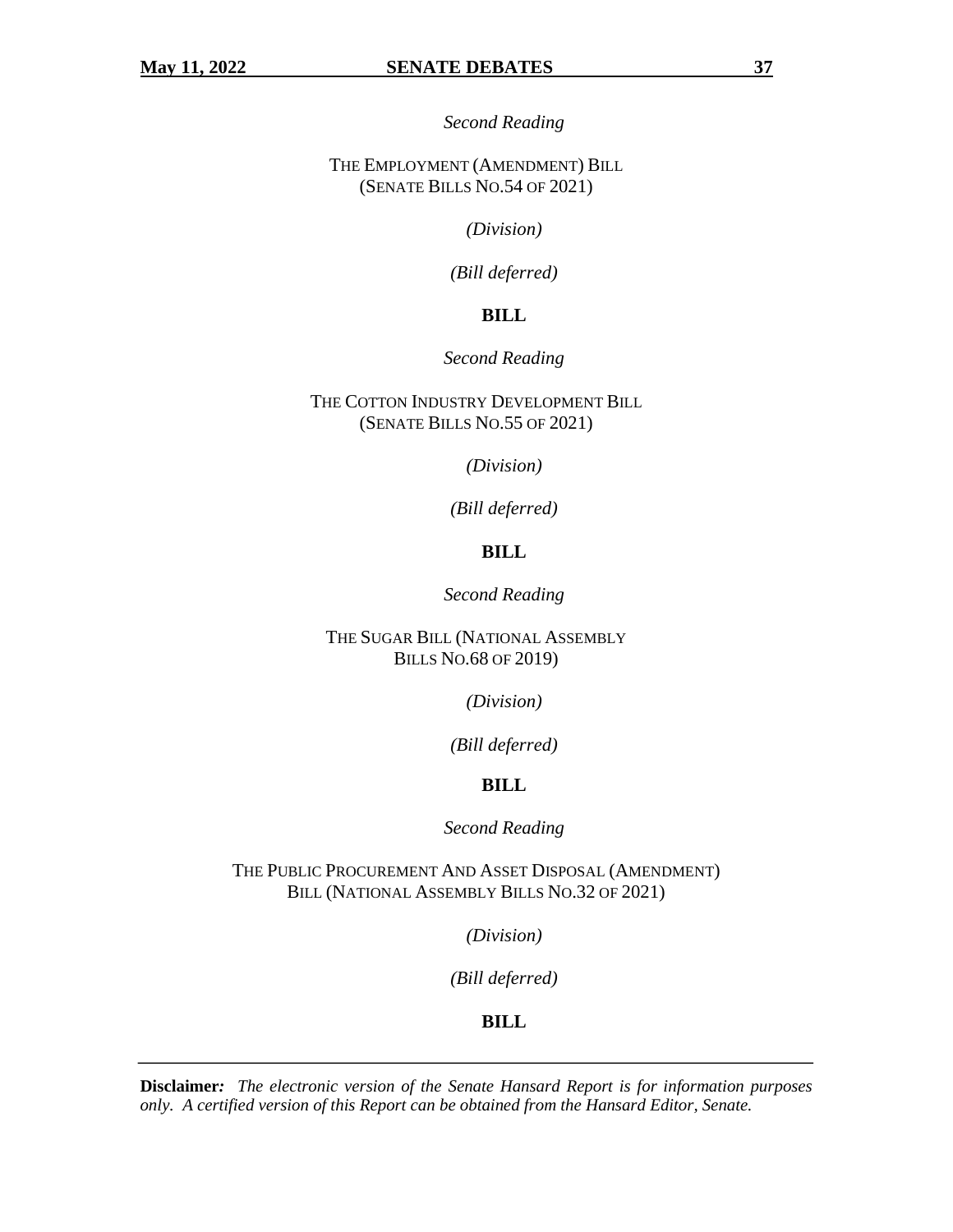*Second Reading*

THE SACCO SOCIETIES (AMENDMENT) BILL (NATIONAL ASSEMBLY BILLS NO.55 OF 2021)

*(Division)*

*(Bill deferred)*

#### **BILL**

#### *Second Reading*

## THE SUSTAINABLE WASTE MANAGEMENT BILL (NATIONAL ASSEMBLY BILLS NO.22 OF 2021)

*(Division)*

*(Bill deferred)*

#### **MOTION**

#### ADOPTION OF AUDIT REPORTS FOR COUNTY EXECUTIVES FOR FYS 2018/2019

THAT, the Senate adopts the Report of the Sessional Committee on County Public Accounts and Investments on consideration of the Reports by the Auditor General on the Financial Statements of the following County Executives for the Financial Year 2018/2019- Embu; Homa-Bay; Kericho; Kilifi; Kirinyaga; Kisii; Kwale; Machakos; Mombasa; Nandi; Baringo; Bomet; Garissa; Kajiado; and West Pokot as contained in Volume 1 of the Report and the following County Executives- Isiolo; Kakamega; Kisumu; Laikipia; Mandera; Marsabit; Nakuru; Narok; Nyandarua; Samburu; Taita Taveta; Trans-Nzoia; Uasin-Gishu; Vihiga; and Wajir, as contained in Volume 2 of the Report, Laid on the Table of the Senate on Thursday 2<sup>nd</sup> December, 2021.

*(Division)*

*(Motion deferred)*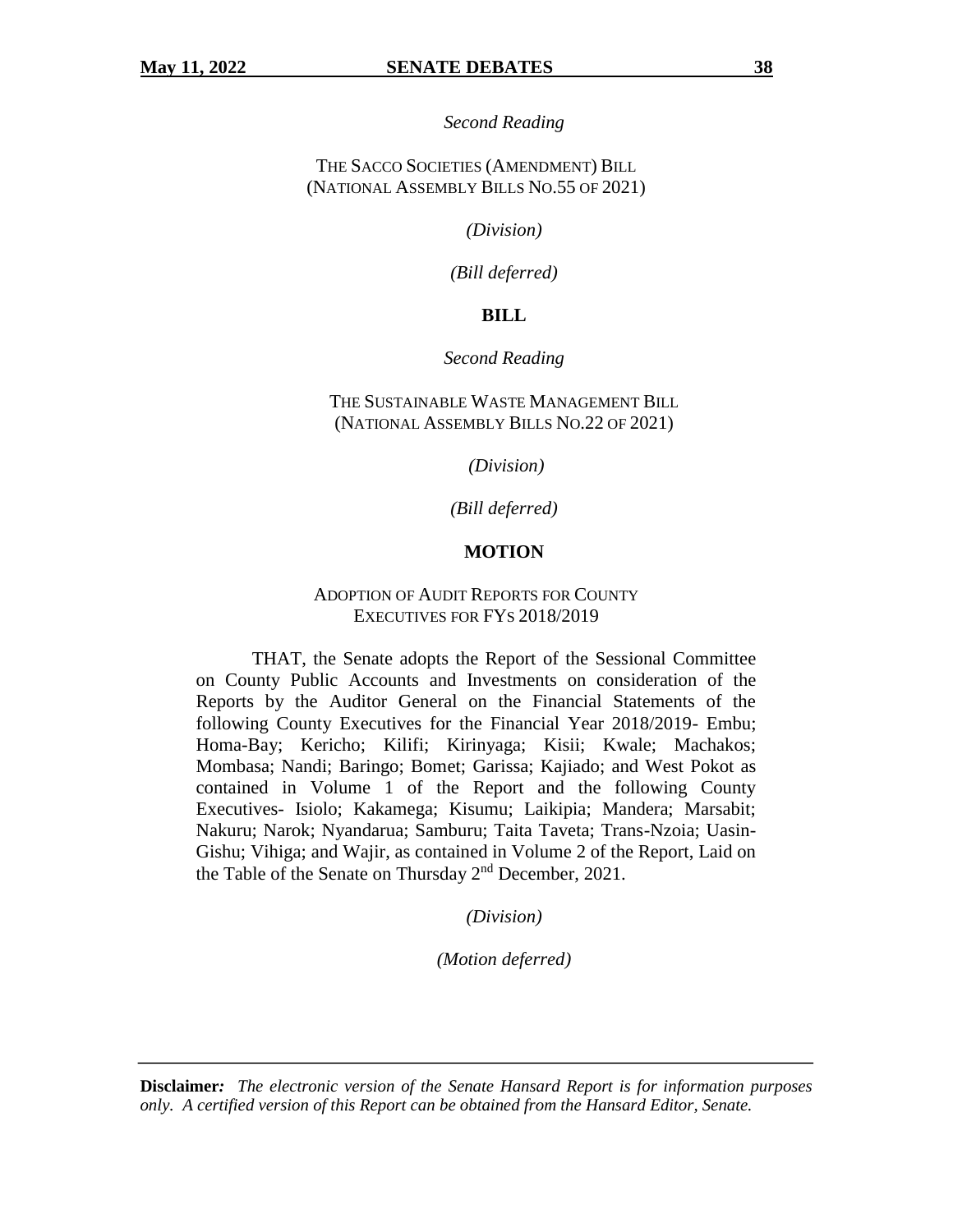#### **MOTION**

ADOPTION OF THE SPECIAL AUDIT REPORT ON UTILIZATION OF COVID-19 FUNDS BY 28 COUNTY GOVERNMENTS

THAT, the Senate adopts the Report of the Standing Committee on Health on the special audit report on utilization of COVID-19 funds by twenty eight (28) county governments, laid on the Table of the Senate on Wednesday, 9<sup>th</sup> February, 2022.

*(Division)*

*(Motion deferred)*

## **COMMITTEE OF THE WHOLE**

THE INTERGOVERNMENTAL RELATIONS (AMENDMENT) BILL (SENATE BILLS NO.37 OF 2021)

*(Division)*

*(Committee of the Whole deferred)*

#### **COMMITTEE OF THE WHOLE**

THE LAW OF SUCCESSION (AMENDMENT) BILL (SENATE BILLS NO.15 OF 2021)

*(Division)*

*(Committee of the Whole deferred)*

#### **COMMITTEE OF THE WHOLE**

THE PRESERVATION OF HUMAN DIGNITY AND ENFORCEMENT OF ECONOMIC AND SOCIAL RIGHTS BILL (SENATE BILLS NO.21 OF 2021)

> *(Division) (Committee of the Whole deferred)*

#### **COMMITTEE OF THE WHOLE**

THE LIFESTYLE AUDIT BILL (SENATE BILLS NO. 36 OF 2021)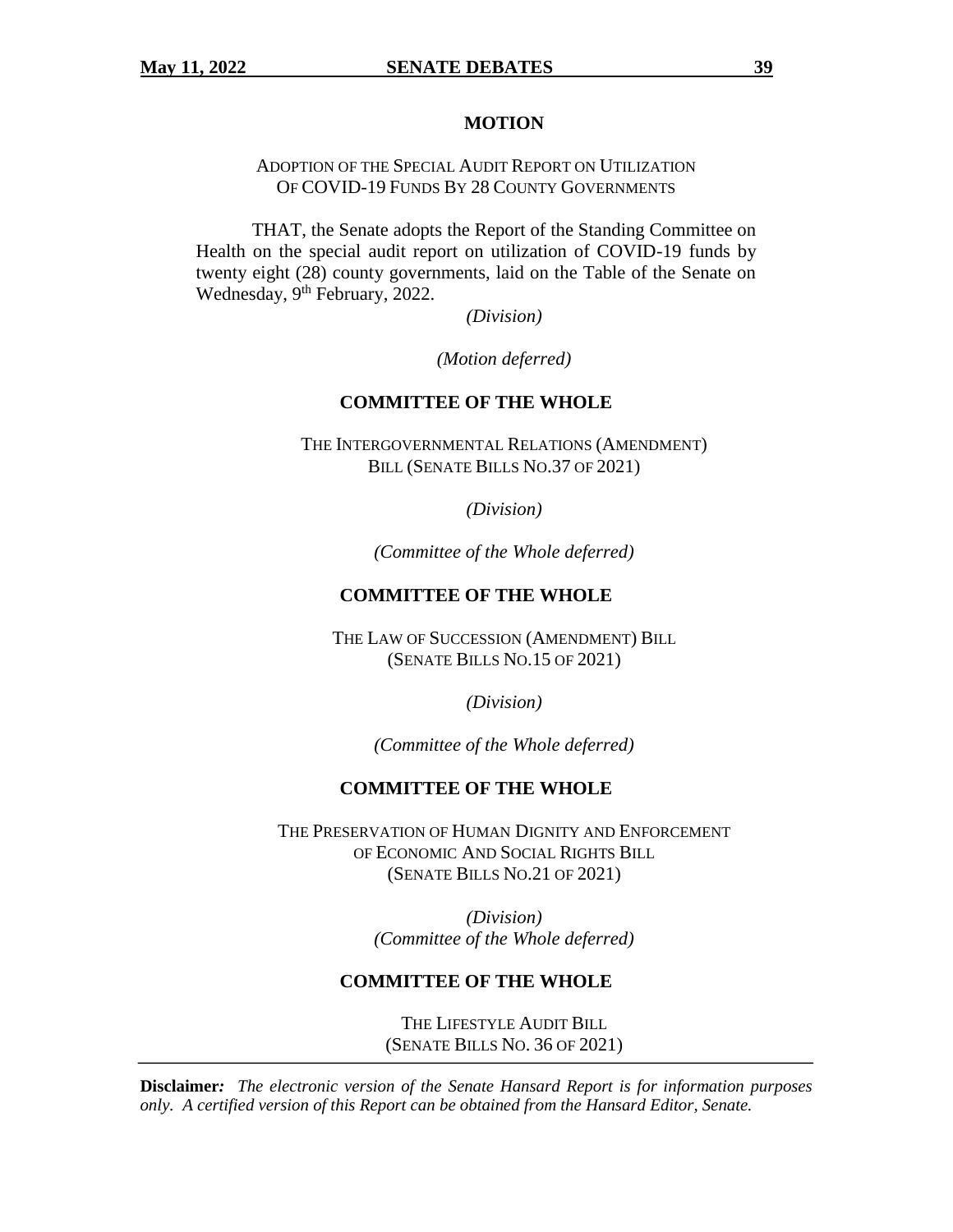*(Division)*

*(Committee of the Whole deferred)*

## **COMMITTEE OF THE WHOLE**

THE SPECIAL NEEDS EDUCATION BILL (SENATE BILLS NO.44 OF 2021)

*(Division)*

*(Committee of the Whole deferred)*

## **COMMITTEE OF THE WHOLE**

THE MENTAL HEALTH (AMENDMENT) BILL (SENATE BILLS NO. 28 OF 2020)

*(Division)*

*(Committee of the Whole deferred)*

## **COMMITTEE OF THE WHOLE**

THE IRRIGATION (AMENDMENT) BILL (NATIONAL ASSEMBLY BILLS NO.12 OF 2021)

*(Division)*

*(Committee of the Whole deferred)*

**The Speaker** (Hon. Lusaka): Let us go to the next Order.

## **BILL**

*Second Reading*

THE NATIONAL COHESION AND PEACE BUILDING BILL (SENATE BILLS NO.19 OF 2021)

**The Speaker** (Hon. Lusaka): Sen. Pareno, please proceed.

**Sen. Pareno:** Thank you, Mr. Speaker, Sir, for allowing me to again move this Bill. I will be brief because this is a Bill that had already been processed in this House but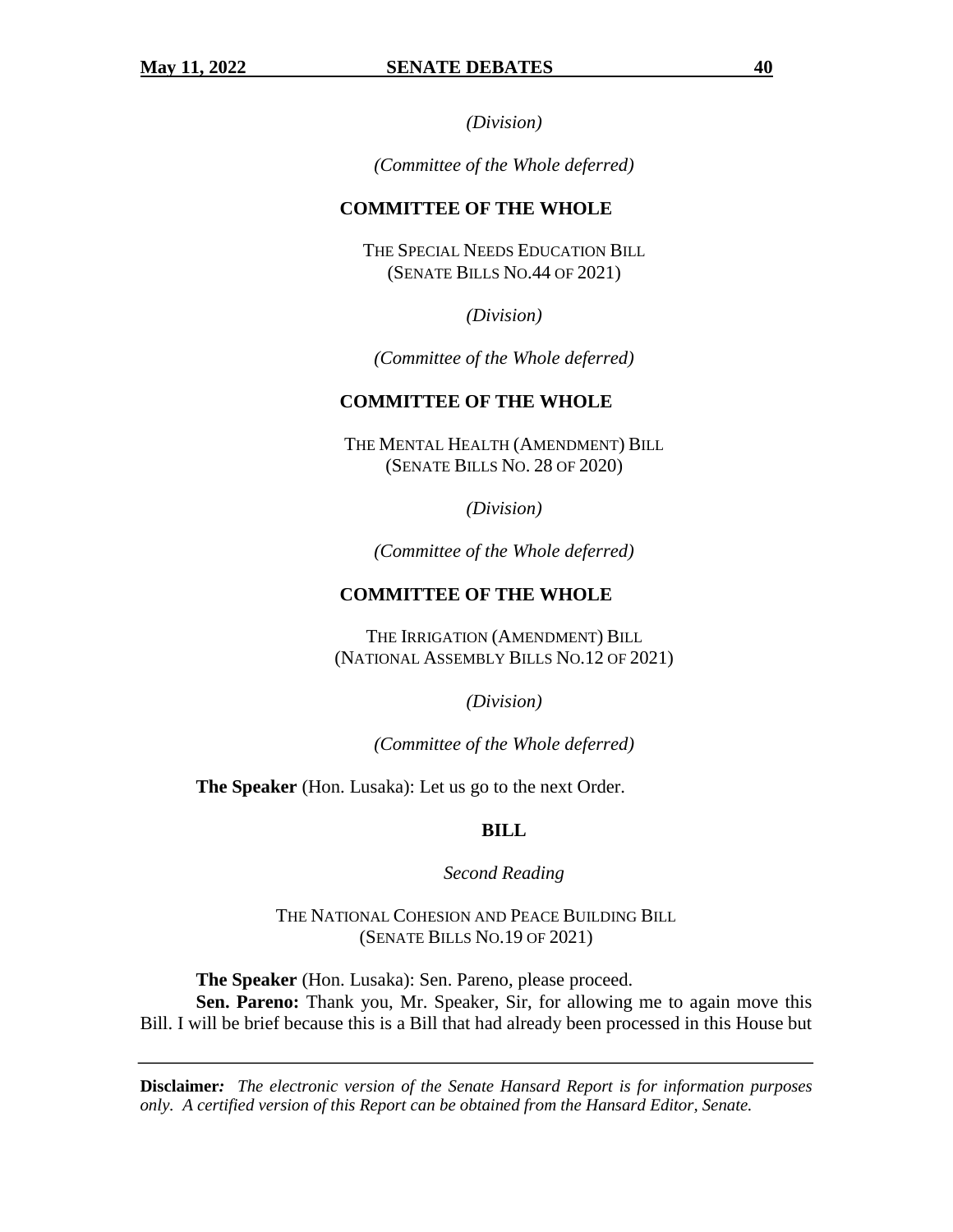it was affected by the court ruling and it has therefore come back for reprocessing. I hope that we will process it within the time that is remaining for this Senate.

Mr. Speaker, Sir, I beg to move that the National Cohesion and Peace Building Bill (Senate Bills No.19 of 2021) be now read a Second Time.

When I first moved this Bill that was the time that we had the Building Bridges Initiative (BBI) starting the proceedings led by the late Sen. Haji. It was relevant at that time and it is still relevant at this time especially now that we are moving to elections. This Bill is about peace, cohesion, one nation and our togetherness as a nation.

Mr. Speaker, Sir, the National Cohesion and Integration Act that is in existence has had issues in its application and needed to be amended.

However, we moved in and had stakeholders discussions. It was agreed that instead of the amendment I proposed in this Bill that we repeal and replace it with this current Bill as now drawn from consultations from all stakeholders including the Directorate of National Cohesion and Values that is housed at the Presidency.

We then have the several stakeholders, the secretariat, the National Cohesion and Integration Commission (NCIC) and the National Commission on Human Rights(NCHR) and others who have contributed to enriching this Bill.

There are issues that this Bill seeks to bring forth. First, there seems to be a very active Directorate under the President's Office that deals with peace alone. Then we have the NCIC that deals with issues integration and cohesion.

Indeed, you will find that there is always peace building. At the time we were discussing with the NCIC, they were lamenting that they are underfunded because the Directorate is more funded. The Directorate is usurping the powers that, if we were to strictly follow our Constitution, it should be under the NCIC.

We thought we could cure that using this Bill. This Bill seeks to justify that you cannot separate peace building and cohesion and integration unless you just do not want to have the Commission working.

One of the proposals in this Bill is to cure that so that we have all issues of peace, integration and cohesion housed under this law and not having one arm at the Directorate and another arm at the Commission.

It also seeks to sort out the issue of the budget where a lot of budget goes to the Directorate while the Commission is just staying idle without work. To me, the Directorate cannot be superior to a constitutional Commission.

If only we can cure that using this Bill if it passes, that would actually respect the provisions of our Constitution that brought forth commissions that were to settle a lot of issues such as cohesion in this country. This Bill therefore seeks to make it easier for us to run the Commission smoothly and to have all issues of peace and integration under one roof.

This Bill also seeks to give more teeth to the NCIC, giving them funding, bringing all their activities under one umbrella. At the same time making provisions for them to be able to make use of the provisions of the Act to punish the offenders. Most of the time, we just have complaints about hate speech and discrimination but all the can do is just talk about it. At most, they are not able to move forth to ensure that people are punished for their wrongs.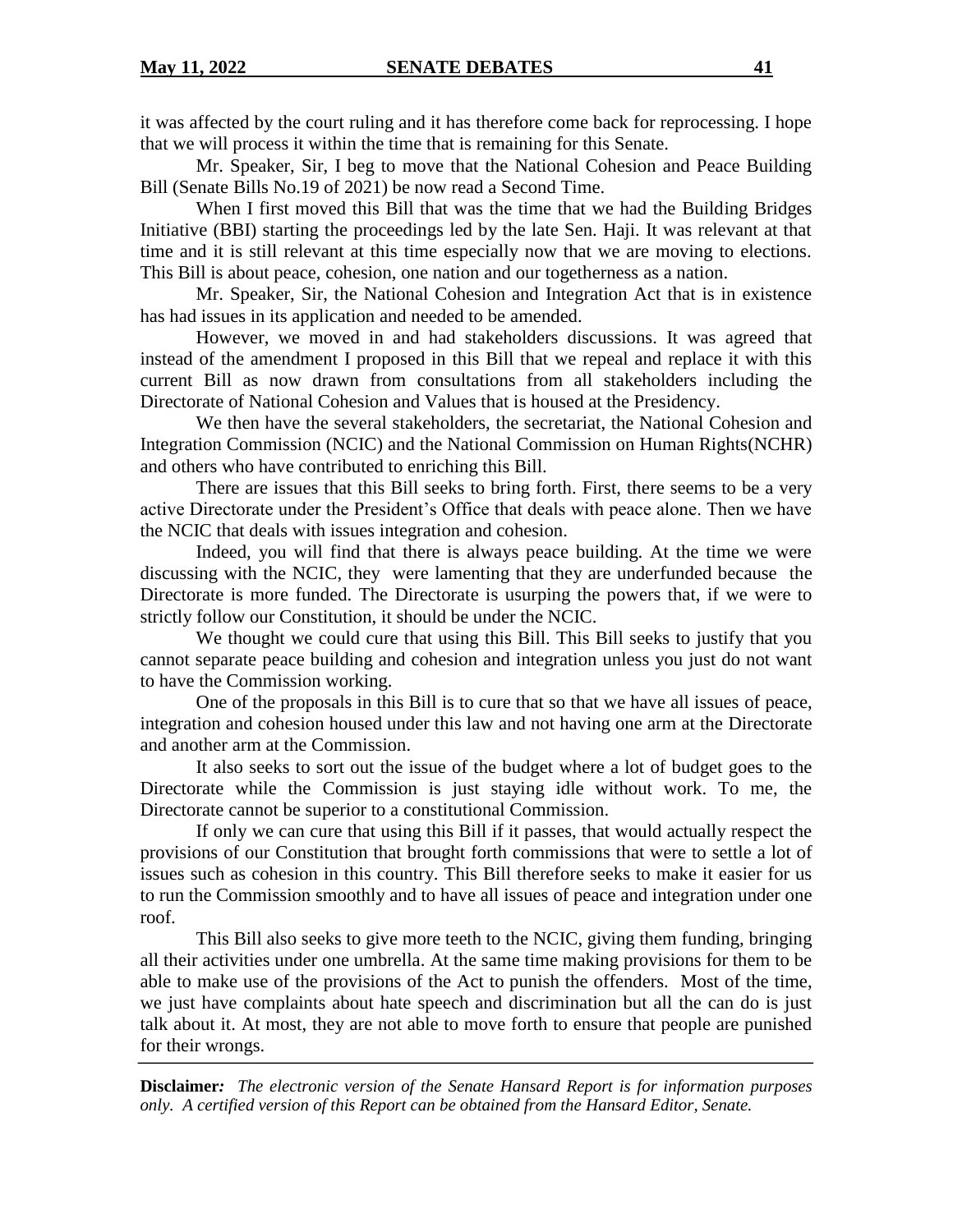The functions of the Commission are therefore redefined again in this Bill being that Clause 7 of the Bill provides that the functions of the Commission.

These include to formulate and implement strategies, plans, programmes or promotion of national unity, collaborate with institutions and stakeholders to give effect to the policy relating to cohesion and integration, identify factors inhibiting the attainment of harmonious relations amongst social origins that put in place measures to address these problems.

Clause 7 (2) (a), (b) and (c) specifically include other powers which are  $-$ 

(a) issue prohibition notices directing persons or entities involved in actions or conduct contrary to national cohesion, integration and peace building within seven days to cease such action or conduct;

(b) summon witnesses and call for the production of books, plans, and other

documents and to examine witnesses and parties on oath;

(c) publish the names of persons or institutions whose words or conduct may undermine or have undermined or contributed towards undermining good ethnic relations, or who are involved in ethnic discriminations or propagation of ethnic hatred.

This redefining of their mandate is to ensure that they are able to perform unlike the provisions that we had previously in the Act that we seek to repeal.

Mr Speaker Sir, the act of naming and shaming has been there. The provision has been there but has never been effected. We seek to give teeth and more provisions on how they will perform their work.

The Bill provides that apart from having just offices and headquarters in Nairobi, it shall have branches throughout the country. Clause 8 of the Bill as proposed has now provided for branches through out the country. This will ensure that they are able to perform functions. As I said, we should give them more motivated staf to enable them do their work.

At this time of elections, I am sure the Commission would want to have effective branches monitoring how we are conducting ourselves and how we have non-violent conduct and how the Commission can effectively get reports from all over the country. They cannot sit and be able to monitor the whole country from Nairobi.

We therefore propose that they have branch offices across the country so that they are able to perform. Of course, that goes along side with the funding which we are insisting should be moved from that Directorate to the Commission for them to be able to perform.

Another problem that we seek to solve as we introduce this new Bill is how commissioners are appointed. I sit in the National Cohesion and Integration Committee of this House. We noted that for quite sometime there was no Commission in place. It took so long and a lot of wrongs were going on and there was nothing that could be done.

As a Committee, we summoned the Commission Secretariat. They told us they could not act because they did not have commissioners in place. For some reason, there was no clear provision that had been provided on how to pick the commissioners. That was until the court had to make a ruling that there was no compliance in as far as the commissioners' appointment was concerned because this was just a constitutional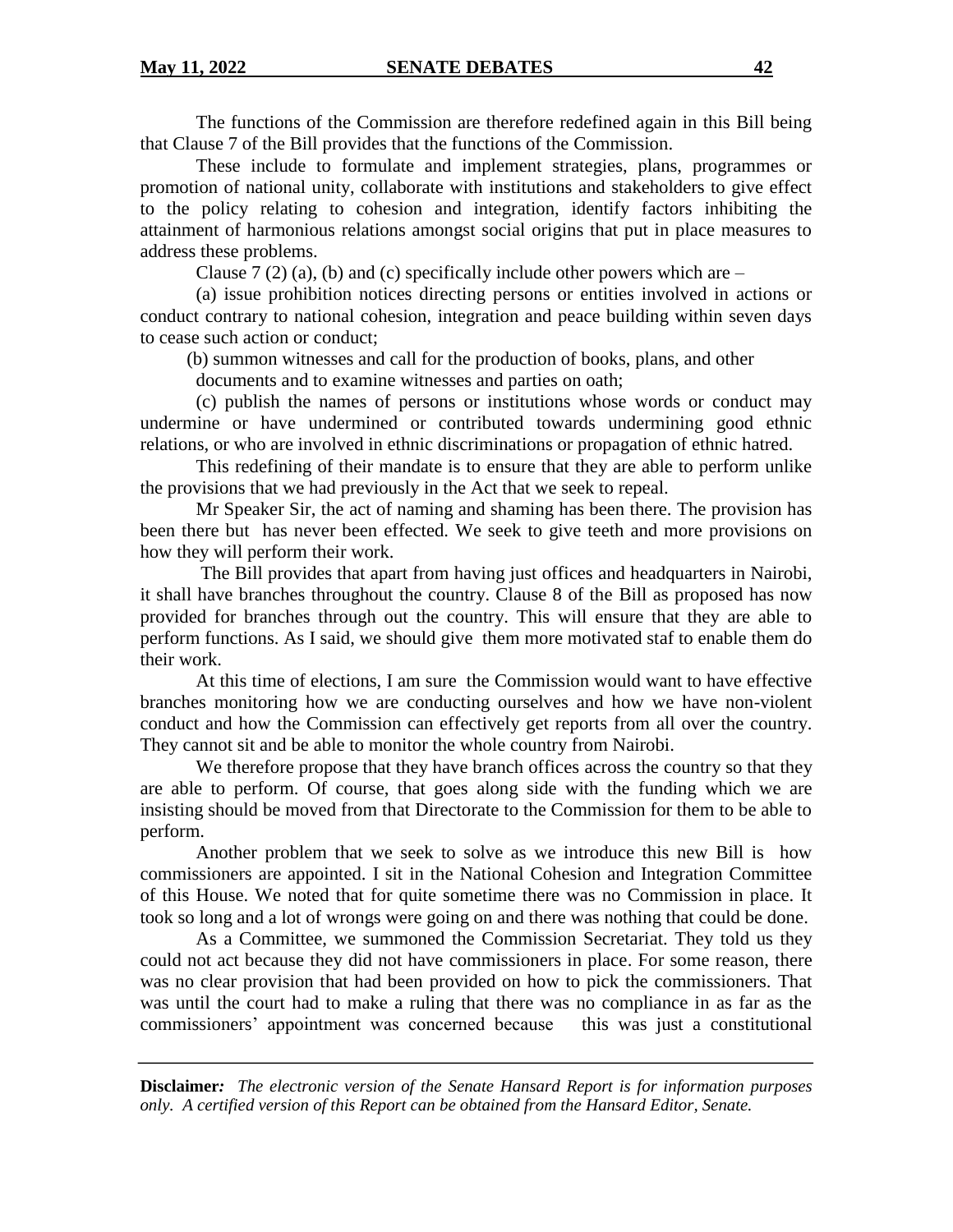Commission like any other. For some reason, there was no provision on how they were going to be appointed.

At that time, there was no commissioner and no action could be taken against any act that were violating our peaceful co-existence. This Bill seeks to make a provision as to how commissioners are going to be appointed just like every other commission. It also seeks to even restructure by bringing in a more structured office with fewer commissioners. The term is also to be restructured so that they serve for five years. Commissioners are reduced unlike in the previous Act, which provided for a higher number of them.

It provides for a non-renewable term, not for the commissioners but for the secretary to the commission which is renewable once. It also provides for the qualification of appointment for the Secretary to the Commission and also for the Chief Executive officer and accounting officers of the Commission. The Bill also gives a term for the commissioners.

Mr. Speaker Sir, Clauses 32 and 42 are provisions that deal with discrimination, hate speech, negative ethnicity. We have new terms that have been introduced that were not there in the original Act and for purposes of effectiveness of this Commission.

There are also issues of inclusivity in terms of appointment.

There is a provision that is 38(2) that says:

"It shall be unlawful for any State or public officer, while in charge of public resources and without justification to distribute resources in an ethnically inequitable manner".

There is the issue of equity in terms of resources and employment because in this country, that has been something that brings a lot of friction between one community and another. You will find many of us complaining and saying that we have not been included in the Cabinet and that appointments are not done properly. That brings a lot of friction and it shall be unlawful if you are found, as a public officer, to have committed that public offence.

I am trying to be as precise as possible.

Mr. Speaker, Sir, all we are saying, as far as this Bill is concerned, is that we need to repeal the old one and replace it with this one, giving it more teeth and creating new offences.

I remember the other day; the human rights organizations were asking: "Why are you describing new offences? Why are you doing that at this particular time when we are just about to go to an election? Probably, you are looking at the election season". That is the more reason we need laws that are very effective and precise, so that as we move on as a country, election should not be a season for violence and non-peaceful co-existence.

This Bill will serve to make things right not just for one individual or one community, but for purposes of the entire country for us to exist peacefully.

Mr. Speaker, Sir, since I had already moved this Bill previously, I now move that this Bill be read a Second Time and ask my colleague, Sen. Farhiya, to second.

**Sen. Farhiya:** Thank you, Mr. Speaker, Sir, for giving me this opportunity to second this Bill. As it has been submitted by the sponsor of the Bill, this Bill was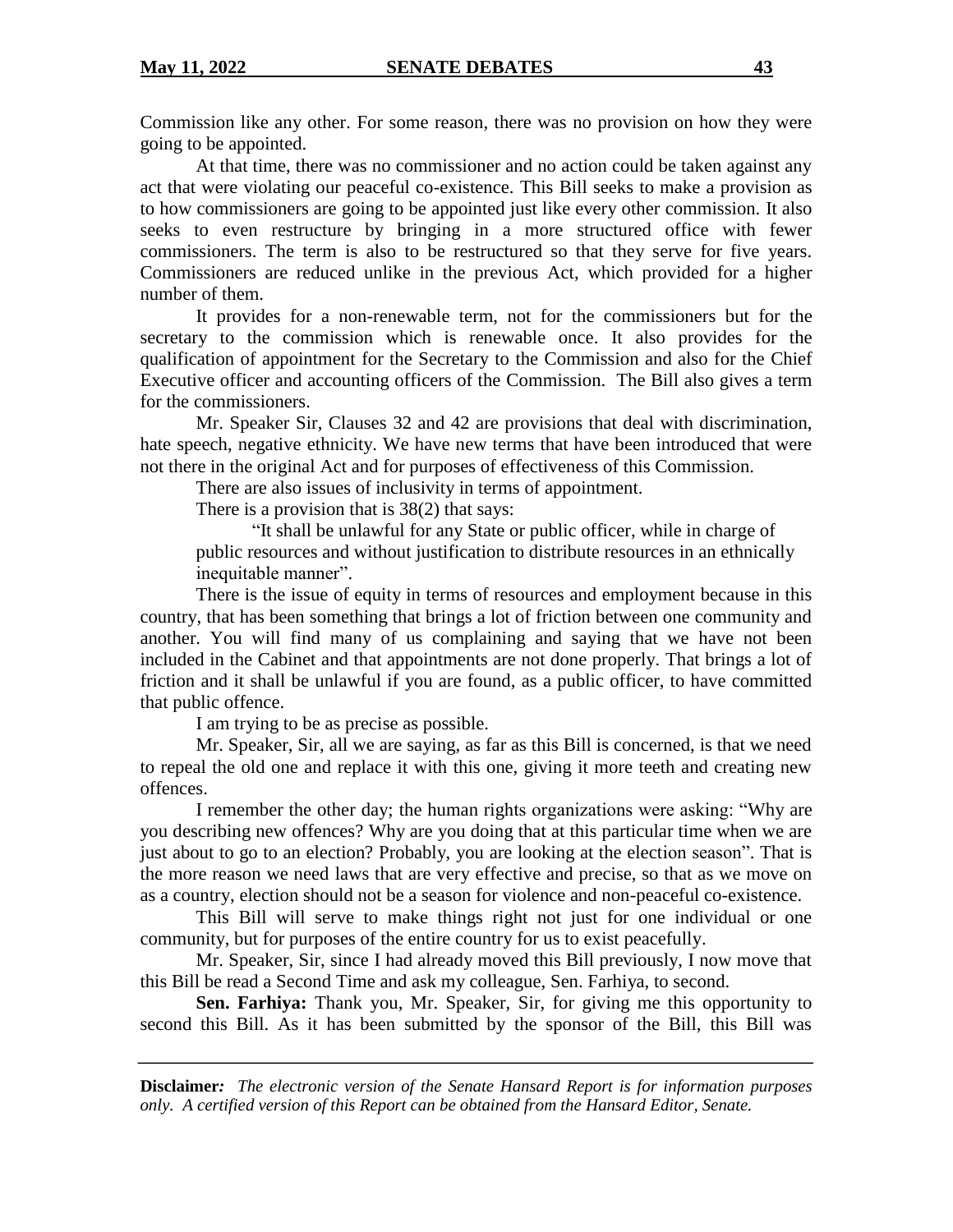discussed extensively and because of what happened between the National Assembly and the Senate, it had to come back.

I am of the view that for us to pass most of these Bills, instead of going on recess in May for two weeks, I think we should go for just one week, even if it means that we reduce the time towards the end by one week. When most of these Bills leave here, they have to go to the National Assembly. Therefore, instead of us being one week later than them after their recess, we should have the two weeks; reduce our recess by one week, then towards the end, maybe we close this House the same time with them.

Mr. Speaker, Sir, during this electioneering period, I am sure that this Bill is taking care of a lot of issues, but my question is: will we be able to pass this Bill, if the National Assembly passes it and it is assented to law, before both Houses do the final time of the 12<sup>th</sup> Parliament?

I also tend to believe that during this electioneering period, the people who are in charge of security apparatus should be very careful in terms of how they use information from the ground. Information from my county is that people are saying that these terrorists are coming towards the border from Somalia and plan to cause a lot of mayhem during the time of the election or prior. The Government apparatus should be very careful in terms of how they deal with information from the ground.

There is also a conflict created by us, politicians, for selfish reasons. We want to be the winners by disadvantaging another person through creation of a conflict. Such kind of politicians should be named and shamed by our systems.

Mr. Speaker, Sir, I also tend to believe that the Government should provide some funding. In my own county, from 1992 up to 1994, there was a conflict between three major communities that live in Wajir. The conflict was so bad that there were many people lost their lives. It took the intervention of some ladies; one of them is dead--- If you remember, she was even involved in the 2007/2008 before that eminent person came up with the "*nusu mkate*" government. There were ladies and gentlemen who were calling for a peaceful end to the conflict and asking people to come to the table. That lady is none other than Dekha Ibrahim.

She was also involved in ensuring that women are engaged in peaceful resolution of conflicts and that really worked for Wajir. The conflict ended because of the intervention from a group of women who were concerned about their daughters and sons dying as a result of those conflicts.

Even now, such intervention is necessary for communities that live in northern Kenya, all the way to Lamu, which border fragile states. Funding should be provided for women leaders to ensure that they are part of the process to mitigate conflicts that are about to happen as a result of this.

Section 33 states as follows: -

"A person who discriminates against another person by way of victimization of the person, carries out an act that is injurious to the well-being and esteem of the person by treating that person less favorably than other persons on grounds, the person discriminated against intends to or has"

(a) brought proceedings against the discriminator or any other person under this Act;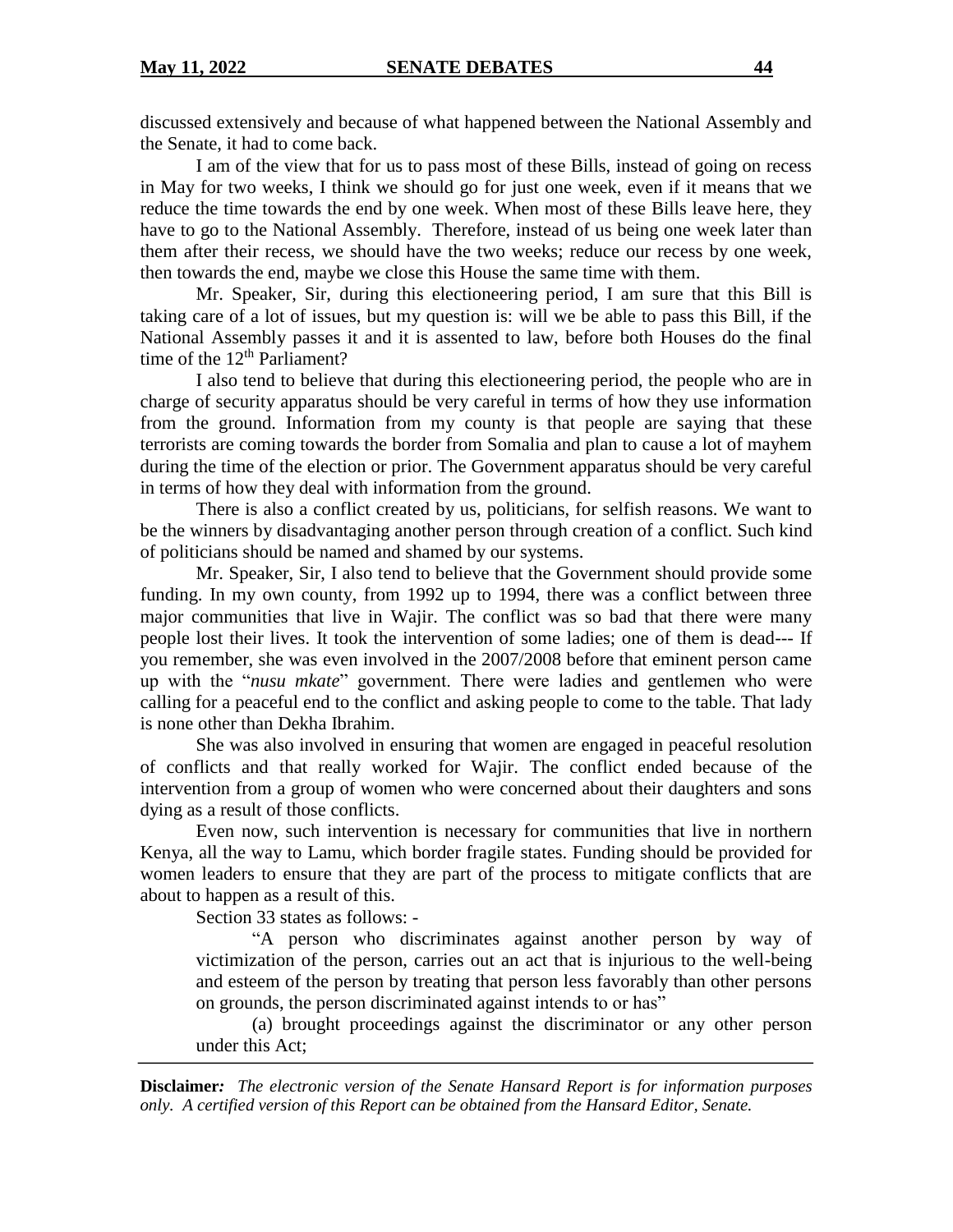(b) done anything under this Act in relation to the discriminator or any other person;

(c) given evidence or information in connection with proceedings brought by any person under this Act; or,

(d) alleged that the discriminator or any other person has committed an act which would amount to a contravention of this Act".

Mr. Speaker, Sir, persons who perpetrate discrimination and other acts that demean people and that can cause a conflict should be dealt with appropriately as per this law.

This House should pass all the Bills that are pending either tomorrow or next week, so that most of these Bills can proceed to the other House before Senators dreams are killed by not passing these Bills.

This Bill also talks about discrimination in employment and exception to discrimination in employment. I also believe that of the conflicts that people face are resource-based. It comes back to my point.

If county governments used those resources prudently, the people will never look at the national Government. They will be busy concentrating on which governor has more integrity, so that they elect him or her, as opposed to that Kenyan '*mtu wetu'* syndrome at the high table. That would not have been an issue.

I feel that the Constitution foresaw devolution in general as part of mitigating conflict; the more reason we should elect Hon. Raila Amollo Odinga as the  $5<sup>th</sup>$  President. He is the father of devolution that brought about dispersing resources.

**The Speaker** (Hon. Lusaka): I hope you are not using the Floor to campaign for any candidate. Otherwise, you will be ruled out of order.

**Sen. Farhiya**: Mr. Speaker, Sir, I am just bringing this in terms of conflict mitigation and the fact that he was the frontrunner in the new constitutional dispensation. As a result of the new Constitution, we now have devolution. In terms of conflict mitigation, resources have been shared equitably among counties and enjoyed at the source.

For example, Wajir Referral Hospital, in my county, is far much better now despite mismanagement compared to before. Getting even aspirin from that hospital was a tall order. There were no laboratory reagents. All the resources used to go to places where probably the executives used to come from.

I bring this context in terms of conflict mitigation. Hon. Raila Amollo Odinga was a frontrunner. Hence, we should reward him for that good job by electing him as the President.

**The Speaker** (Hon. Lusaka): You are repeating the same mistake. Just talk about a candidate who has fought without naming them. Otherwise, you will provoke others to also come and campaign for their candidates. We will then turn this House into a campaign platform.

**Sen. Farhiya**: Thank you, Mr. Speaker, Sir, for your guidance.

Another thing that is being canvassed here is conflict of interest and this Bill speaks volumes about that as well. Those with conflict of interest should put it on the table, so that people can make decisions based on that.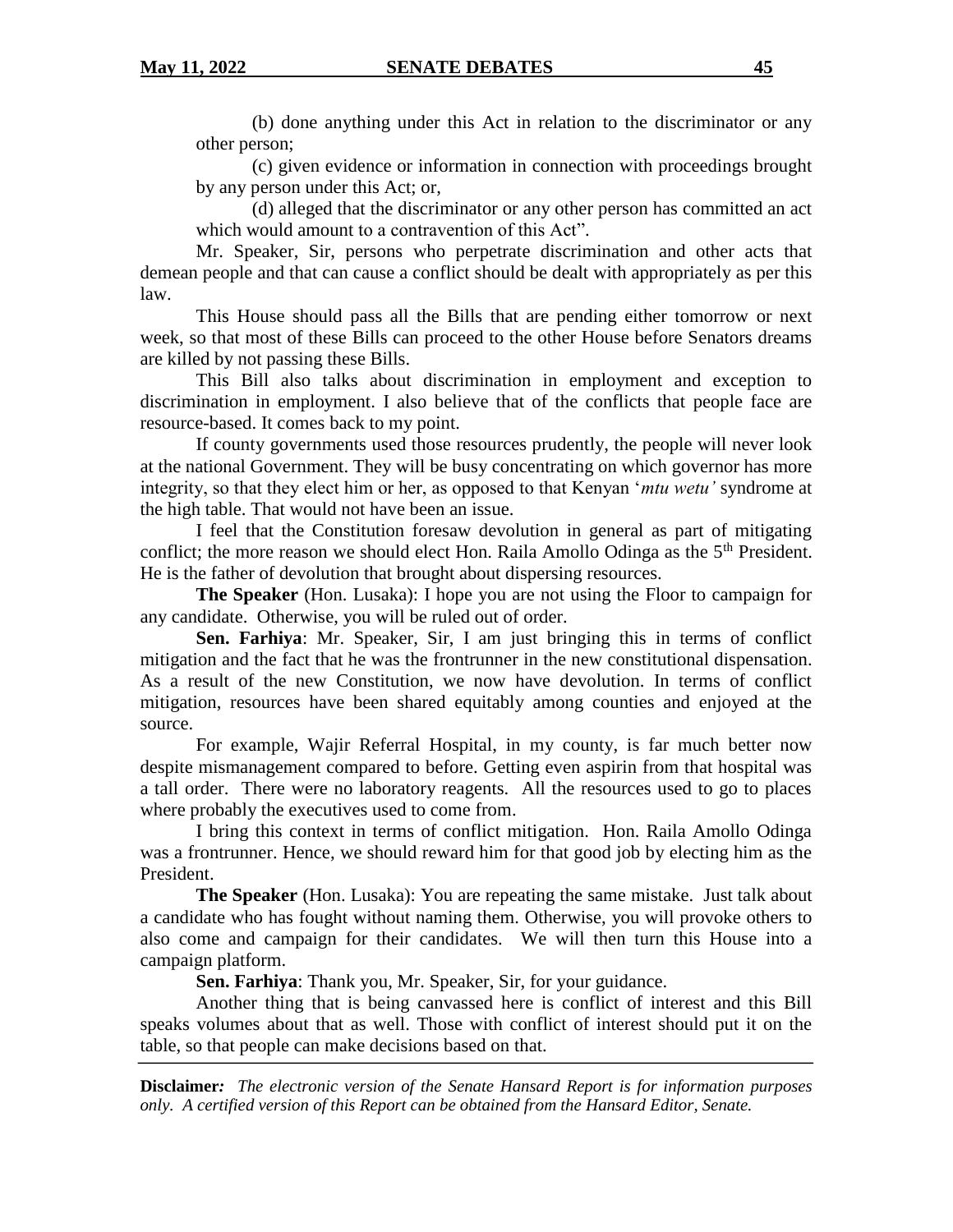This Bill is also very clear on who should be Commissioners and Secretary to the Commission. It also states their terms and conditions of service. Extensively, this Bill covers a lot of ground in terms of how to mitigate conflict. It is my considered view that unless we handle some of these things prudently, then we can only continue crying.

Sen. Pareno, the Sponsor of this Bill and I come from pastoralist areas. We normally have inter-clan or inter-village conflicts. While the rest of the country speaks about tyranny of numbers, people in pastoral areas kill each other to reduce their numbers further. You remember how the revenue share was being distributed before it was amended by this House. A good 76 per cent was based on population. Whether in terms of health, agriculture *et cetera*, it was somehow linked to population.

Therefore, if pastoral communities continue with the bad manners of killing each other, we will perish because we will have no numbers to influence anything in terms of resources. We will have ourselves to blame.

Mr. Speaker, Sir, I beg to second.

### *(Question proposed)*

**The Speaker** (Hon. Lusaka): Proceed, Sen. M. Kajwang.

**Sen. M. Kajwang**: Mr. Speaker, Sir, I rise to support the National Cohesion and Peace Building Bill, brought to this House by Sen. Pareno. She has said good things about the Bill. The Seconder has also cited some of the good things about the Bill.

Therefore, allow me to be a bit critical, so that we can improve the Bill as it progresses. I also take note that this Bill has been before this House previously. It is because of the concurrence process that it has been brought back. However, it gives us an opportunity to maybe get a better understanding of what has been proposed.

Mr. Speaker, Sir, in that last Parliament, I was a Member of the Joint Parliamentary Committee on Cohesion. Back then, we had two Joint Committees of the National Assembly and the Senate, and this was one of them. I recall we were chaired by Sen. Sakaja and the Vice Chair was Sen. (Eng.) Hargura. Therefore, I have got a little bit of experience and background in dealing with the National Cohesion and Integration Commission.

This Bill intends to establish the National Cohesion and Peace Building Commission (NCPBC). We already have the National Cohesion and Integration Commission (NCIC); probably, a matter of semantics. Part of the objective of this Bill is to outlaw discrimination on ethnic grounds; provide an institutional framework for national cohesion and peace building; and, to give effect to Articles 10 and 27 on promotion of national unity and non-discrimination on ethnic grounds. It further proposes to provide a framework for promotion of national values and principles.

Of course, these are very important issues, which we dealt with during the Building Bridges Initiative (BBI). We also dealt with them when we were making certain proposals to amend the Constitution. It is because we realized that the greatest threat to the prosperity of Kenya, as a nation, were issues of division that were introduced as a result of competition for resources.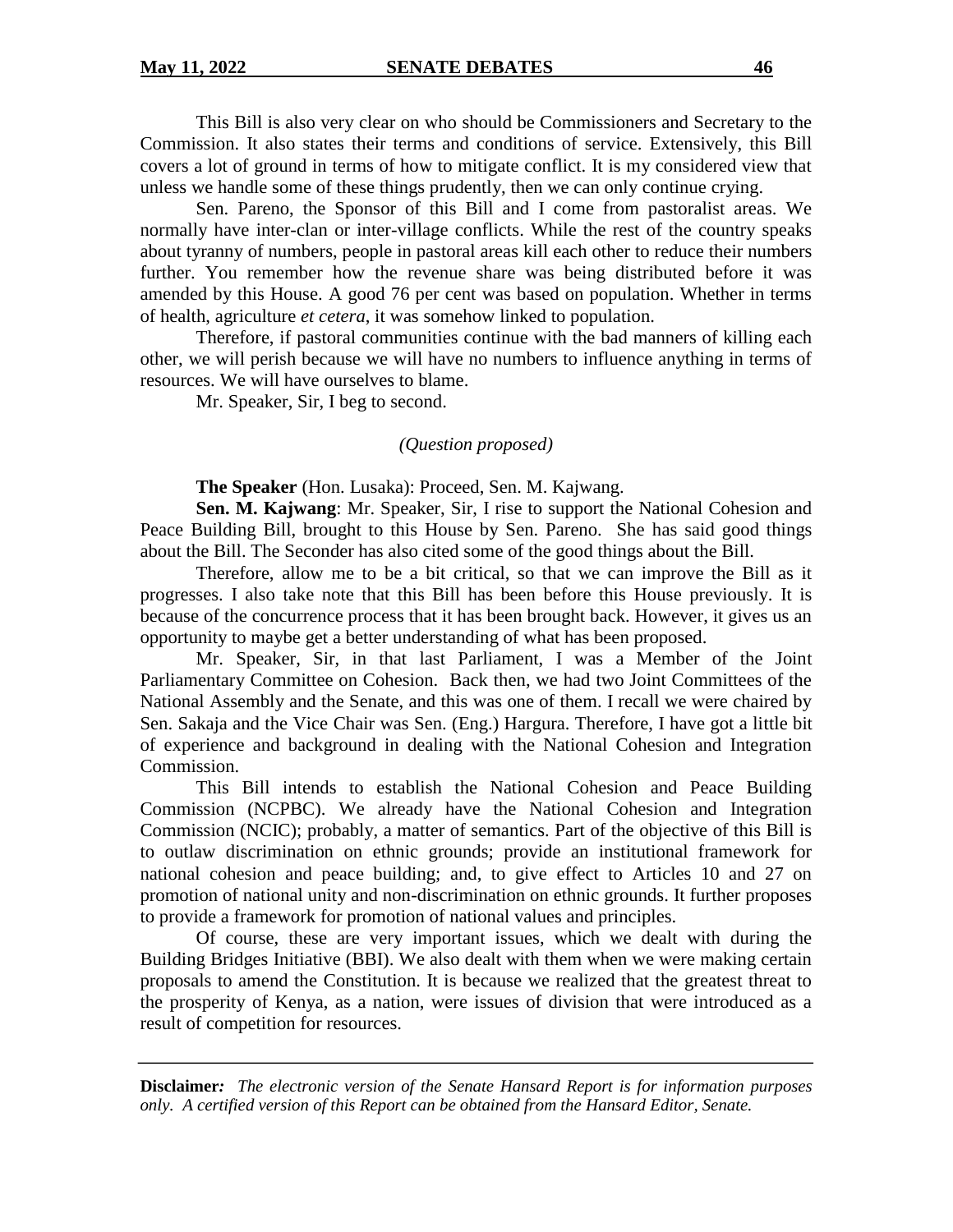I want to compare those objectives with the job description of the President that is in the Constitution. Article 131 of the Constitution lays out what the President is obliged to do. Remember these functions cannot be changed by Parliament; it is only by Kenyans through a referendum.

The President is the symbol of national unity. The duty of the President is to promote and enhance national unity. The President shall promote respect for diversity on ethnic and racial grounds. Those three points stick out in the job description of the President. In fact, we are moving away from a President whose job is to ensure that budgets are implemented and roads are built. The job description of the President in our current Constitution is heavy on national unity.

Article 132 goes further and mandates the President to report to Parliament annually, on the measures taken on realisation of national values and principles. I thank President Uhuru because he has done it faithfully. He has come to Parliament every year and made the Address. Sometimes he comes and we harass him. Despite that, he has not stopped delivering his Address and coming back the next day.

My question is: with such a clear job description for the President as the symbol and promoter of national unity, do we need the National Cohesion and Peace Building Commission?

If I were the President, I would make sure that the duty of national unity – uniting Kenyans, promoting that sense of nationhood and '*Kenyanness'* – is a function that resides in the Office of the President and not a Commission. This is because NCIC does not come back to report to Parliament. It is the President that is obliged to come back to Parliament and report on the realisation of national values and principles.

Mr. Speaker, Sir, we must reflect on the circumstances that led to the establishment of NCIC. It was as a result of a negotiated consensus when Kenyans were killing each other.

The issues that the National Cohesion and Integration Commission (NCIC) was dealing with then, should we still segregate them and leave the Commission to deal with or they should be enmeshed in the DNA of every state officer?

I believe that time has come for us to have a candid conversation and ask ourselves whether this should be a stand-alone responsibility or of everyone holding a state, public or private office in this Republic.

What are the causes of strife? I recall when former Speaker, Hon. Ole Kaparo, was chairing NCIC. We realized that when we talk about hate speech and what goes on in social media, is nothing compared to shedding of blood in places like northern Kenya, where the triggers of conflict are competition for resources such as water that we take for granted. You have water on this table and no one is taking it. However, in northern Kenya, people are killing each other because of access to water, pasture and land.

Laikipia is a ticking time-bomb. There are people sitting on thousands of lands of conservancies and the indigenous population whose cattle is dying under their watch.

In this law, we are writing that it will be criminal to talk about these matters that way. Who owns the conservancies? Are they Kenyans? Are they politicians? Most of them are colonial relics. If we describe them as such, this law will make it criminal for us to stand up and fight for our rights as indigenous Kenyans.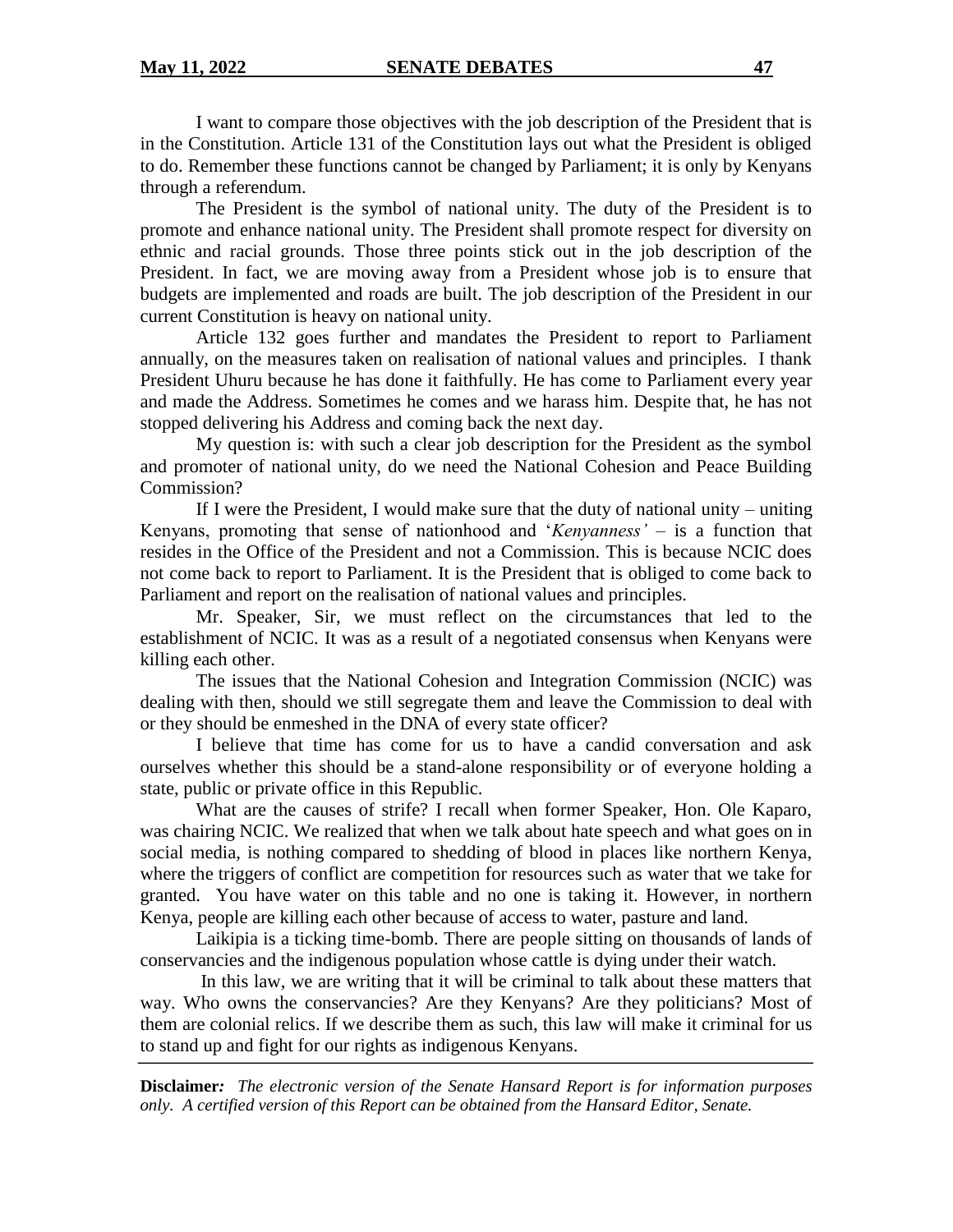This law defines discrimination in various ways. One is on ethnic grounds. It makes it criminal for any public entity to have more than one-third of an ethnic community in public offices.

It means that all the 47 counties are criminals who should be charged. Unless the good Senator corrects me, the offence under the Act is a fine of Kshs200,000 or imprisonment for one year or both. Therefore, the Governors will be more than happy to pay that. I do not know whether there is a specific fine that applies to an offence under that Act. Even if you say, not more than one-third should be from one ethnic group, what some clever people will do is that senior management will speak one language and then the rank and file can be from all over the country. The rank and file can be contractors, junior level employees, drivers and messengers; while the managers and those who make executive decisions will come from one area.

You have seen the mess that is happening in our public universities where ethnicity should not feature. For example, the Luos feel that Rongo University is theirs. The Kalenjins think Moi University is theirs and the people from the Coast think Pwani University is theirs. There is a problem. I do not know whether we will cure it using the law or by ensuring there is proper and equitable distribution of resources across the country.

There is another ground for discrimination is this Bill. I must agree with Sen. Pareno that this is not new because it is in the Act that she is proposing to replace. However, it deserves some attention.

Clause 38(1) says-

"Public resources shall, as far as is practicable, be distributed equitably, geographically, taking into account Kenya's diversity, population and poverty index"

Sen. Pareno has just given us the basis for revenue allocation. Next time, we will not have to fight taking into account Kenya's diversity, population and poverty index. The speaker who seconded had a problem making population a critical factor in allocation of resources.

Clause 38(2) says-

"It shall be unlawful for any state or public officer, while in charge of public resources to distribute resources in an ethnically inequitable manner"

Today, all the campaigns are about 'our man' who will bring resources back home. Everyone wants a President who will bring resources back home. Someone has defected from one coalition to the other saying that it is the other coalition that will bring things back home to their people. Our politics is messed up. If we do not fix it, this law will not fix it.

It goes ahead to define circumstances under which public resources will be deemed to have been applied in a manner that is inconsistent with the Bill. Look at school infrastructure funds. I brought a Statement to this House in the last Senate. How has the Ministry of Education, Science and Technology allocated school infrastructure funds across the country?

When Dr. Belio Kipsang was the Principal Secretary (PS) in charge of that fund, you could clearly see a pattern of allocation of those funds. Right now, the PS is a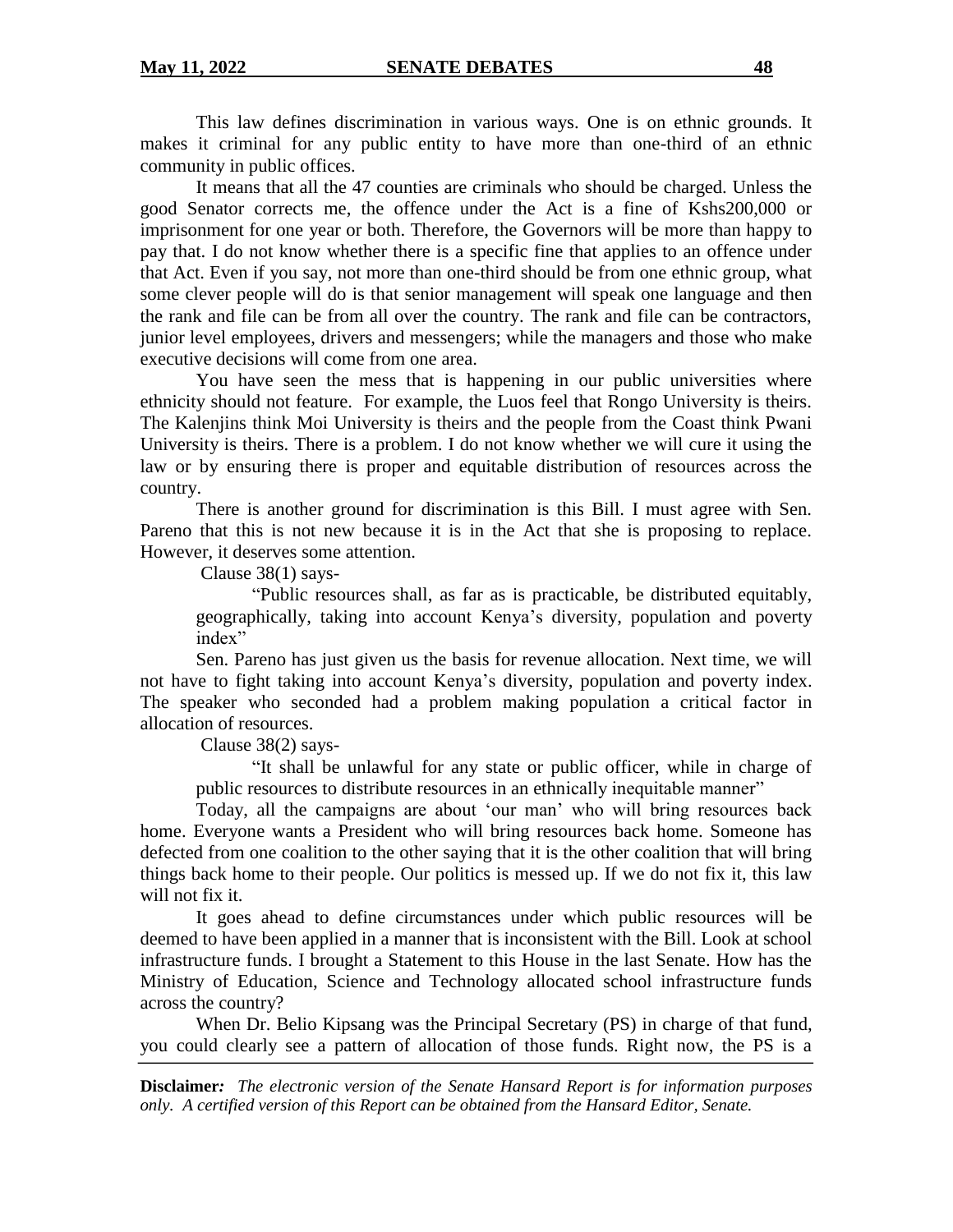gentleman from my county. Do you know what my people are telling me? Senator, go and talk to the PS, he comes from your county; let him divert funds to Homa Bay County. They do not know that it is criminal. The whole notion of taking advantage of a tribesman to bring development to your region is itself impunity.

Last week, I was with a group of teachers reflecting on the changing face of academic results in the country. We never used to hear of St. Patricks', Iten. When I was in high school, we never met Kapsabet Boys in anything because I was in a national school. We thought they were probably in the volleyball league because we were in the rugby league. Today, Kapsabet is a school that every parent wants to take their children to. If you look at the critical success factors, it is because these schools have benefited – I do not want to say unduly – from proper infrastructure funding. The more children they take, the more they are able to absorb. Whereas in other parts of the country, the old schools like Maseno, Shimo la Tewa, St. Mary's Yala, have remained in static position.

Are water projects across this country applied properly or with an ethnic bias? The people of central region are castigating their President for not doing enough to develop the region. The President in his defence has said he has invested billions of shillings in doing the *Mau Mau* roads.

Last week, I was in Suba South Constituency in a very prosperous, bustling fishing village called Nyandiwa. There is no road that links from Mbita all the way to Sori. A vast area and important economically for fishing and for tourism has been left without a road since Independence.

When I hear politicians from a certain region castigating the President and saying *Mau Mau* roads are not enough, I wish he would bring some of those roads to places where they would be appreciated. The driving motivation for some of these politicians is that the President coming from a certain community should have done more for that community. This should be criminalized.

In fact, to that extent, I agree with Sen. Pareno. The only problem is how do you effect it? When people elect you, they expect that you will bring things back home. For example, the Arror and Kimwarer dams and the billions that were set aside.

Magwagwa Dam that was supposed to unlock the agricultural potential of the Western Kenyan Region, Nandi, Luo Nyanza and Gusii land was sacrificed and money was taken to Arror and Kimwarer Dams. Many think it was because of ethnic and political reasons.

Why are we bailing out coffee farmers and not cotton farmers? Is it ethnic or it is because of commerce? Why do we have interventions for tea farmers and not fish farmers? Is it ethnic or there is an economic basis? Is rural electrification being applied on ethnic and political consideration or on economic considerations?

In the book *Why Nations Fail,* Daron Acemoglu talks of extractive and inclusive systems. What we have built in our country is an extractive system, where when you are elected, be you a Senator, at the end of five years, you are asked how many children you have employed in the police service, Teachers Service Commission (TSC) and Parliament, where you work.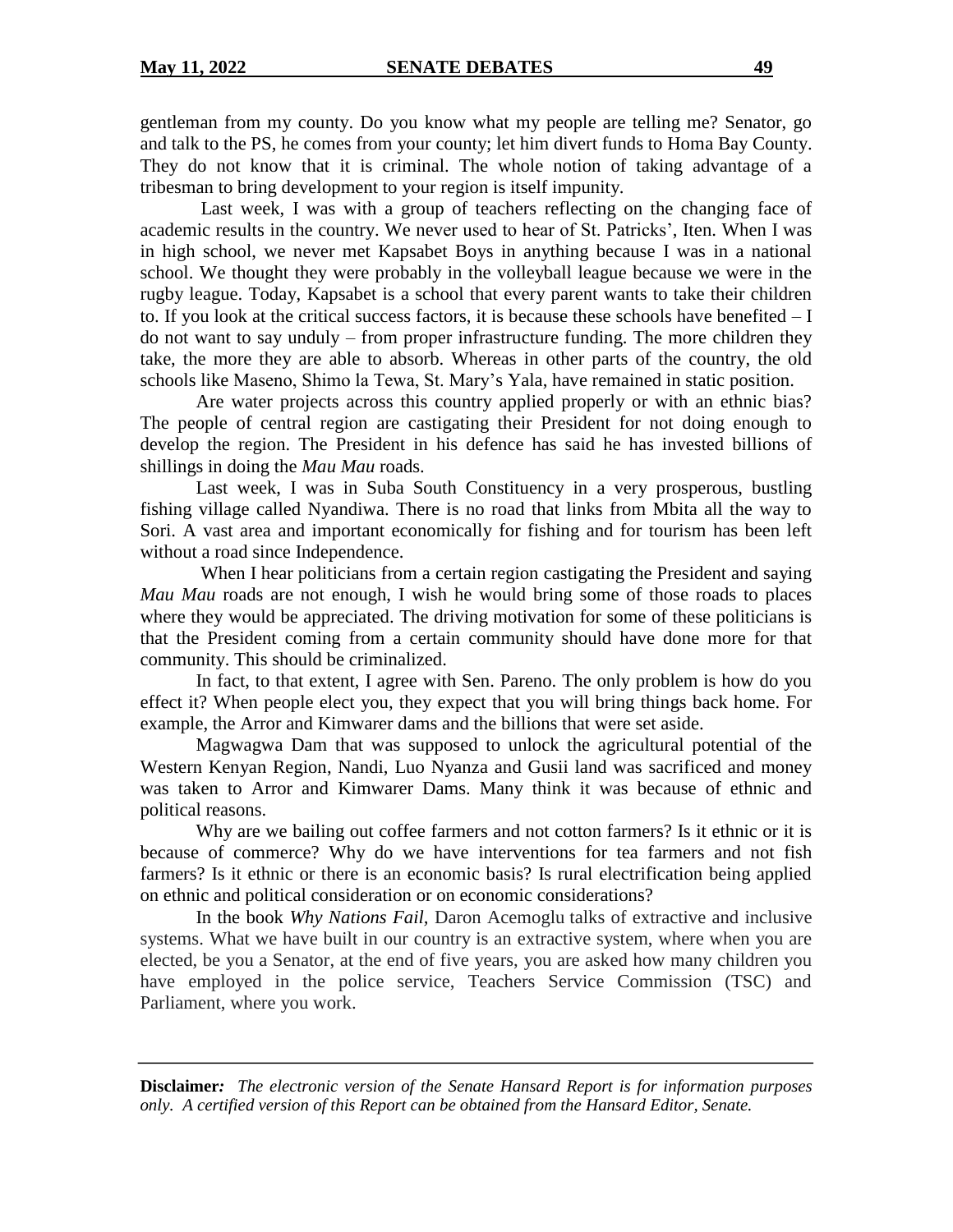At the end of five years, you are asked the road you have helped build and the school you have built. Those are some of the reasons many politicians and those in state offices, would want to apply public resources in an ethnically inequitable manner.

But as I said, the National Cohesion and Integration Commission (NCIC) without the support of the Presidency, whose job is to ensure national unity, will not achieve much.

As I conclude, the Bill also criminalizes discrimination in property ownership, management and disposal. I was told that in certain towns in this country, if you have a building or a mall that is owned by a member of a particular community, tenants from that community are given huge discounts and are not required to pay goodwill, whereas tenants from other communities are expected to pay the full amount.

It is difficult to come up with laws to deal with willing seller, willing buyer relationships. It will be very difficult to catch someone in that situation. You can have a policy that no one should be discriminated against, but if I decided to sell my land to Mr. X rather than Mr. Y, and Mr. X comes from my community and Mr. Y from another community, it will be very difficult to convince people that I did it because of ethnic reasons.

On the basis of race, I am always conscious about reverse racism. 'Black Lives Matter' is a big issue that has triggered and consolidated global solidarity for us to look at racism straight in the face. Sometimes when we talk of racism, we fall into the trap of reverse racism. We become more bitter than the aggressor. We become more aggressive than the aggressor to the extent that we end up losing it. We need to be careful about that.

One final observation in this Bill is on the headquarters. Sen. Pareno says the headquarters shall be in Nairobi. We need to change this. If you look at the hotspots and the statistics from the National Cohesion and Integration Commission (NCIC), it is spending more time in places like northern Kenya, Turkana and West Pokot. Why should the headquarters be in Nairobi? Why not Isiolo? Nairobi is a continuation of the thinking of Sessional Paper No.10 that Sen. Farhiya has argued passionately against in the past.

If we put it in black and white, where the headquarters shall be, then that becomes restrictive. How I wish we could be sending more of this state agencies to places like Isiolo, which are at the center of the country. On penalties, Sen. Pareno, has proposed stiffer penalties on web administrators; fines up to Kshs1 million or five years' imprisonment. On general offences under the Act, she has proposed a fine of Kshs200,000 or imprisonment for one year. May be I did not read the details properly, but there needs to be some consistency in terms of offences under the Act.

I support the thoughts around national cohesion and unity, but I think that there is need for a general rethink. If we get a good President who is committed to national unity and faithful to Articles 131 and 132, then we will not need another body called NCIC. We will also not need another initiative called Building Bridges Initiative (BBI) because the President shall know that it is part of his job description to unite the country and leave behind a united and prosperous country.

With those many remarks, I support.

**The Speaker** (Hon. Lusaka): Thank you very much. Before I call the Mover to reply, I want to add that it is true that at the county level, that percentage of other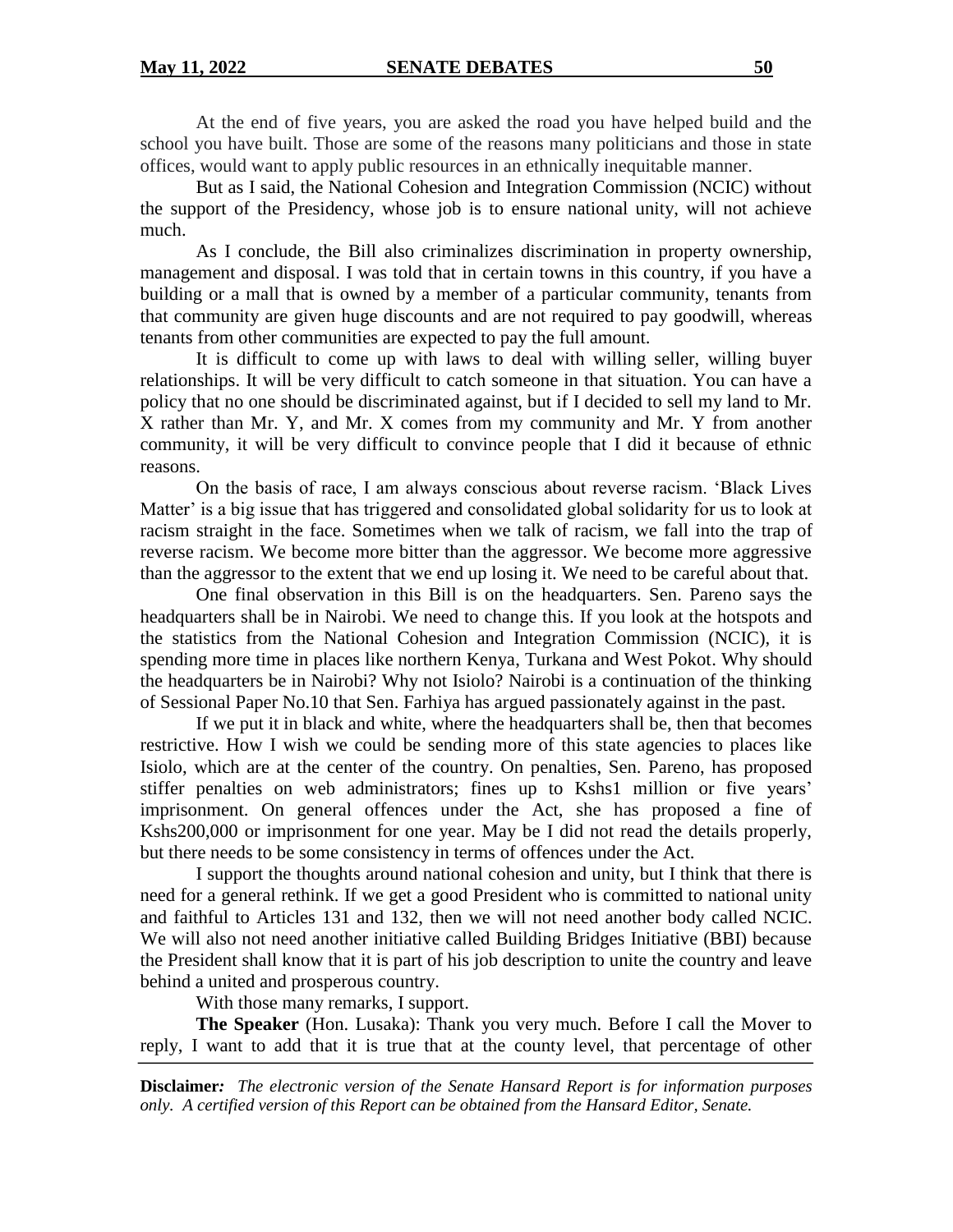communities should be emphasized. The challenge sometimes has been that people from that particular county do not want anybody from outside to come and work there.

They want their own and yet, the law is very clear on that diversification. It needs to be focused on and implemented.

Proceed, Sen. Pareno.

**Sen. Pareno**: Mr. Speaker, Sir, I rise to reply and thank Sen. Farhiya for graciously seconding, and Sen. M. Kajwang' for coming out strongly to make proposals on how we can strengthen issues on conflict mitigation. I noted that. We have all agreed that conflict is caused mostly by distribution of resources.

I was checking how we distributed those resources today, looking at the allocation done with my County of Kajiado getting Kshs7.9 billion. If we could distribute everything in the manner that this Senate is doing, it will be good. That is almost 10 per cent of the trillions, we are getting as a country. Issues on how we can mitigate conflicts caused by improper sharing of resources is something we need to think about.

I have noted the concerns that have been raised by our Senators, on the description of the duties of the President. In this Bill, we are trying to run away from the President as an individual. Sen. M. Kajwang has made a proposal that can only be achieved if we have a good President. Suppose we do not have a good President? Let us not put these powers on an individual; let us put them in institutions. That is why we are proposing that the NCIC, being a creation of the Constitution, should be respected and strengthened. We should put the powers in an institution rather than an individual. Should we not have a good President, we will be in trouble as a country.

I have noted your submissions on the issue of a third on balancing ethnicity and appreciating our diversity in each of our counties. If each county is saying that this is our county; we want to employ everybody from the county, then what happens to the nonethnic in that county? That is why we have strictly put that provision in the Constitution. We should embrace our diversity, values and principles as a nation. We will not have to chase those that are non-ethnic in that county.

I appreciate the concerns and comments by the Speaker. Let us look at that provision and effect it. Our Committee on National cohesion, Equal Opportunity and Regional Integration has been calling the relevant government officers to explain to us how this is happening, county by county, and how they are complying. When you name and shame them, as proposed, they will know this is serious business. We should have stiffer penalties when people do not comply in the counties for purposes of diversity. This is an issue we should make more criminal than we have done for us to have ethnic balance in our counties.

I have noted the issue of fines and consistency. We will look into that. The issues of the headquarters being in Nairobi did not sound bad, only that we have proposed that we devolve to branches in the counties. We can open it up for the commission to see whether they can relocate to any part of this country. At the moment, we have provided that we devolve by having branches in the counties and the headquarters in Nairobi. I appreciate the support for this Bill.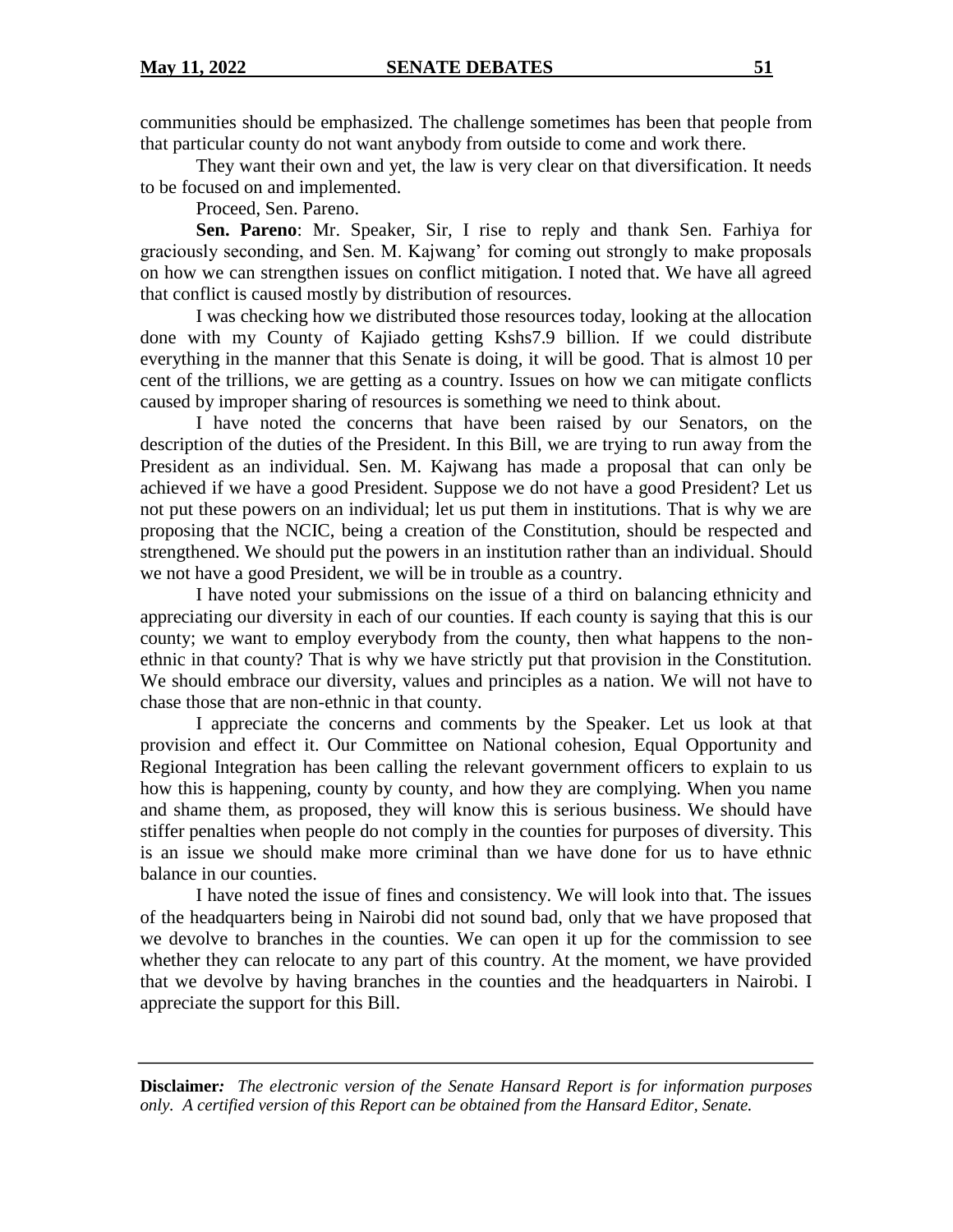Mr. Speaker, Sir, now that we may not be able to proceed to the next level to process the Bill, I ask that you defer the putting of the question to a later date, pursuant to Standing Order 61(3).

**The Speaker** (Hon. Lusaka): That is in order. It is granted.

#### *(Putting of the question on the Bill deferred)*

Next Order.

## **BILL**

#### *Second Reading*

## THE COUNTY E-HEALTH (AMENDMENT) BILL (SENATE BILLS NO.39 OF 2021)

**The Speaker** (Hon. Lusaka): Sen. Pareno, please, proceed.

**Sen. Pareno**: Mr. Speaker, Sir, I thank you again for allowing me to move this Bill; that pursuant to Senate Standing Order No.141(1), The County E-Health Bill (Senate Bills No.39 of 2021) be now read a Second Time.

This is the first time this Bill is coming for Second Reading. Initially, I had moved a Motion, which later on, we graduated into this particular Bill. Therefore, I will also not take lot of time canvassing what is in this Bill.

Mr. Speaker, Sir, I started thinking about this Bill when, through your permission, we had a conference and visited a referral hospital in Ghana. As part of fieldwork on the training we underwent, we went to a referral hospital in Ghana. We found a call centre, where attendants were attending to phone calls. You could see that they were receiving messages and there was some kind of communication going on.

In that call centre, we asked what they were doing and they told us that the call centre serves to coordinate and receive messages, clinical notes from upcountry local dispensaries. Therefore, they were able to communicate to the referral hospital without necessarily having to go all the way to Accra to present or refer their cases.

Again, I compared with the experience in Rwanda. The Republic of Rwanda being a partner state of the East Africa Community (EAC) is almost the size of Kajiado County. Actually, Kajiado County is slightly bigger than the Republic of Rwanda. We are told that in the Republic of Rwanda, a drone drops medicine from the centre, where they get medicine to the dispensaries in the country within 20 minutes.

 Having been a Member of the East African Legislative Assembly (EALA) because we used to rotate, I know that there is Wi-Fi in every public place and hotel. You can get online any minute and access whatever you want. Therefore, we thought of a Bill.

Looking at what was happening in our universal healthcare systems, technology cannot be underrated at this particular age and time. I thought about this: suppose you have a call centre in every dispensary in our upcountry places, where we do not have nurses. At some point, the only person you can access is clinical official, or at most a nurse and there is no any other specialist.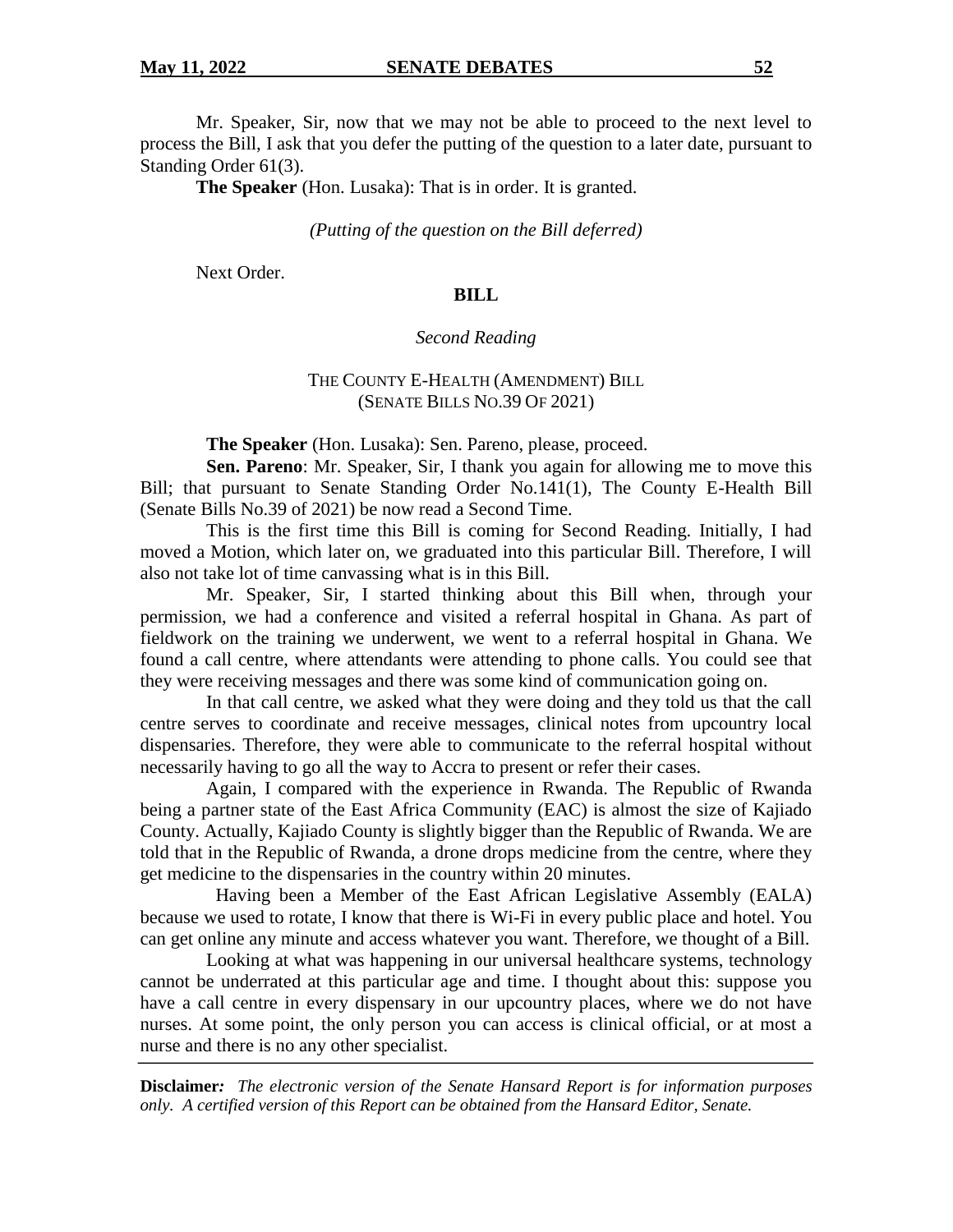It is known and even recorded by the World Health Organisation (WHO) that Kenya is one of the countries that do not even have enough specialists in many areas in the medical field, to an extent that we do not have experts, and we brought them from another country. I remember the case of Cuban doctors coming to bring some expertise in our county hospitals to try, and address the shortage.

Sometimes you might be referred to Kenyatta National Hospital (KNH), but when you go there, you take time to get an expert that you need. If embraced, technology can make all this easy.

This Bill proposes that the County Executive Committee Member (CECMs) in charge of health in our counties will have to establish an e-system. That is about an integrated system and call centres, where you can access expert advice and treatment and transfer your treatment records to a referral hospital, where they are received in another call centre or coordinating centre and you are treated without necessarily having to be physically taken to that referral place.

Mr. Speaker, Sir, the gist of the E-Health Bill is to make medicine, treatment, and expertise advice accessible through e-systems that can be created in our county hospitals, and you do not have to physically move. You will have a choice of moving somebody physically to the expert, or the choice to use systems that have been integrated and created in our county hospitals to access medicine.

This Bill seeks to direct the creation of these centres in the counties and creation of integrated systems that can--- We can even have a pool of doctors that all of us can access differently through the e-system. If you have to physically see one doctor, who is accessible at a particular time, then there is always a delay and, at the end of the day, we end up suffering and lose many people because of lack of proper coordination and how quick you can access the expert.

The Bill proposes that the CECM establishes a county health registry containing health records with respect to all patients receiving treatment in the hospital, falling within the mandate of the respective county government. They also have to strengthen the existing framework in respect to health records management, which will be vital in facilitating the e-health services. In addition, this provision will facilitate referral of patients to either ordinary face-to-face appointments, with a doctor or e-health services, where you do not have to meet the doctor face-to-face.

The Cabinet Secretary will establish a framework for inter-operationability of systems and devices necessary for implementing the e-health system. That is at Clause 20. Then, synchronizing the system and devices is vital to ensure the success of e-health services. Once they do that, then it will be easy for all the citizens to access medicine.

We have been hearing about MYDAWA and that you can dial a number and talk to a doctor. However, without proper frameworks to do that, there is the issue of privacy and how the data is going to be used. That system has to be saved in a way that information relayed is not leaked.

What if we adopt the system used in Rwanda, where you they use drones to drop medicine to dispensaries? If someone is referred and treated through the e-system, the medicine can as well be dropped by drones. If Rwanda can do it, then we can do it.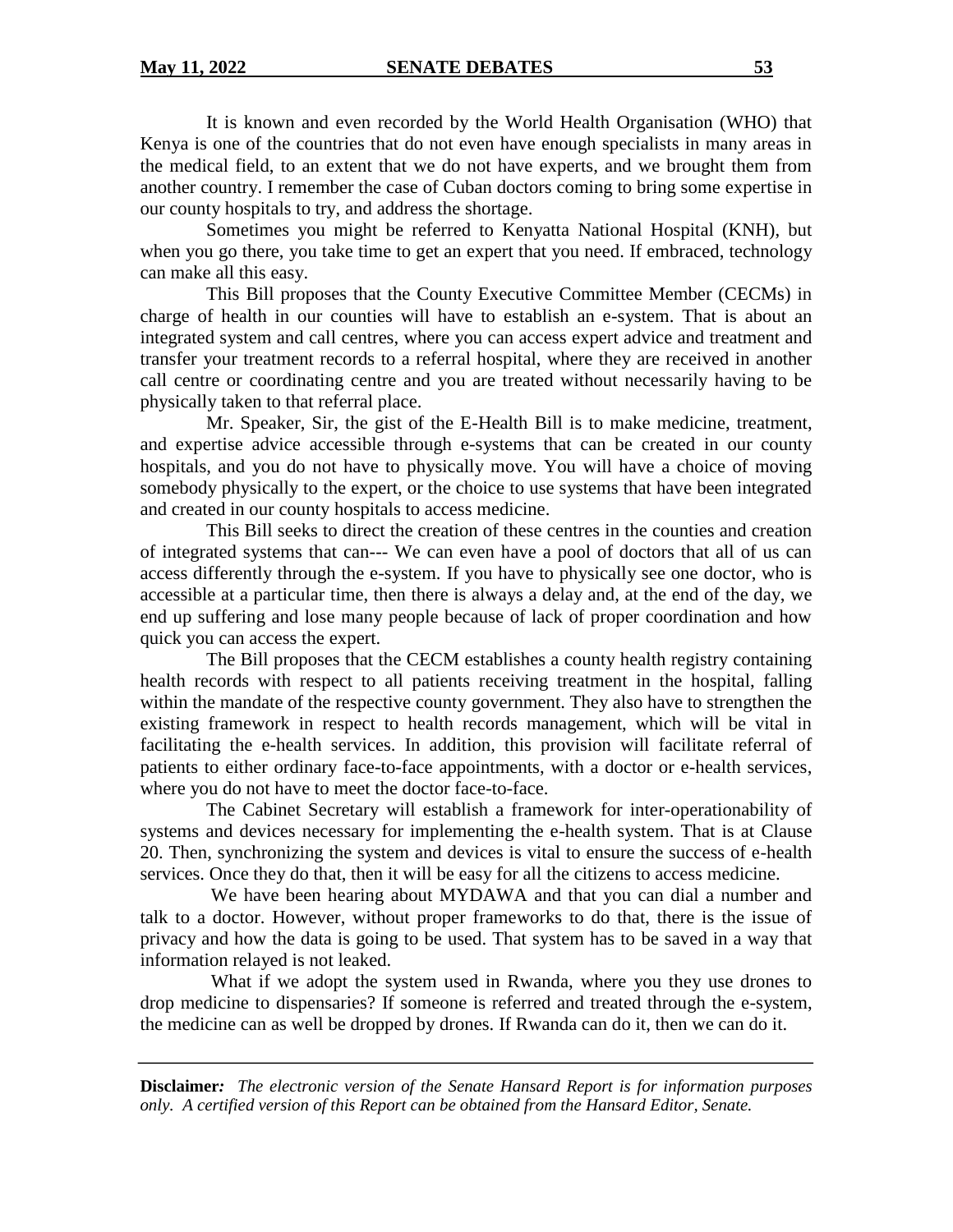Mr. Speaker, Sir, as we were going round as Members of the *Ad Hoc* Committee on Managed Equipment Services (MES), where I sat, during a visit to Tana River County, we discovered that there was lack of a radiologist. As a result, they send the results to Kilifi County. Sometimes the results are sent to Nairobi for examination.

That will be a thing of the past because if there is no radiologist in a hospital, then you can refer someone through the e-system and get advice and treatment immediately. Instead of referring everyone to Nairobi where they have to wait, someone can be treated immediately.

This is one Bill that I am excited about because if it can happen in Ghana, then it can also happen in Kenya. It will make medicine and treatment accessible and it will save the lives of our people. It will even help us roll out the universal healthcare systems that we have been talking about.

Mr. Speaker, Sir, I beg the move that this Bill be read a Second Time and request Sen. Farhiya to second.

**The Speaker** (Hon. Lusaka): Sen. Farhiya, please, proceed.

**Sen. Farhiya:** Thank you, Mr. Speaker, Sir, for giving me this opportunity to second this Bill. Kenya is one of the countries where technological uptake has been high compared to most developing countries. Sen. Pareno submitted that she saw an example where e-health is being practised in Ghana and decided to replicate that idea here.

People learn from seeing examples. In life, you do not have to rewind the wheel, but can always have your own starting point. However, if you see others doing better than you, you can copy and move forward, so that you get many ideas and combine them.

Mr. Speaker, Sir, in this country, we have brilliant papers. I am told that people from Botswana came to Kenya, looked at our livestock policy, went and implemented it and are beating Kenya because their systems work better. However, we, the people who thought of those ideas, are still grappling with how livestock marketing is done and other things that would have benefited us out of the business of livestock. People copied our ideas, went with them and are now reaping the benefits in folds.

In the formula, we passed a criterion on bed occupancy and hospital visits. It had a percentage. That is part of the criterion. I hope that within this Bill, there will be a way of recording that if there was no visit and somebody got the services, there will be a way of recording, so that it goes to the main database in an acceptable format and everybody gets to benefit out of that as well.

Mr. Speaker, Sir, in this world where technology has been and it makes a lot of difference in people's lives, the health sector cannot be left behind. I am glad that Sen. M. Kajwang', ' when submitting on the National Cohesion and Peace Building Bill (Senate Bills No. 19 of 2021), averred that water is a luxury. It is true.

The Senator, while speaking on behalf of his county, talked of a road leading from one centre to another, which are economic hubs. I am impressed because those are some of the things that make a difference in terms of development of a county.

In my county of Wajir, the county headquarters, that is, Wajir Town, is not linked to the national grid of electricity. It does not have a tarmacked road that links Wajir Town to the rest of the country. Some counties have been endowed by both nature and successive administrations that have ensured development reaches those areas.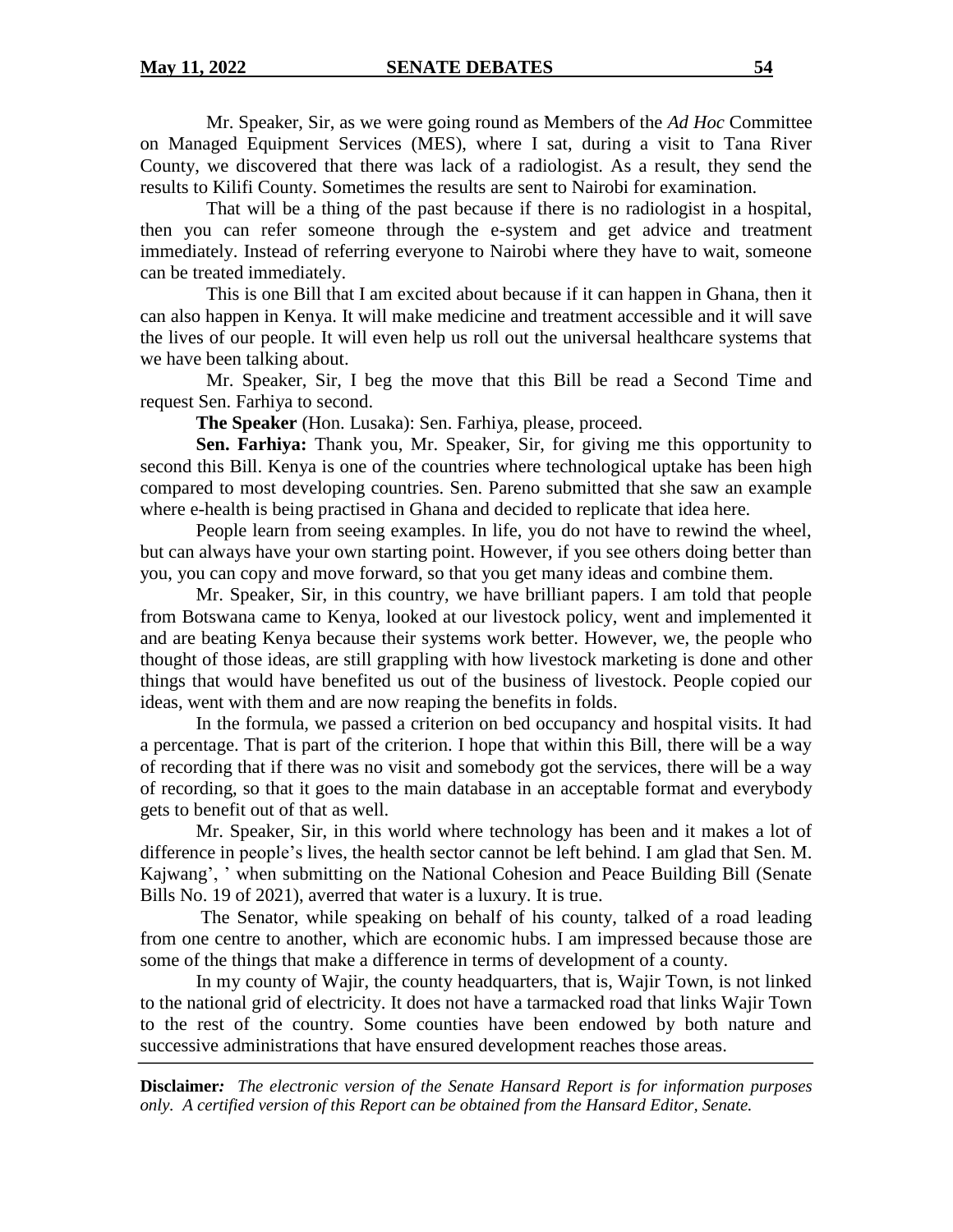This formula is relevant to health considering that it is one criterion for allocating resources. It should be based on human development index. Those with capacity to get more resources should have an inverse formula in such a way that they get less from the national kitty. Those who do not have should get more to gain capacity to develop to the same level to enable them have ability to generate revenue.

Mr. Speaker, Sir, this Bill is an idea whose time has come. I support Sen. Pareno for this well-thought-out Bill. Senators should embrace this and ensure that it passes. That way, those people with less access to medical care can have access to health despite the ratio between doctors and the population being low.

If this health Bill is implemented, health will have a much wider reach. I also believe that the funding allocated by the national Government on all those devolved functions should, in my view, follow functions.

More resources need to come from the national Government to the counties, so that some of the dreams of the people who wanted devolution to work are realized. The public should elect the right leaders to implement them accordingly.

Thank you, Mr. Speaker, Sir. I beg to second.

#### *(Question proposed)*

**The Speaker** (Sen. Lusaka): Sen. M. Kajwang' proceed.

**Sen. M. Kajwang':** Mr. Speaker, Sir, I rise to support the County E-Health Bill (Senate Bills No. 39 of 2021). I also laud the industry of the Members who have sat in this House patiently to ensure that this Bill is processed.

I appreciate the hon. Speaker for his industry and the manner in which he has guided us for the many days. It is difficult to concentrate in this House with the campaigns going on out there. The nation should know that we have a Speaker who puts the interests of the Senate first ahead of his own personal interests.

I will make brief comments to ensure that the Mover is able to reply. This is an excellent idea. I wish we had dealt with it much earlier in the life of this Senate. Sen. Pareno is calling for establishment of an integrated e-health system at national and county governments. E-health is all about the use of Information and Communications Technology (ICT) for health purposes.

Kenya has been an early adopter of technology in various functions and walks of life. The experience of Kenya with the use of M-Pesa in financial services is legendary and has been studied in Ivy League Institutions. The question has been asked why other jurisdictions are not able to do what we have done with M-Pesa.

Mr. Speaker, Sir, every time we are talking about Kenya's greatest innovation, we are told that it is M-Pesa. Others have studied what we have done with M-Pesa and gone ahead and integrated all sorts of things into the payment ecosystem, such that today you can make payments with your smart-watch or by swiping your phone.

I encourage our innovators that the success of M-Pesa, which was done 10 or so years back, should not blind us away from continually innovating. One matter that will need to be looked at when we come back to this House will be transaction costs.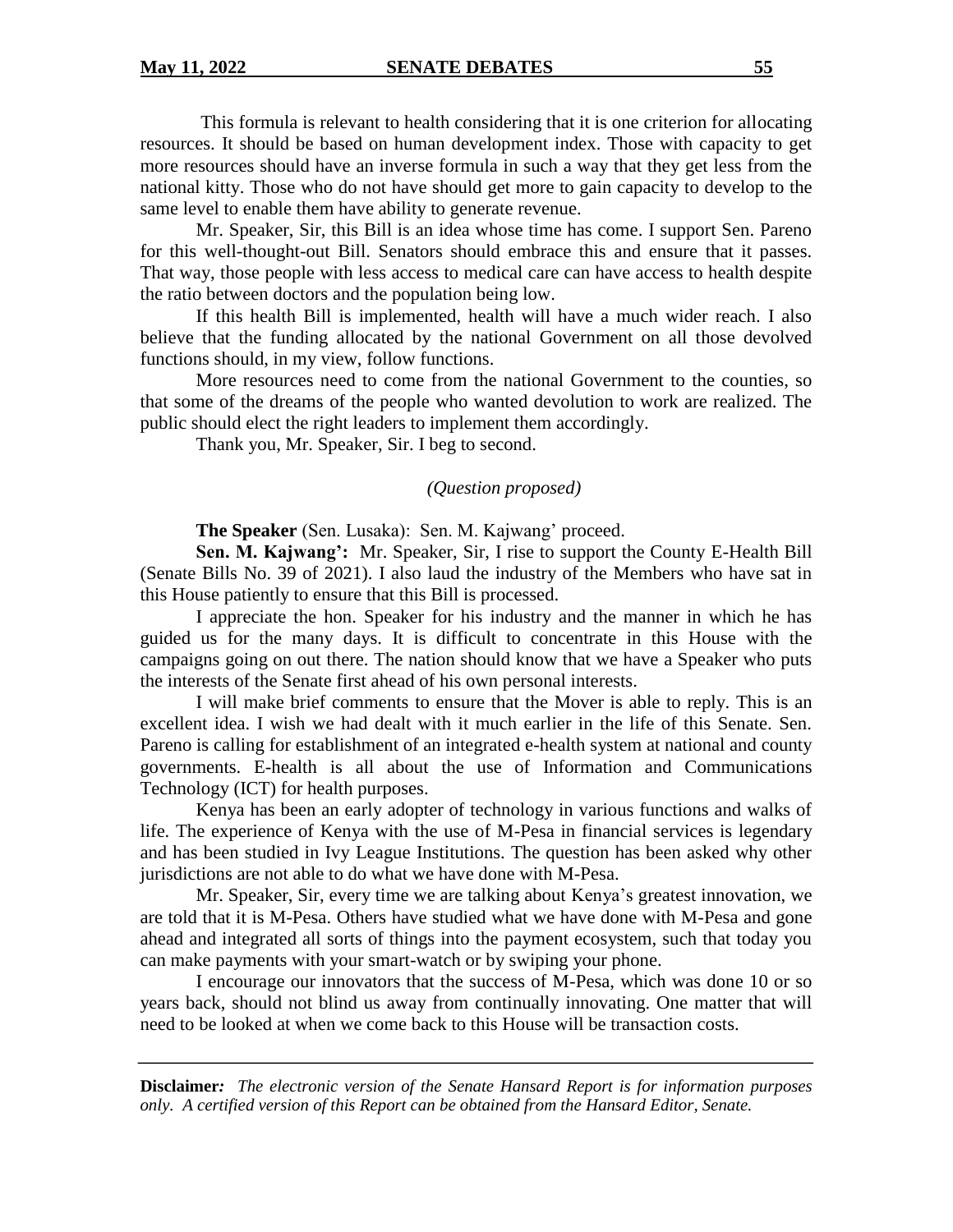Today, I saw one of the leading contenders for the presidency talking about exorbitant interest rates that are charged on mobile loans. Unfortunately, that candidate made the wrong assumption that by reducing the interest rates, you will be able to double the economic growth. Reducing the interest rates is more of an equality management process. It does not follow that when you reduce it, you spur economic growth. You just get to bridge that inequality.

That was not the subject of this Bill. Let me come back to the Bill. Telemedicine has got a lot of potential in Kenya. We have got shortage of consultants and skilled experts in various ways. As we had argued earlier, we have got 47 counties with each county trying to have all the consultants domiciled in those counties.

The resources that go to counties are not sufficient for each county to have all the sets of skills that are required to deliver services to a specific county. It will follow then that we must have a pool of highly trained professionals sitting somewhere that can be tapped into by the county governments. Through telemedicine, it will be possible for someone to sit at the Ministry of Health headquarters or at Kenyatta University Teaching and Referral Hospital to provide consultancy services to a hospital in Marsabit, Turkana and Kwale.

Drones have been used with a lot of success in places like Rwanda. I see the application of drones and manned aerial vehicles in parts of the country that have got infrastructure challenges. The islands of Lake Victoria and Indian Ocean, the far-flung parts of the country, like Northern Kenya--- We do not have adequate blood banks.

In the Nyanza region, you will be surprised that we only have a blood bank in Kisumu. Therefore, when a mother requires blood in Sena on Mfangano Island, then that blood has to be brought by road. By the time the time that blood gets to the point where it is needed, chances are that the mother would have passed on.

Something else that our hospitals do not stock is anti-venom medication. In many parts of this country, you still have human wildlife-conflict, such that if you got into an encounter with a venomous snake, then, the anti-venom has to be procured and sometimes it is from the defunct provincial hospitals. By the time the anti-venom reaches, that victim would probably have died. However, with the use of drones, we can reduce the turnaround time greatly.

I do hope that the regulations that were brought by the Civil Aviation Authority on unmanned aerial vehicles are not those regulations that will stifle innovators in this area. There is a group that is currently doing a test run in Kisumu County, and I have also met a group of innovators who are willing to do a test run on the use of drones for distribution of pharmaceuticals and blood in Homabay County. I welcome and encourage them to use Homabay as a test bed for this innovation.

We must move to an *Amazon*-like system of procuring medication. This House has given the Kenya Medical Supplies Agency (KEMSA) a lot of latitude to do things. Unfortunately, KEMSA is not utilising the goodwill of this House. Every governor you meet and talk to tells you about the inefficiencies at KEMSA and delays by KEMSA to fulfil orders.

Of course, KEMSA also complains about payment, but what if we adopted the *Amazon* style because *Amazon* was primarily built for delivery of books? Why is it that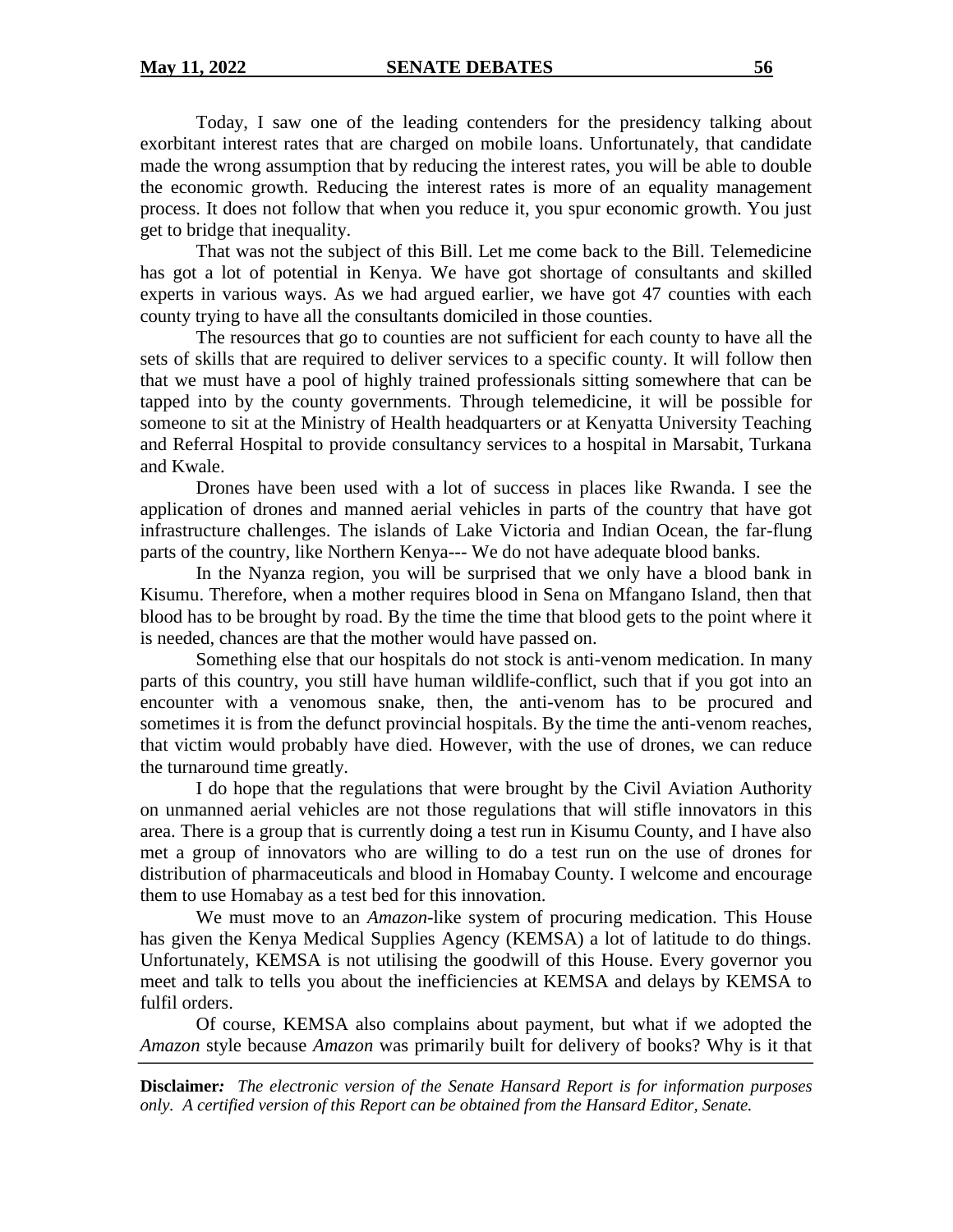the Government cannot encourage innovators to come up with an *Amazon*-style medicine and pharmaceuticals procurement system? It is so simple to do, and has been done elsewhere. What we need is a use case, and in this case, it will be applied towards ensuring that county governments and far-flung hospitals get medication pharmaceuticals just in time. That avoids stock piling and situations where drugs meet their expiry dates because a hospital ordered too many batches or cartons of paracetamol and anti-malaria drugs.

Another area where this E-Health Bill would apply would be on claims management. I hope that this will provide a framework for the National Hospital Insurance Fund (NHIF) to ensure that claims management is done, if not entirely electronically, but let the manual submission be the complementary mechanism, with the electronic being the primary mode of transmission of claims.

I say this because we have seen some dispensaries and clinics springing up in our backyards. Sometimes, they do very well and when you ask, you are told that as long as you have an NHIF card, if you come and you have got a headache, you will be admitted for three to four days, whether you have got a headache or not, so as to facilitate claims from NHIF.

If we make this electronic, it will be more transparent and cut out those people who want to cash in.

Mr. Speaker, Sir, I have always had a problem with how insurance companies price their medical products. Before I came into this House and the days that followed the demise of the former Senator for Homa Bay County, I was in the insurance industry. One of the products that I had been mandated to build was a medical insurance product. It was not easy because without proper an actual information in the market, it is very difficult to price. It is very difficult to come up with riders and apply waivers.

The insurance industry needs a database to access data on health trends in the country. This way, the industry will not come up with a one-size-fits-all product. It will be able to price and build products on the basis of demography, age, gender and occupation. That can only be done if the entire national system is electronic.

The national Government was meant to ensure that there was fibre optic in all Level Four hospitals. When I last visited the Homa Bay County Teaching and Referral Hospital, I was told that the fibre had been dug up to the hospital, but there were issues with some routers and connecting devices.

I urge the Cabinet Secretary and the Principal Secretary (PS) of the Ministry of Information and Communication Technology (ICT) to make sure that all the 47 county hospitals are connected to the National Optic Fibre Backbone (NOFB).

Even with that connection, we still have to deal with the issue of power. Without power, those fibre optic connections will not be useful and this is where the regulator in the space of electricity generation. We must now move towards mini-grids. We must allow places that are not in the national grid to build mini-grids using solar, wind or other sustainable and renewable energy production capacities.

In one of the islands in my county, the community came together and started a diesel power plant. The island is so far-flung that it cannot be connected to the national grid. Unfortunately, the regulator came and shut it down without providing an alternative.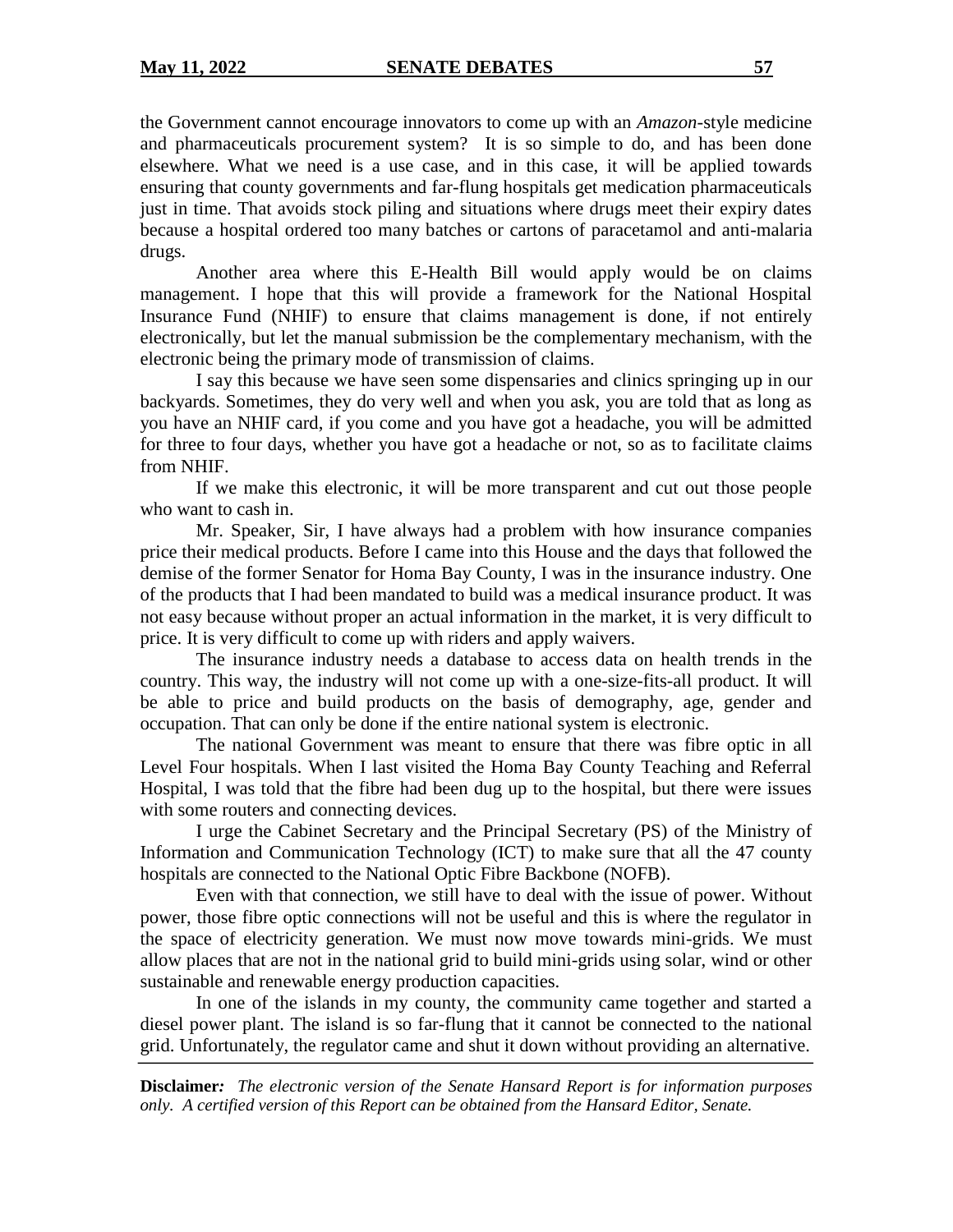No, it might not have been the best idea to go for a diesel power plant. Perhaps, we ought to have gone for solar or wind, but the problem is that the regulator is not concerned about the sustainability of your energy source. The regulator is concerned about dominating the entire space and ensuring full monopoly.

If we are going to get the hospital in Turkana to apply and plug into this *e*-health system that Sen. Pareno is proposing, we must have a different policy view towards minigrids. Without electricity, the fibre optic cables will be useless and the *e*-health will not be achieved.

Mr. Speaker, Sir, as I finalise, we must also use technology for preventive and public health initiatives. We have a huge opportunity to use the emerging digital platforms, channels and networks to educate our people. There has been apathy towards vaccination, and I think such people are called anti-vaxxers in the United States of America (USA). For this, we could have creatively used some of the medium, where our young people are, to send the right information.

Of course, we do not generate a lot of original content and still consume content from the West. The Ministry of Health, particularly the Public Health, needs to ensure adequate systems and a strong team that can use emerging technologies to educate the public on how to take care of themselves. The team will disseminate information on how to prevent certain ailments. They will educate the public on how to build a certain lifestyle and make lifestyle choices that will then ensure that the Government is not overwhelmed when things go bad eventually.

Mr. Speaker, Sir, I hope that with the passage of this Bill, we will not want the Government to control this Bill.

We do not want the Government to control every aspect. However, we want it to just provide a framework that allows innovators to flourish.

If you look at the Grid Economy where today transport is driven by technology in terms of *Uber, Bolt* and *Taxify*, it was not the Government that came up with an e-Transport legislation; it was private sector players and innovators that came up with a solution, which now requires regulation.

If you look at hospitality and services, where people are now ordering on *booking.com* and *Airbnb*, we did not come up with an e-Accommodation solution.

I want to thank Sen. Pareno for thinking ahead. Sometimes, when the Government thinks ahead, it provides the four corners within which innovation should thrive. However, I hope that through regulation, this Bill shall not be static. If things need to be changed quickly, then the regulations shall provide that route. I encourage Kenyans that technology works only where there is trust.

 Finally, Sen. Pareno has run the elections of the biggest political party in this country. When she ran the elections of that party, people were voting and doing nominations using the traditional method of ballot boxes and papers. Recently, because of some of the innovations that she had already put in place, this particular party decided to use electronic method for nominations.

Mr. Speaker, Sir, the fact that people can come to a tablet like this and choose their leaders and get a result, assures and makes people feel that they were part of the process. However, if there was no trust, then a villager will tell you there there was an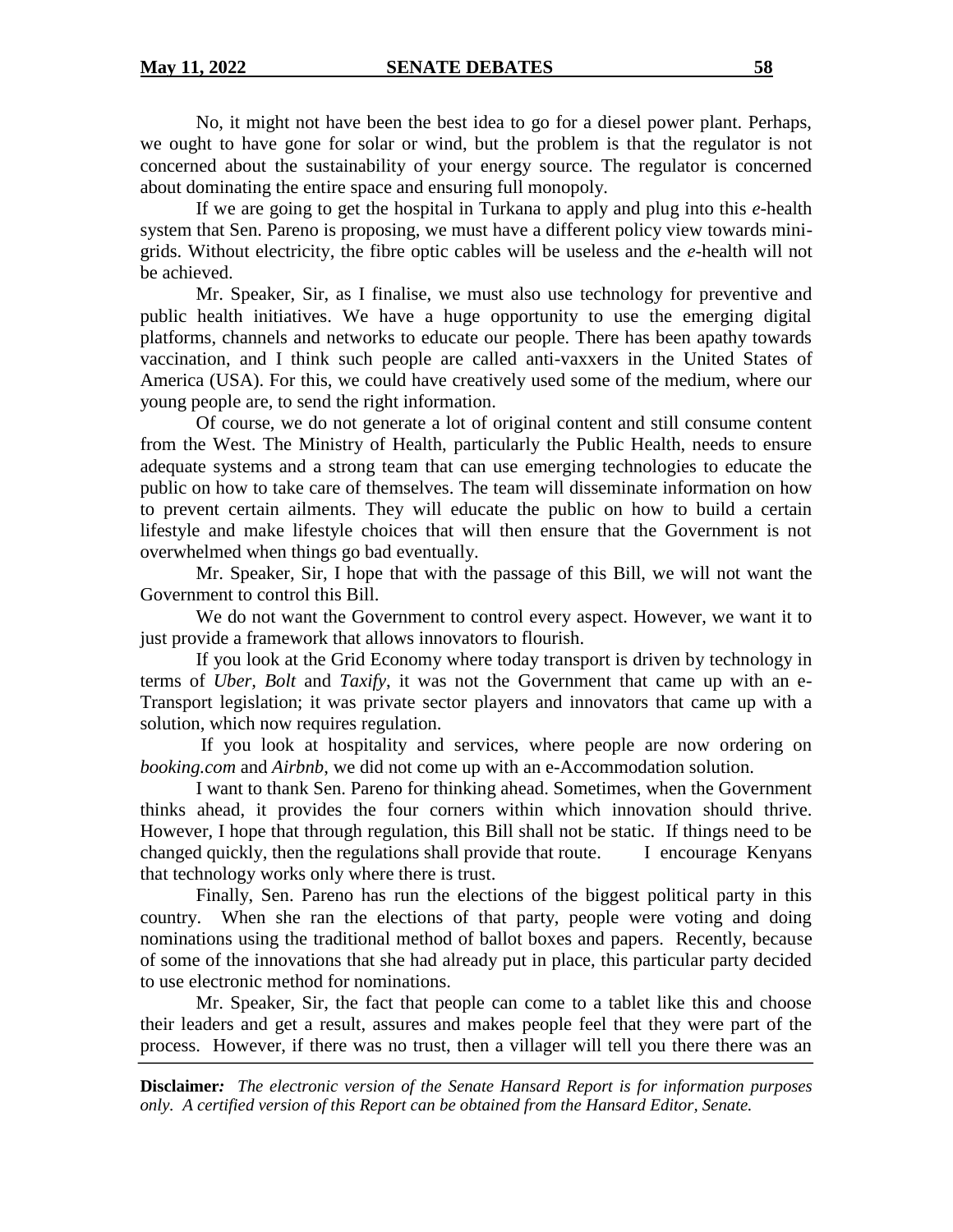algorithm in that tablet. In fact, you will wonder where they heard the word 'algorithm.' It is simply because the people who do not trust the system have peddled lies and rumours. If there is trust, we can have E-Health, E-Government and E-Elections.

Mr. Speaker, Sir, I support.

**The Speaker** (Hon. Lusaka): May I call upon the Mover to Reply.

**Sen. Pareno:** Mr. Speaker, Sir, I wonder when we will stop all these Covid-19 issues. Every time I speak, immediately, my throat goes sore.

I rise to reply. I thank Sen. Farhiya for seconding, and Sen. M. Kajwang' for the contribution and the smart ideas that have come from him.

Sen. Farhiya indicated that we need to have resources follow the functions. We cannot put it any better. This is because even if we say all this be done, yet we do not have the resources, then those counties will not perform.

You know how we have severally spoken and debated in this House on how to allocate resources. However, we never get funding down to the counties, and if it goes, it gets misused. Today, we kept talking about how prudent we should be when it comes to the use of resources.

Regarding the M-PESA idea, if we were smart enough to do M-PESA, we can do all this. We can apply this new technology like other countries have done. On use of drones, Sen. M. Kajwang' has told us that there are those who are already in the market asking that they use drones for some of these services. Therefore, it will not be magic, this country can do it.

*Amazon* style in distribution of medicine is another option that has come out. If *Amazon* could distribute books in their manner, they can still distribute medicine for us. We do not have to use drones. We can use every other means to drop medicine. Of course, the insurance companies have come in to also bring forth how they do their services.

Concerning issues of database and optic fibre to hospitals, there is a lot associated. If we do not have the resources to do all that, that is associated with a new policy on this like putting fibre and power connections and alternative sources of energy, like solar and wind, which we have abundance, then we will not realize. However, I am sure that this is one great idea that if implemented, we will have good health for all our citizens.

Mr. Speaker, Sir, I reply and request that you defer the putting of the question to another date, pursuant to Standing Order No. 61(3).

**The Speaker** (Hon. Lusaka): Okay.

*(Putting of the question on the Bill deferred)*

## **COMMITTEE OF THE WHOLE**

THE ELECTIONS (AMENDMENT) (NO.3) BILL (SENATE BILLS NO.48 OF 2021)

*(Committee of the Whole deferred)*